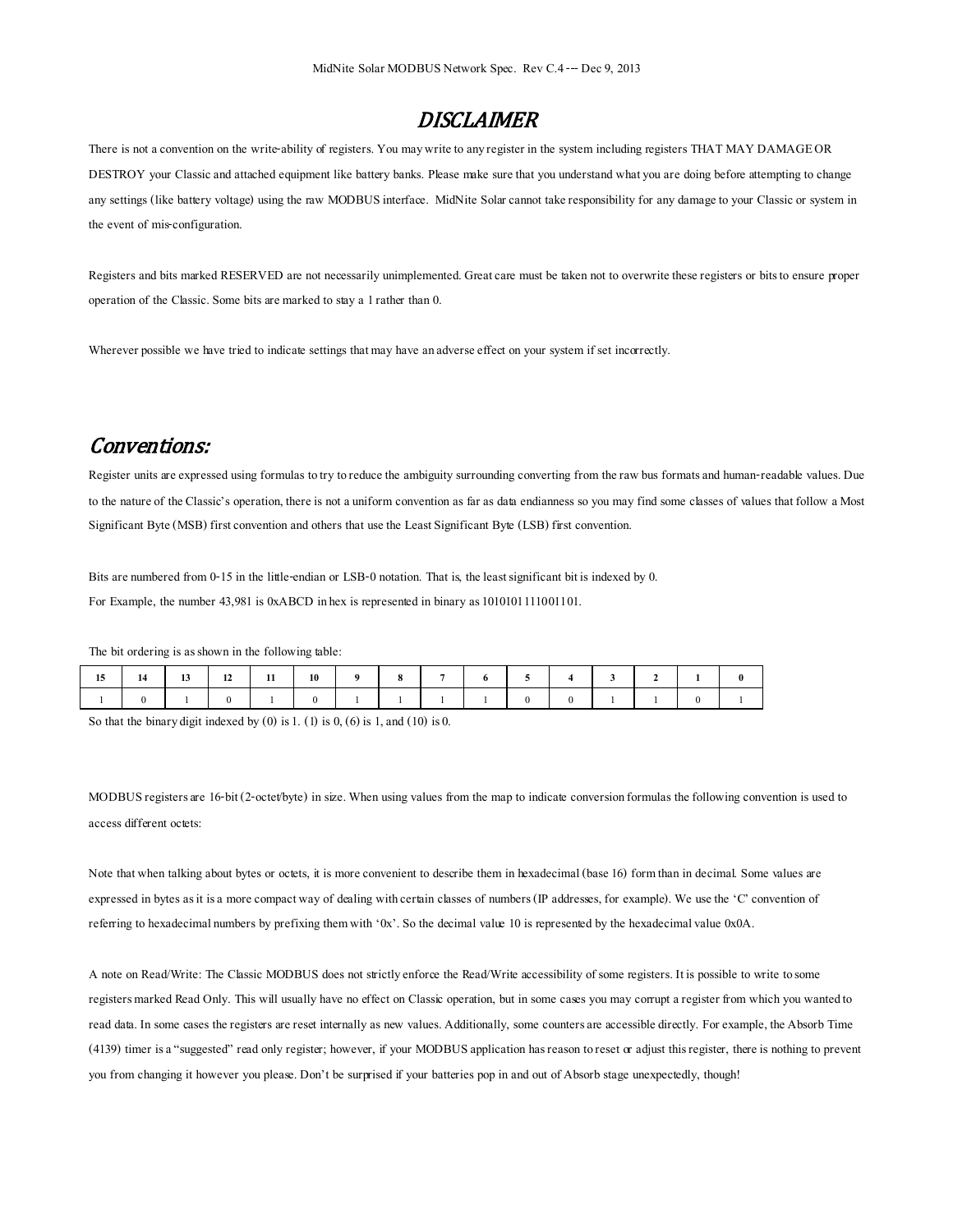Operators:

| Indexing                                              |                                                                                                        |  |  |  |  |
|-------------------------------------------------------|--------------------------------------------------------------------------------------------------------|--|--|--|--|
| $[ \ ]$                                               | square brackets around an address indicate the value of the register specified:                        |  |  |  |  |
|                                                       | ex: $[4116]$ indicates the value of the register at address 4116.                                      |  |  |  |  |
| $\left[\begin{array}{c} \end{array}\right]_{\rm MSB}$ | Square brackets followed by an $_{MSB}$ means to use the most-significant byte of the register.        |  |  |  |  |
|                                                       | ex: if the value at register $4116$ is $0x04B1$ (decimal 1201):                                        |  |  |  |  |
|                                                       | $[4116] = 0x04B1,$                                                                                     |  |  |  |  |
|                                                       | then                                                                                                   |  |  |  |  |
|                                                       | $[4116]_{MSB} = 0x04$                                                                                  |  |  |  |  |
| $[$ $]$ <sub>LSB</sub>                                | Square brackets followed by an $_{LSB}$ means to use the least-significant byte of the register.       |  |  |  |  |
|                                                       | ex: if the value at register $4116$ is $0x04B1$ (decimal 1201):                                        |  |  |  |  |
|                                                       | $[4116] = 0x04B1,$                                                                                     |  |  |  |  |
|                                                       | then                                                                                                   |  |  |  |  |
|                                                       | $[4116]_{LSB} = 0xB1$                                                                                  |  |  |  |  |
| $\left( \right)$                                      | Parentheses refer to bits within the register.                                                         |  |  |  |  |
|                                                       | For example: $[4116](0)$ means "the 0th bit of the value in register 4116.                             |  |  |  |  |
|                                                       | So if 4116 held the value 1 (0x0001 hex) then $[4116](0)$ would be a 1. $[4116](115)$ would all be 0s. |  |  |  |  |
|                                                       | Ellipses represent ranges of values or indices.                                                        |  |  |  |  |
|                                                       | For example to refer to the first three bits of a register you may see:                                |  |  |  |  |
|                                                       | $[4116](03)$ which signifies the first three bits of the value of register 4116.                       |  |  |  |  |
|                                                       | You may also see spans of registers as:                                                                |  |  |  |  |
|                                                       | [41164120] which refer to registers 4116 to 4120 inclusive.                                            |  |  |  |  |
|                                                       |                                                                                                        |  |  |  |  |

#### **Arithmetic**

- + Add two numbers together
- Subtract two numbers (or negate the value on the right)
- / Divide two numbers(integer implied)
- \* Multiply two numbers (integer implied)

#### Note on addresses vs. registers:

The modbus specification adds one (1) to the "address" sent to the unit in the packet command to access a "register". This is so that modbus registers start at 1 rather than 0. The main Classic address map starts at register 4101 but the packet itself sends out address 4100.

Some modbus software and libraries will go by register number and some will go by address so make sure which one it works

with.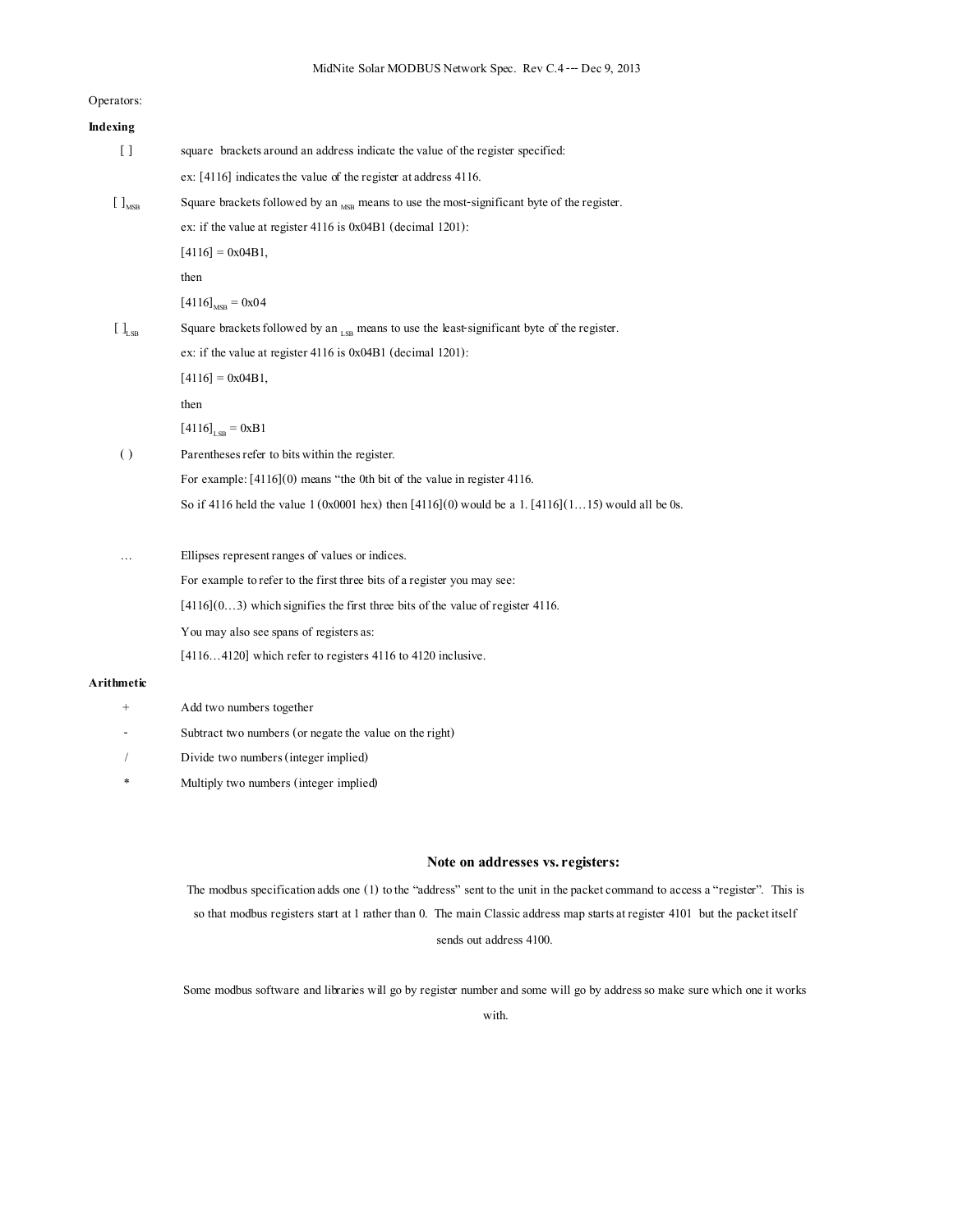#### **Logical**

| << x     | Binary shift left. Shift the value x binary digits to the left. This is equivalent to multiplying the decimal number by $2^x$ . Ex:   |
|----------|---------------------------------------------------------------------------------------------------------------------------------------|
|          | $[4116] = 0 \times 01 = 00000001$ ,                                                                                                   |
|          | Then                                                                                                                                  |
|          | $[4116] \ll 1 = 0 \times 02 = 00000010.$                                                                                              |
| >> x     | Binary shift right. Shift the value x binary digits to the right. This is equivalent to dividing the decimal number by $2^{\hat{}}$ . |
|          | $[4116] = 0 \times 02 = 00000010$                                                                                                     |
|          | Then                                                                                                                                  |
|          | $[4116] >> 1 = 0 \times 01 = 00000001$                                                                                                |
|          | OR two numbers together (aligned to LSB)                                                                                              |
| &        | AND two numbers together (aligned to LSB)                                                                                             |
| $\wedge$ | XOR two numbers together (aligned to LSB)                                                                                             |

#### **String**

|| Concatenate.

 $[4116] = 0x4142.$ 

 $[4116]_{\text{MSB}}$  ||  $[4116]_{\text{LSB}} \Rightarrow 0x41$  ||  $0x42 \Rightarrow 'A'$  || $'B' \Rightarrow 'AB'$ 

#### **Examples:**

Using the example of the Average PV Voltage register: dispavgVpv @ 4116

Suppose using a MODBUS scanner you retrieve the following (integer) value from the dispavgVpv register at address 4116:

### **4116**: 1201

- The address itself: 4116
- Full 16-bit value at the address:  $[4116] = 1201$  (0x04B1 hex)
- The top-most (MSB) octet of the register:  $[4116]_{MSB} = 0x04$  hex
- The bottom-most (LSB) octet of the register  $[4116]_{LSB} = 0xB1$  hex
- Applying the Conversion (**[4116] /10) Volts:**
	- O  $[4116] = 1201$
	- O  $1201 / 10 = 120.1$  Volts

#### **File Transfer and Function Execution modes:**

MODBUS File Transfer and Function execution commands. File Transfer will be necessary, for instance, to transfer wind power curves to/from the Classic or logging and audio data to/from the Classic and/or MNGP. The standard Modbus file transfer commands 0x14 and 0x15 are a bit too "heavy" for embedded systems so Midnite uses our own internal commands 0x68 (read) and 0x69 (write) protocol, described at the end of this document.

**(EE)** When you see (EE), this means that register value is saved to EEprom whenever the Force write to EEprom is set and sent to the Classic.

When write to EEprom is requested, ALL registers that can be saved to EEprom are saved at this time.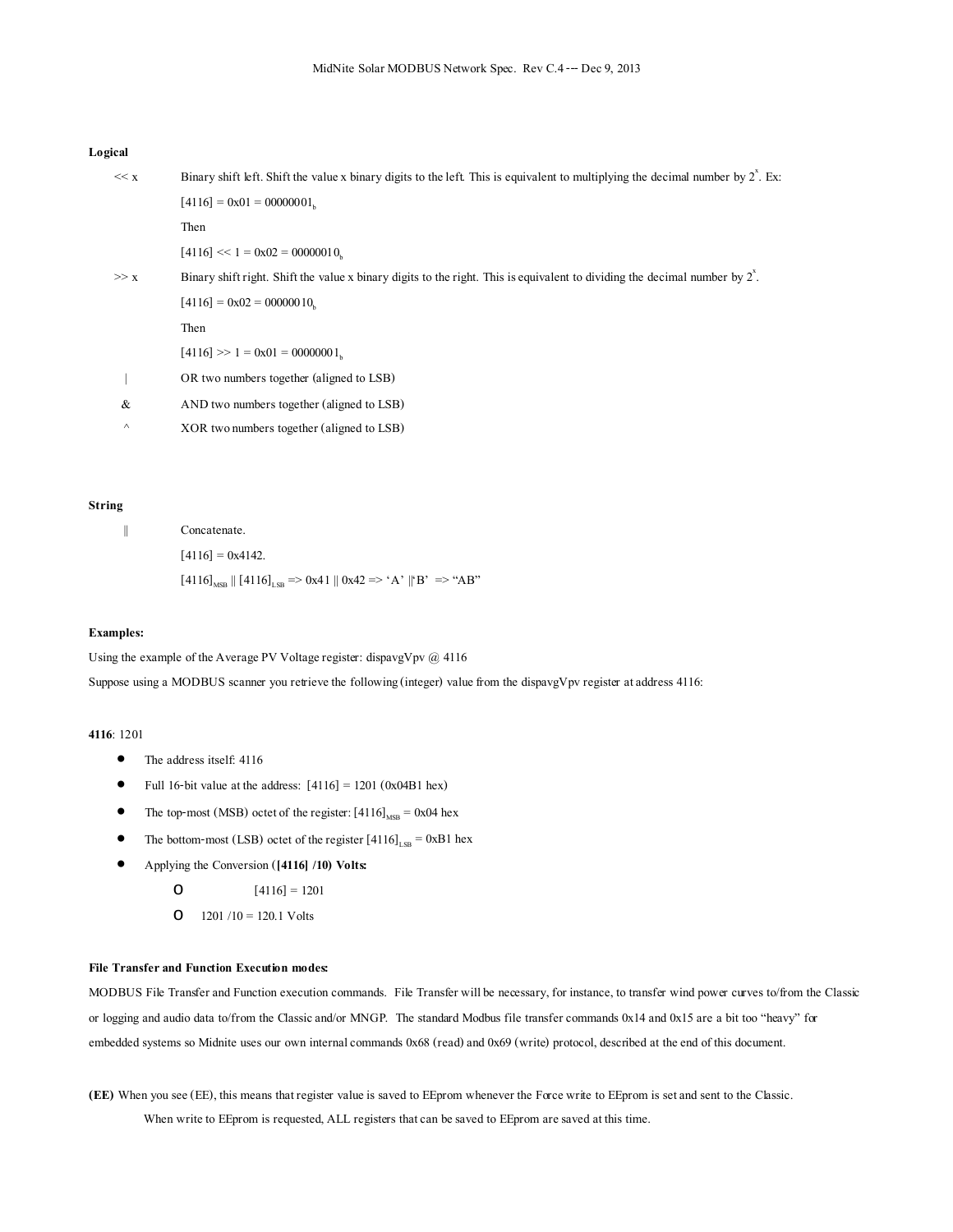| <b>Base Registers</b> (registers ADDRESS plus 1) |             |                                |                                                                                                                                                 |                                                                                                                                                                                                                 |  |  |
|--------------------------------------------------|-------------|--------------------------------|-------------------------------------------------------------------------------------------------------------------------------------------------|-----------------------------------------------------------------------------------------------------------------------------------------------------------------------------------------------------------------|--|--|
| Register                                         | R/W         | Name                           | Conversion                                                                                                                                      | <b>Notes</b>                                                                                                                                                                                                    |  |  |
| 4101                                             | ${\bf R}$   | UNIT_ID                        | PCB revision = $[4101]_{MSR}$<br>Unit Type = $[4101]_{LSB}$                                                                                     | The PCB revision is a value between 0 and 255<br>indicating the hardware revision of the PC board.<br>The Unit Type is an integer value indicating the<br>voltage category of the Classic See Table 4101-<br>1. |  |  |
| 4102 4103                                        | R           | UNIT SW DATE RO                | $Year = [4102]$<br>Month = $[4103]_{MSB}$<br>$Day = [4103]_{LSB}$                                                                               | Software Build date.                                                                                                                                                                                            |  |  |
| 4104                                             | $\mathbf R$ | Info FlagsBits3                | Information Flags word 3                                                                                                                        | WhizBangJrCrcGood Bit 0x0001                                                                                                                                                                                    |  |  |
| 4105                                             |             |                                | <b>RESERVED</b>                                                                                                                                 |                                                                                                                                                                                                                 |  |  |
| 4106 4107<br>4108                                | $\mathbf R$ | UNIT_MAC_AddressI              | $[4108]_{MSB} : [4108]_{LSB}$ :<br>$[4107]_{\text{\tiny{MSB}}}$ : $[4107]_{\text{\tiny{LSB}}}$ :<br>$[4106]_{\text{MSB}} : [4106]_{\text{LSB}}$ | The unit's Ethernet MAC address.                                                                                                                                                                                |  |  |
| 4109 4110                                        | $\mathbf R$ | WbJrAmpHourNET (Clone of 4369) | $(([4110] \ll 16) + [4109])$ Amp Hours                                                                                                          | Whizbang Jr. Net amp hours. (temporary)                                                                                                                                                                         |  |  |
| 4111 4112                                        | R           | UNIT_Device_ID                 | $([4112] \ll 16) + [4111]$                                                                                                                      | The device ID of the unit.                                                                                                                                                                                      |  |  |
| 4113                                             | $\mathbf R$ | StatusRoll                     | $([4113]>>12)$ Count + $([4113]$ & 0x0fff)<br>Value                                                                                             | Various 12 bit values changes once per second.<br>$Hi 4 bits = count$                                                                                                                                           |  |  |
| 4114                                             | R           | <b>RestartTimerms</b>          | [4114] Milliseconds                                                                                                                             | Time after which the Classic can wake up.<br>(countdown)                                                                                                                                                        |  |  |
| 4115                                             | ${\bf R}$   | dispavgVbatt                   | $([4115] / 10)$ Volts                                                                                                                           | Average Battery Voltage (1 sec)                                                                                                                                                                                 |  |  |
| 4116                                             | R           | dispavgVpv                     | $([4116] / 10)$ Volts                                                                                                                           | Average PV terminal input Voltage (1 second<br>average)                                                                                                                                                         |  |  |
| 4117                                             | $\mathbb R$ | IbattDisplayS                  | $([4117] / 10)$ Amps                                                                                                                            | Average Battery Current (1 sec)                                                                                                                                                                                 |  |  |
| 4118                                             | $\mathbb R$ | kW--Hours                      | $([4118] / 10)$ kWatt-Hours                                                                                                                     | Average Energy to the Battery This is reset once<br>per day                                                                                                                                                     |  |  |
| 4119                                             | $\mathbb R$ | Watts                          | $[4119]$ Watts                                                                                                                                  | Average Power to the Battery                                                                                                                                                                                    |  |  |
| 4120                                             | $\rm R$     | ComboChargeStage               | Charge Stage = $[4120]_{MSB}$<br>State = $[4120]_{LSB}$                                                                                         | See Table 4120-1 for battery charge state. See<br>Table 4120-2                                                                                                                                                  |  |  |
| 4121                                             | ${\bf R}$   | PvInputCurrent                 | $([4121] / 10)$ Amps                                                                                                                            | Average PV terminal input Current. (1 second<br>average)                                                                                                                                                        |  |  |
| 4122                                             | ${\bf R}$   | VocLastMeasured                | $([4122] / 10)$ Volts                                                                                                                           | Last measured open-circuit Voltage at the PV<br>terminal input.                                                                                                                                                 |  |  |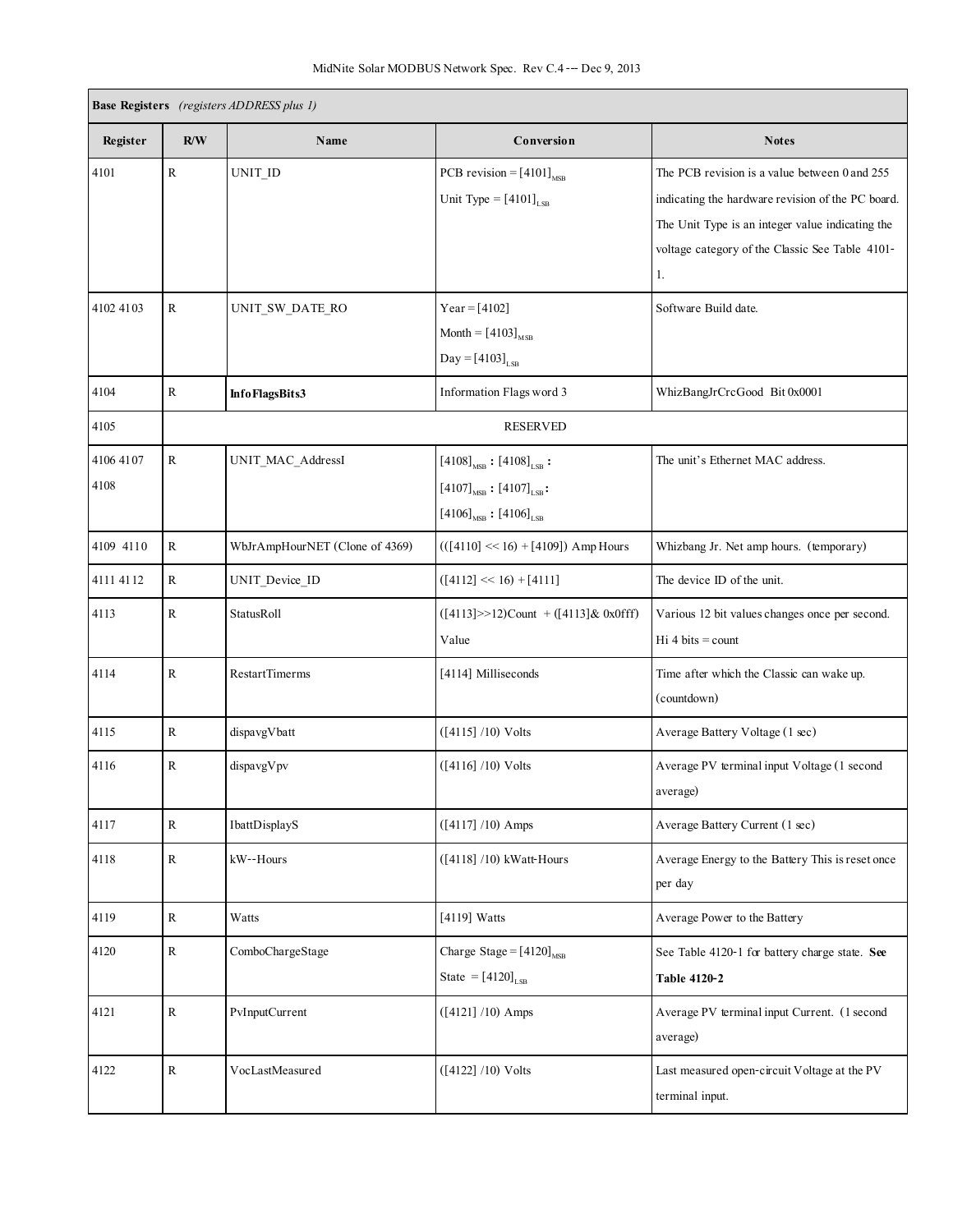| Register     | R/W                                                                                                                                              | Name                              | Conversion                                                   | <b>Notes</b>                                                                                           |
|--------------|--------------------------------------------------------------------------------------------------------------------------------------------------|-----------------------------------|--------------------------------------------------------------|--------------------------------------------------------------------------------------------------------|
| 4123         | R                                                                                                                                                | HighestVinputLog<br>(EE)          | [4123] Voltage /10                                           | Highest input voltage seen                                                                             |
| 4124         | R                                                                                                                                                | MatchPointShadow                  | [4124] Present wind power curve step being indexed $(116)$   |                                                                                                        |
| 4125         | R                                                                                                                                                | AmpHours                          | [4125] Amp Hours                                             | Daily Amp Hours reset at 23:59                                                                         |
| 4126 4127    | R                                                                                                                                                | Lifetime kW-Hours (EE)            | $(([4127] \ll 16) + [4126])$ kWh                             | Lifetime Energy Generation                                                                             |
| 4128 4129    | $\rm R$                                                                                                                                          | LifetimeAmpHours (EE)             | $(([4129] \ll 16) + [4128])$ Amp Hours                       | Lifetime Amp-Hour Generation                                                                           |
| 4130<br>4131 | $\mathbf R$                                                                                                                                      | InfoFlagsBits<br>(InfoFlagsBits2) | $([4131] \ll 16) + [4130]$                                   | See Table 4130-1<br>(read as 32 bits or singly)                                                        |
| 4132         | ${\bf R}$                                                                                                                                        | BATTtemperature                   | ([4132] / 10) °C                                             | Temperature measured at the external Battery<br>Temperature Sensor (if installed, else 25C)            |
| 4133         | $\mathbb{R}$                                                                                                                                     | FETtemperature                    | ([4133] / 10) °C                                             | Temperature of Power FETs                                                                              |
| 4134         | R                                                                                                                                                | PCBTemperature                    | ([4134] / 10) °C                                             | Temperature of the Classic Control (top) PCB                                                           |
| 4135         | $\mathbb{R}$                                                                                                                                     | NiteMinutesNoPwr                  | $[4135]$ minutes                                             | Counts up when no power<br>Resets to 0 when there is power                                             |
| 4136         | R/W                                                                                                                                              | MinuteLogIntervalSec (EE)         | $[4136]$ seconds                                             | Minimum 60 seconds recent history data logging<br>interval                                             |
| 4137         | R/W                                                                                                                                              | modbus_port_register (EE)         | [4137]                                                       | 0 to 65,535. Default = $502$                                                                           |
| 4138         | R                                                                                                                                                | FloatTimeTodaySeconds             | $[4138]$ seconds                                             | Number of seconds that the Batteries have spent<br>in float today. Reset at 23:59 (midnight)           |
| 4139         | R/W                                                                                                                                              | AbsorbTime                        | $[4139]$ seconds                                             | Absorb Time Up/Down Counter<br>Goes to Float when it reaches 0                                         |
| 4140         |                                                                                                                                                  |                                   | <b>RESERVED</b> (may show Ibatt in older firmware)           |                                                                                                        |
| 4141         | R                                                                                                                                                | PWM_ReadOnly                      | [4141] ( 0 to 1023)                                          | Duty Cycle command of PWM signal. (NOT<br>Percent)                                                     |
| 4142         | $\mathbf R$                                                                                                                                      | Reason For Reset                  | Reason the Classic reset (WDT, etc)                          | See Table 4142-1                                                                                       |
| 4143         | R/W                                                                                                                                              | Equalize Time                     | $[4143]$ Seconds                                             | Battery Stage Equalize Down Counter. Time<br>remaining in Equalize Stage. EQ Done when it<br>reaches 0 |
| 4144         |                                                                                                                                                  |                                   | RESERVED -- DO NOT WRITE (was used for Solar Tracking debug) |                                                                                                        |
| 4145         | [4145] Internal watts ref. for Solar Re-Tracking (~10% of last MPP W) If written to, will be<br>R/W<br>MppWLast<br>overwritten next Solar sweep. |                                   |                                                              |                                                                                                        |
| 4146         | R/W                                                                                                                                              | USBcommMODE (EE)                  | [4146] USB Function $#$                                      | See table 4146-1                                                                                       |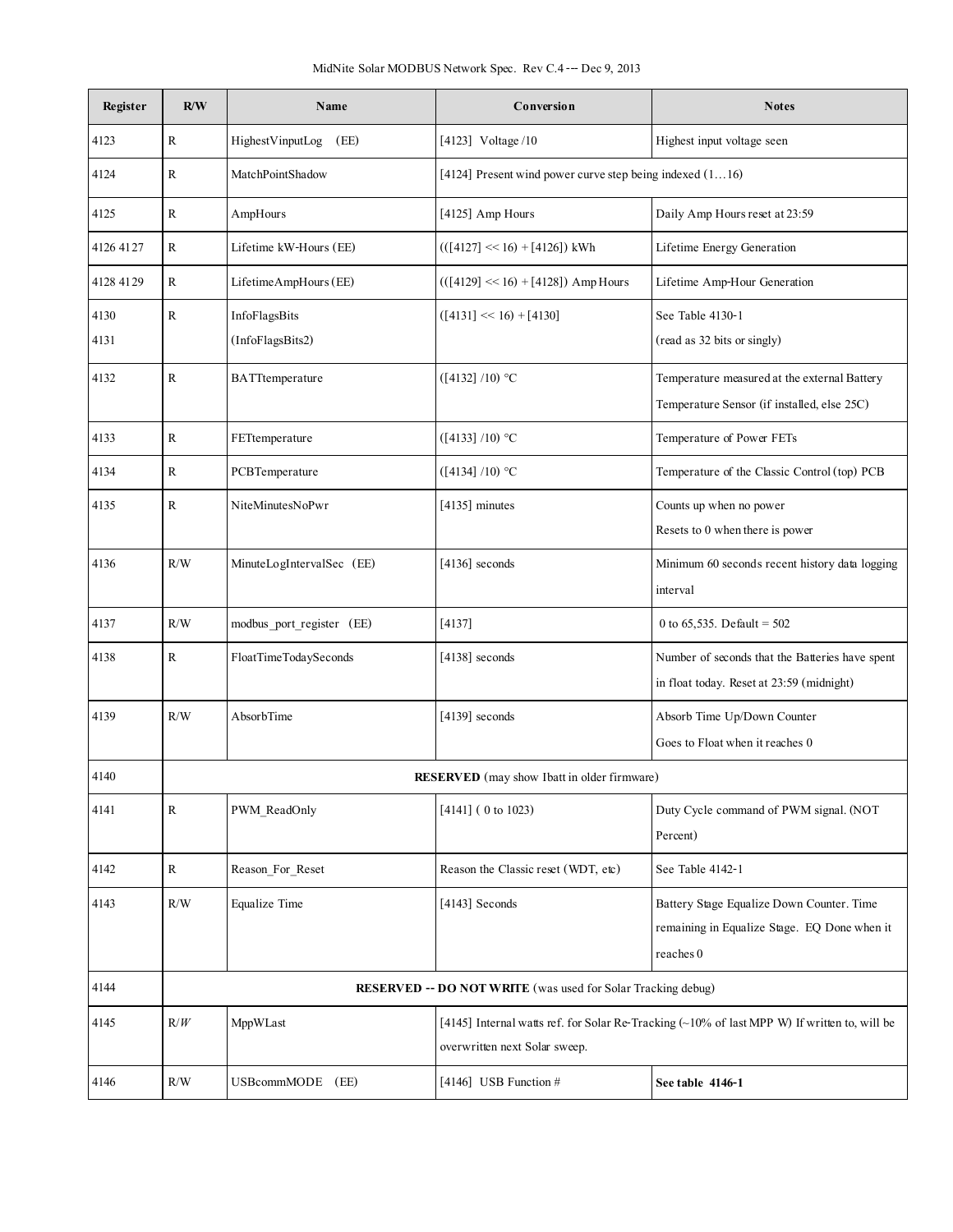| Register     | R/W | Name                                                     | Conversion                                                                               | <b>Notes</b>                                                                      |
|--------------|-----|----------------------------------------------------------|------------------------------------------------------------------------------------------|-----------------------------------------------------------------------------------|
| 4147         | R/W | NoDoubleClickTimer                                       | [4142] Seconds                                                                           | Internal forced time space between<br>manual MPPT sweeps.                         |
| 4148         | R/W | Battery output Current Limit (EE)                        | $[4148]$ /10) Amps                                                                       | Battery Current Limit Amps (eg. 23.4 A<br>$= 234$                                 |
| 4149         | R/W | Absorb Set Point Voltage (EE)                            | $([4149] / 10)$ Volts                                                                    | Battery Absorb Stage Set point Voltage<br>$(eg. 28.3V = 283)$                     |
| 4150         | R/W | Float Voltage Set Point (EE)                             | $( [4150] / 10)$ Volts                                                                   | Battery Float Stage Set Point Voltage                                             |
| 4151         | R/W | Equalize Voltage Set Point (EE)                          | $([4151] / 10)$ Volts                                                                    | Battery Equalize Stage Set Point Voltage                                          |
| 4152         | R   | Sliding Current Limit                                    | [4152] Amps                                                                              | Sliding Current Limit (changes with<br>V/Temp etc.)                               |
| 4153         | R/W | Minimum Absorb Time (EE)                                 | [4153] seconds<br>(normally unused now)                                                  | Minimum Absorb time when VariMax is<br>used. Otherwise, equals 0                  |
| 4154         | R/W | Absorb Time (EE)                                         | $[4154]$ seconds                                                                         | SetPoint time for Batteries to be in the<br>Absorb Stage.                         |
| 4155         | R/W | Maximum Battery Temperature<br>Compensation Voltage (EE) | $([4155] / 10)$ Volts                                                                    | Highest Charge Voltage is limited to this<br>value when using battery temp sensor |
| 4156         | R/W | Minimum Battery Temperature<br>Compensation Voltage (EE) | $([4155] / 10)$ Volts                                                                    | Lowest Charge Voltage is limited to this<br>value when using battery temp sensor  |
| 4157         | R/W | Battery Temp Comp Value for each 2V cell<br>(EE)         | $-([4157] / 10)$ mV/degree C/cell $(0.5$ mV<br>steps) 0 to 10 mV per 2V cell             | Absolute value of the Temperature<br>Compensation Value in mV/°C /2V cell         |
| 4158         | R/W |                                                          | General Purpose 16 bit word stored & retrieved with other EEprom (was Battery Type) (EE) |                                                                                   |
| 4159         | R/W | EqualizeReTryDays (EE)                                   | [4159] Number of days for auto EQ to retry until giving up                               |                                                                                   |
| 4160<br>4161 | W   | Force Flag Bits                                          | $([4161] \ll 16) + [4160]$                                                               | See Table 4160-1.                                                                 |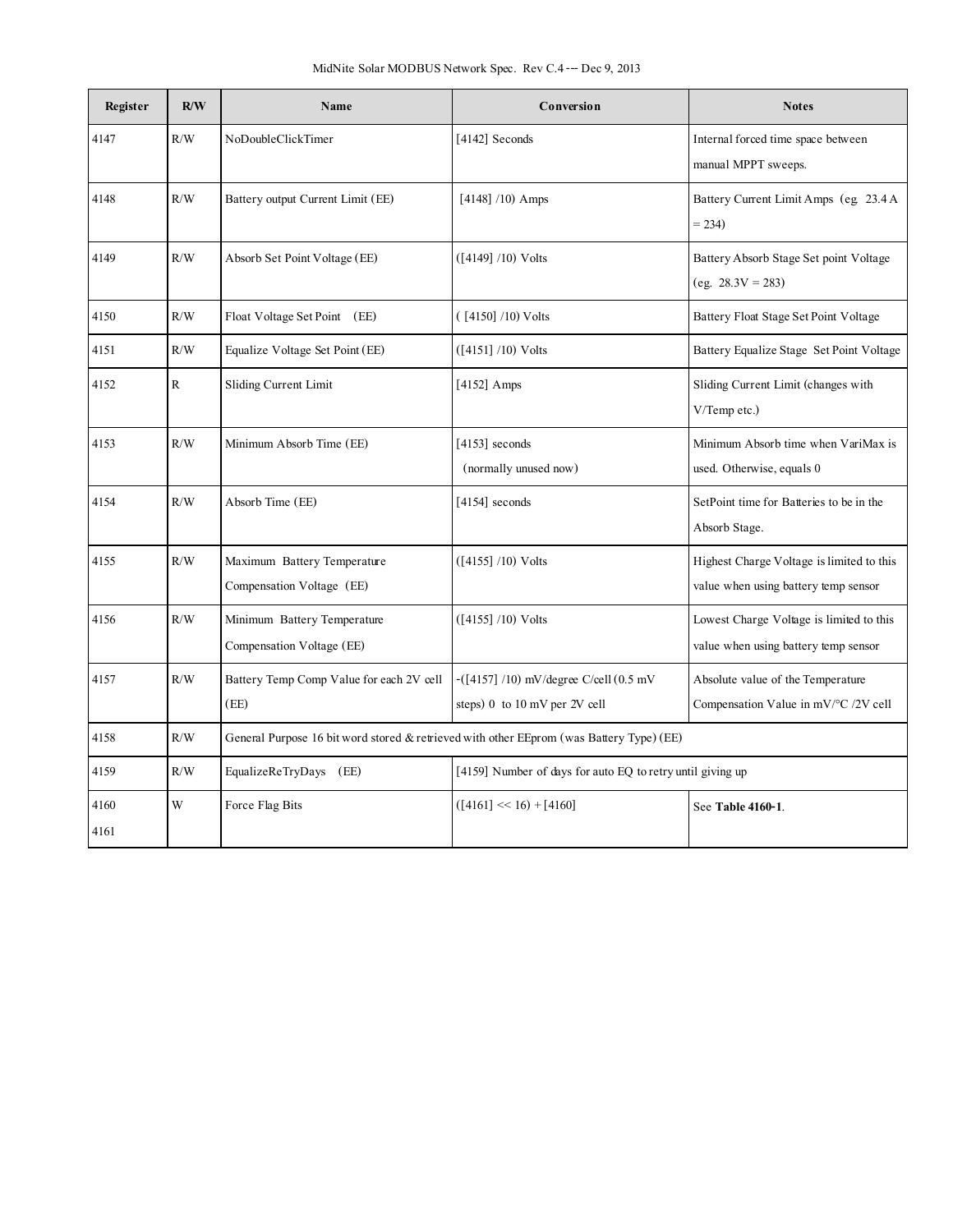| Register | R/W       | Conversion<br>Name                           |                            | <b>Notes</b>                               |
|----------|-----------|----------------------------------------------|----------------------------|--------------------------------------------|
| 4162     | R/W       | Equalize Time (EE)                           | [4162] Seconds             | Initialize Time for Batteries to remain in |
|          |           |                                              |                            | Equalize stage.                            |
| 4163     | R/W       | Equalize Interval Days (EE)                  | [4163] Days                | Number of days between Equalize Stages     |
|          |           |                                              |                            | (Auto EQ)                                  |
| 4164     | R/W       | Mppt Mode (Solar, Wind, etc) (EE)            | [4164] (bit $0 = On/Off$ ) | Classic functional Mode. See Table 4164-   |
|          |           |                                              |                            | 1.                                         |
| 4165     | R/W       | Aux 1 and 2 Function (EE)                    | [4165]                     | Combined Aux $1&2$ Functions + On/Off.     |
|          |           |                                              |                            | See Table 4165-1 and 4165-2                |
| 4166     | R/W       | Aux1VoltsLoAbs (EE)                          | $([4166] / 10)$ Volts      | Aux 1 Low Absolute Threshold Voltage       |
| 4167     | R/W       | Aux1DelayT (EE)                              | [4167] Milliseconds        | Aux 1 Delay time before Asserting.         |
| 4168     | R/W       | Aux1HoldT (EE)                               | [4168] Milliseconds        | Aux 1 Hold time before De-asserting.       |
| 4169     | R/W       | Aux2PwmVwidth (EE)                           | $([4169] / 10)$ Volts      | Voltage range over which PWM operates      |
|          |           |                                              |                            | for Aux 2. $0,1,2,3,4$ or 5 volts          |
| 4170     |           |                                              |                            |                                            |
| 4171     |           |                                              | <b>RESERVED</b>            |                                            |
| 4172     | R/W       | Aux1VoltsHiAbs (EE)                          | $([4172] / 10)$ Volts      | Aux 1 High Absolute Threshold Voltage      |
| 4173     | R/W       | Aux2VoltsHiAbs (EE)                          | $([4173] / 10)$ Volts      | Aux 2 High Absolute Threshold Voltage      |
| 4174     | R/W       | Aux1VoltsLoRel (Relative to charge stage set | $([4174] / 10)$ Volts      | Aux 1 Waste-Not Relative Lower Voltage     |
|          |           | point V) (EE)                                |                            | Threshold (Charge Stage Relative V)        |
| 4175     | R/W       | Aux1VoltsHiRel (Relative to charge stage set | $([4175] / 10)$ Volts      | Aux 1 Waste-Not Relative Upper Voltage     |
|          |           | point V) (EE)                                |                            | Threshold (Charge Stage Relative V)        |
| 4176     | $\rm R/W$ | Aux2VoltsLoRel (Relative to charge stage set | $([4176] / 10)$ Volts      | Aux 2 Waste-Not Relative Lower Voltage     |
|          |           | point V $(EE)$                               |                            | Threshold (Charge Stage Relative V)        |
| 4177     | $\rm R/W$ | Aux2VoltsHiRel (Relative to charge stage set | $([4177] / 10)$ Volts      | Aux 2 Waste-Not Relative Upper Voltage     |
|          |           | point $V$ ) (EE)                             |                            | Threshold (Charge Stage Relative V)        |
| 4178     | $\rm R/W$ | Aux1VoltsLoPy (absolute) (EE)                | $([4178] / 10)$ Volts      | Aux 1 Lower PV Absolute Threshold          |
|          |           |                                              |                            | Voltage                                    |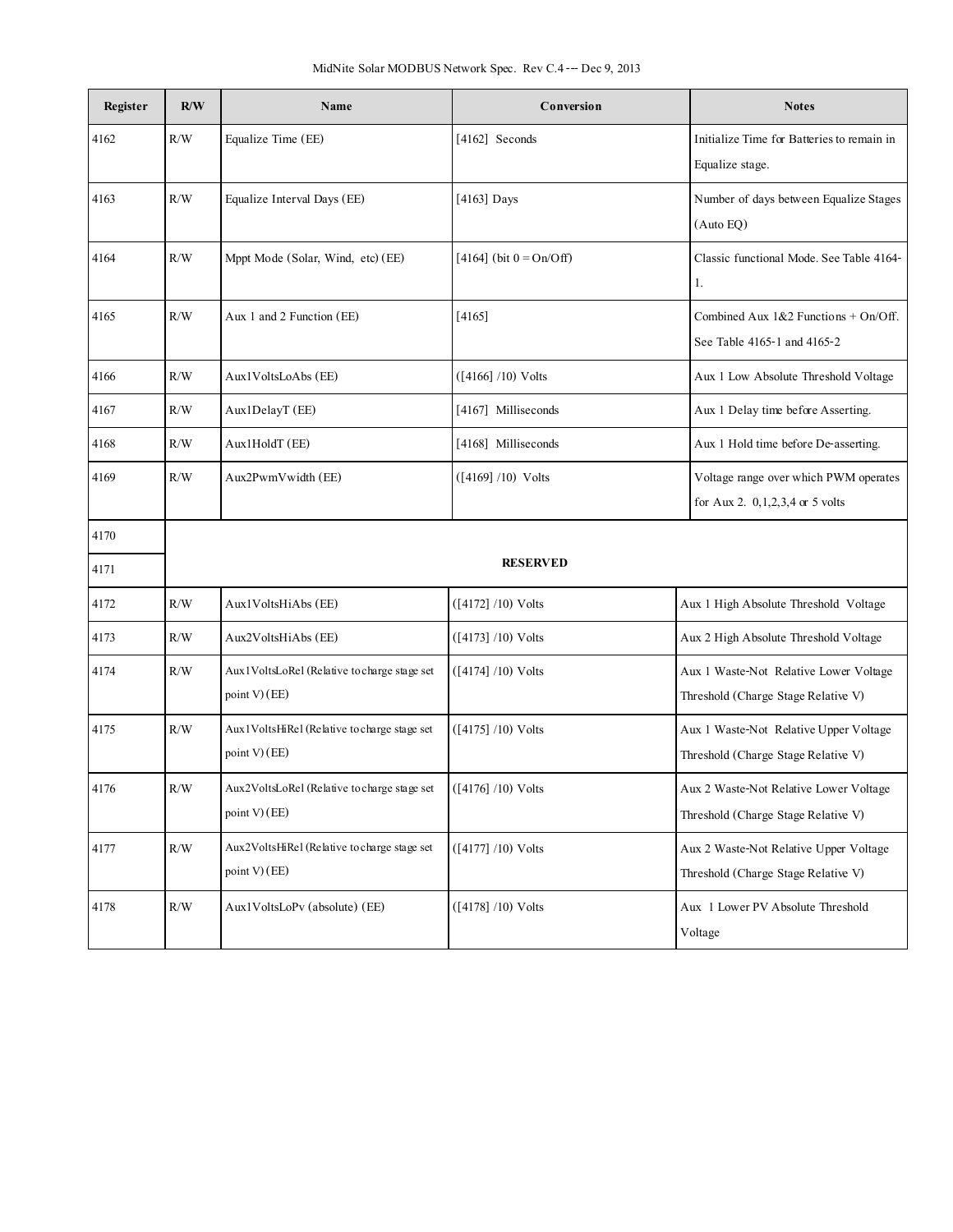| Register | R/W | Name                   |                               | Conversion                                                                                                | <b>Notes</b>                                          |
|----------|-----|------------------------|-------------------------------|-----------------------------------------------------------------------------------------------------------|-------------------------------------------------------|
| 4179     | R/W |                        | Aux1VoltsHiPv (absolute) (EE) | $([4179] / 10)$ Volts                                                                                     | Aux 1 High PV Absolute Threshold Voltage              |
| 4180     | R/W | VariMax                |                               | $[4180]$ <sub>LSB</sub> = Amps, [4180] <sub>MSB</sub> = Vabsorb - Vrelative /10 (Default = 101 amps) (EE) |                                                       |
| 4181     | R/W |                        | Aux2VoltsHiPv (absolute) (EE) | $([4181] / 10)$ Volts                                                                                     | Aux 2 High PV Absolute Threshold Voltage              |
| 4182     | R/W | EnableFlags3 (EE)      |                               | [4182] binary                                                                                             | See Table 4182-1                                      |
| 4183     | R/W | ArcFaultSenstvty (EE)  |                               | $Time = [4183]$                                                                                           | Arc Fault Protection sensitivity response             |
|          |     |                        |                               | Sense = $[4183]$                                                                                          | adjustments                                           |
|          |     | Requires Classic reset |                               | Mode = $[4183]$ < < 16                                                                                    |                                                       |
| 4184     |     |                        |                               |                                                                                                           |                                                       |
| 4185     |     |                        |                               | <b>RESERVED</b> (Do NOT Write)                                                                            |                                                       |
| 4186     | R/W | EnableFlags2 (EE)      |                               | [4186] binary                                                                                             | See Table 4186-1                                      |
| 4187     | R/W | EnableFlagsBits (EE)   |                               | $[4187]$ binary                                                                                           | See Table 4187-1                                      |
| 4188     | R/W |                        |                               | <b>RESERVED FACTORY CALIBRATION (Do NOT Write)</b>                                                        |                                                       |
| 4189     | R/W | Vbatt_Offset (EE)      |                               | $([4189]$ /10)                                                                                            | <b>Battery Voltage Offset Tweak</b>                   |
|          |     |                        |                               |                                                                                                           | (Range Limited) (Signed)                              |
| 4190     | R/W | Vpv_Offset (EE)        |                               | ([4190] / 10)                                                                                             | Input Voltage Offset Tweak                            |
|          |     |                        |                               |                                                                                                           | (Range Limited) (Signed)                              |
| 4191     | R   | VpvTargetRd            |                               | $([4191] / 10)$ Volts                                                                                     | Input Target (V regulation) Voltage (Usually<br>Vmpp) |
| 4192     | R/W | VpvTargetWr (EE)       |                               | ([4192] /10) Volts Vpv Target command (VpvTargetCmdEn)                                                    |                                                       |
| 4193     |     |                        |                               |                                                                                                           |                                                       |
| 4194     |     |                        |                               |                                                                                                           |                                                       |
| 4195     |     |                        |                               | <b>RESERVED (Do NOT Write)</b>                                                                            |                                                       |
| 4196     |     |                        |                               |                                                                                                           |                                                       |
| 4197     | R/W | SweepIntervalSecs (EE) |                               | [4197] Seconds                                                                                            | Legacy P&O, Hydro, Solar, U-Set Sweep                 |
|          |     |                        |                               |                                                                                                           | Interval, Seconds                                     |
|          |     |                        |                               |                                                                                                           | (Forcing Sweep resets timer)                          |
| 4198     | R/W | MinSwpVoltage (EE)     |                               | ([4198] / 10)                                                                                             | Minimum input voltage for Hydro MPPT                  |
|          |     |                        |                               |                                                                                                           | mode sweep                                            |
| 4199     | R/W | MaxInputCurrent (EE)   |                               | $([4199] / 10)$ amps (dflt = 99A)                                                                         | Maximum input current limit                           |
| 4200     | R/W | SweepDepth (EE)        |                               | [4200] watts %                                                                                            | Maximum % Legacy/Hydro mode will sweep                |
|          |     |                        |                               |                                                                                                           | as percent of present Mpp wattage                     |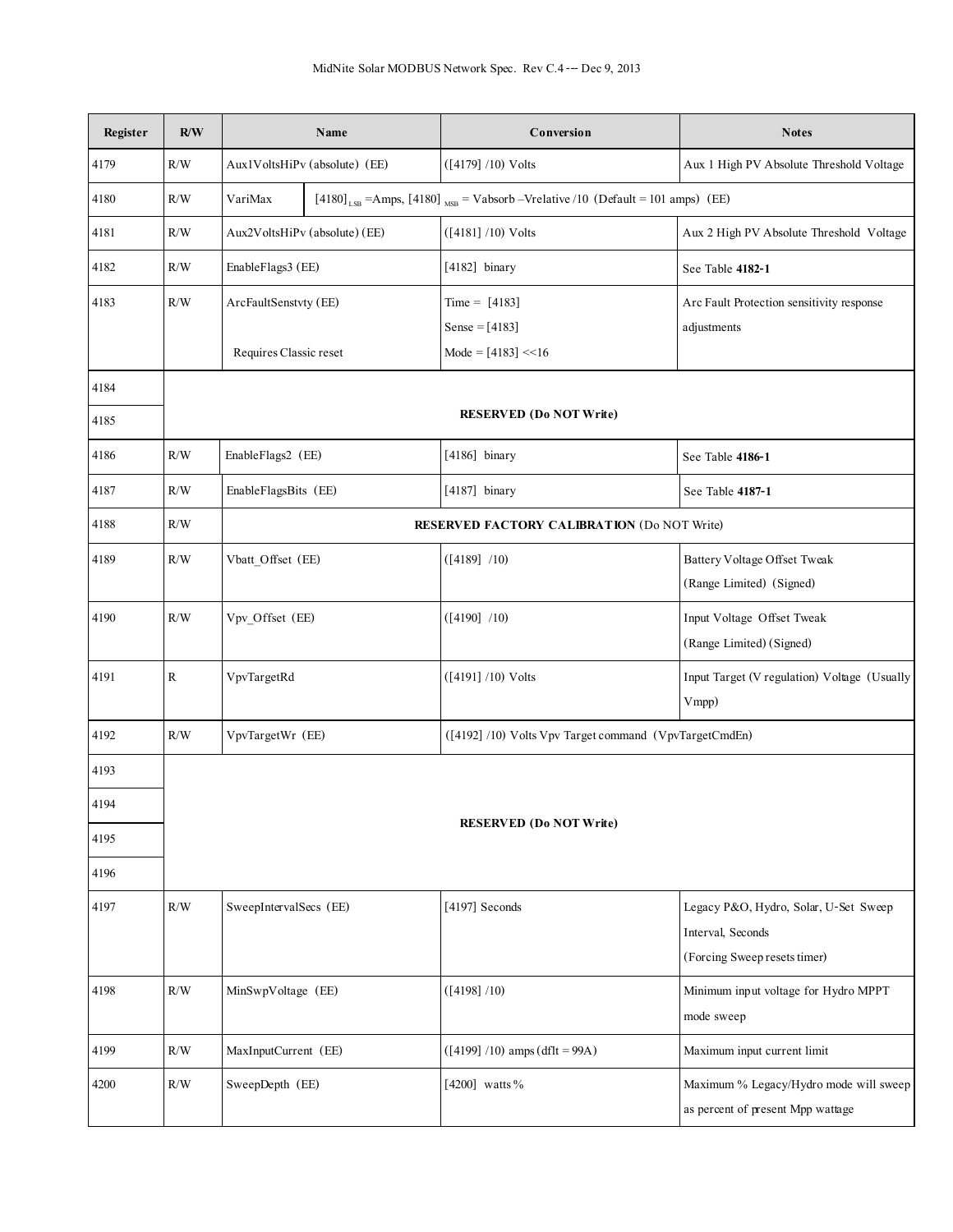| Register | R/W         | Name                      | Conversion                                                                       | <b>Notes</b>                                                 |
|----------|-------------|---------------------------|----------------------------------------------------------------------------------|--------------------------------------------------------------|
| 4201     | R/W         | NegativeCurrent Adj. (EE) | Factory calibration. Do not change unless instructed.                            |                                                              |
| 4202     | R           | ClipperCmdVolts           | $([4202] / 10)$ Volts                                                            | Aux clipper reference varies w/stage and<br>headroom         |
| 4203     | R/W         | WindNumberOfPoles (EE)    | $[4203]$ poles                                                                   | Number of turbine alternator poles for RPM<br>Calc. (unused) |
| 4204     | R/W         | MppPercentVoc (EE)        | $\left[4204\right]$ $\,$ 00 $\,$ to 100 $\%$                                     | % of Voc for U-Set mode                                      |
| 4205     | R/W         | WindTableToUse (EE)       | $[4205]$                                                                         | FUTURE power curve select                                    |
| 4206     |             |                           | <b>RESERVED</b> (Do NOT Write)                                                   |                                                              |
| 4207     | R/W         | LEDmode (EE)              | $[4207]$                                                                         | See Table 4207-1                                             |
| 4208     |             |                           |                                                                                  |                                                              |
| 4209     |             |                           | <b>RESERVED</b> (Do NOT Write)                                                   |                                                              |
| 4210     | R/W         | ID name (EE)              | $[4210]_{LSB}$   $[4210]_{MSB}$                                                  | Unit Name. 8 characters max. ASCII. Takes                    |
| 4211     |             |                           | $\left[4211\right]_{\text{LSB}}\parallel\left[4211\right]_{\text{MSB}}\parallel$ | place of MODBUS Register in MNGP                             |
| 4212     |             |                           | $\left[4212\right]_{\text{LSB}}\parallel\left[4212\right]_{\text{MSB}}\parallel$ | display if present. Example:                                 |
| 4213     |             |                           | $[4213]_{LSB}$    $[4213]_{MSB}$                                                 | "CLASSIC" = $0x4C43$ , $0x5341$ , $0x4953$ ,                 |
|          |             |                           |                                                                                  | 0x0043                                                       |
|          |             |                           | End with 0 if less than 8 chars                                                  |                                                              |
| 4214     | $\mathbf R$ | CTIME0                    | $([4215] \ll 16) + [4214]$ (possibly atomic op)                                  | Consolidated Time Registers See Table                        |
| 4215     |             |                           |                                                                                  | $4214 - 1$                                                   |
| 4216     | $\mathbf R$ | CTIME1                    | $([4217] \ll 16) + [4216]$ (possibly atomic op)                                  | Consolidated Time Registers See Table                        |
| 4217     |             |                           |                                                                                  | $4216 - 1$                                                   |
| 4218     | R           | CTIME2                    | [4218]                                                                           | Consolidated Time Registers See Table                        |
|          |             |                           |                                                                                  | 4218-1                                                       |
| 4219     |             |                           | <b>RESERVED (Do NOT Write)</b>                                                   |                                                              |
| 4220     | R/W         | RemoteMenuMode            | $[4220]$                                                                         | Present Remote Menu sent from MNGP                           |
| 4221     | W           | <b>RemoteButtons</b>      | [4221] MNGP Buttons Pressed See TABLE 4221-1                                     |                                                              |
| 4222     |             |                           | <b>RESERVED</b> (Do NOT Write)                                                   |                                                              |
| 4223     |             |                           | <b>RESERVED</b> (Do NOT Write)                                                   |                                                              |
| 4224     | R/W         | PreVoc (do not write)     | $([4224] / 10)$ Volts                                                            | Input Voc before Relay                                       |
| 4225     |             |                           | <b>RESERVED</b> (Do NOT Write)                                                   |                                                              |
| 4226     | R/W         | Aux2_A2D_D2A              | [4226] 10 bits, right justified                                                  | Aux 2 A/D and $D/A$ value                                    |
|          |             |                           |                                                                                  |                                                              |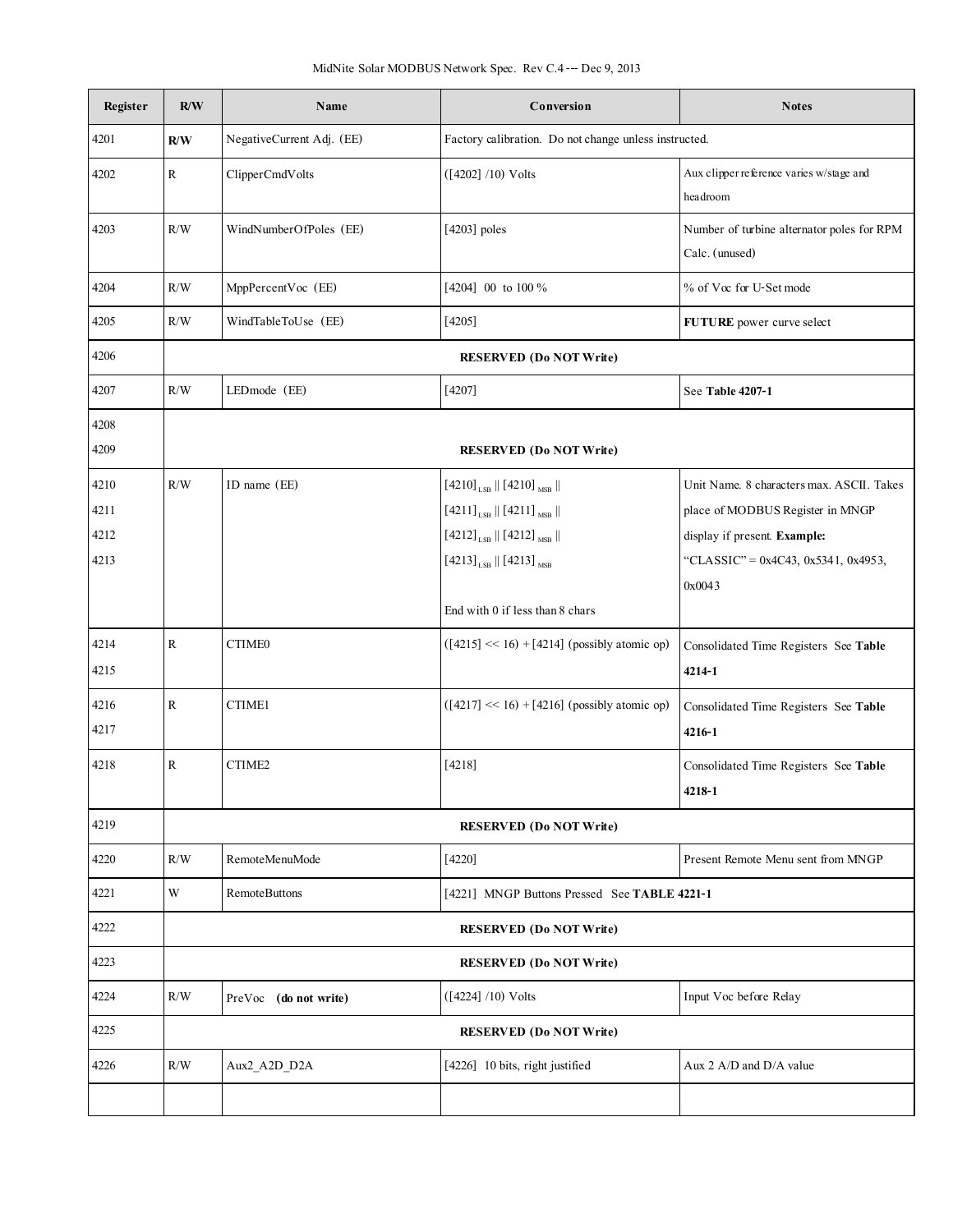| Register    | R/W         | Name                   | Conversion                     | <b>Notes</b>                                                 |
|-------------|-------------|------------------------|--------------------------------|--------------------------------------------------------------|
| 4227 - 4230 |             |                        | <b>RESERVED (Do NOT Write)</b> |                                                              |
|             |             |                        |                                |                                                              |
| 4231        | $\rm R$     | VocRD                  | $([4231] / 10)$ Volts          | Last $\rm V_{OC\ reading}$                                   |
|             |             |                        |                                |                                                              |
| Register    | R/W         | Name                   | Conversion                     | <b>Notes</b>                                                 |
| 4232        |             |                        |                                |                                                              |
| 4233        |             |                        |                                |                                                              |
| 4234        |             |                        | <b>RESERVED (Do NOT Write)</b> |                                                              |
| 4235        |             |                        |                                |                                                              |
| 4236        | R/W         | AbsorbTime (duplicate) | $[4236]$ seconds               | Absorb Time Counter                                          |
| 4237        | R/W         | AntiClickSenstvty (EE) | [4237]                         | Best Left Alone (varies)                                     |
| 4238        | R/W         | <b>SiestaTime</b>      | [4238] seconds                 | Sleep timer (5 minutes max)                                  |
| 4239        | $\mathbf R$ | SiestaAbortVocAdj      | $([4239] / 10)$ Volts          | Volts above last Voc reading to abort Siesta.                |
| 4240        | ${\bf R}$   | flagsRD                | $([4241] \ll 16) + [4240]$     | Intrnl Flags See Table 4240-1                                |
| 4241        |             |                        |                                |                                                              |
| 4242        |             |                        | <b>RESERVED (Do NOT Write)</b> |                                                              |
| 4243        |             |                        |                                |                                                              |
| 4244        | ${\bf R}$   | VbattRegSetPTmpComp    | $([4244] / 10)$ Volts          | Temperature compensated battery regulation<br>target voltage |
| 4245        | $\rm R/W$   | VbattNominal (EE)      | [4245] 12 * 1 thru 10          | Nominal Battery bank voltage (i.e. 12V, 24V,                 |
|             |             |                        | (120 Max for 250 KS)           | etc)                                                         |
| 4246        | $\rm R/W$   | EndingAmps (EE)        | $([4246] / 10)$ Amps           | Goes to Float below this Batt current if Temp                |
|             |             |                        | $(Default = 0.0 amps)$         | Comp'd Absorb voltage is held                                |
| 4247        | $\rm R/W$   | EndingSoc (EE)         | SOC to end Absorb              | Future SOC use                                               |
| 4248        |             | EndAmpSocMBaddress     | Modbus address of Ibatt        | Future SOC use                                               |
| 4249        | $\rm R/W$   | RebulkVolts (EE)       | $([4249] / 10)$ Volts          | Rebulks if battery drops below this for $> 90$<br>Seconds    |
| 4250        | $\mathbf R$ | BattMonVolts           | <b>Battery Monitor Volts</b>   | Future SOC use                                               |
| 4251        | $\rm R$     | BattMonSOC             | <b>Battery Monitor SOC</b>     | Future SOC use                                               |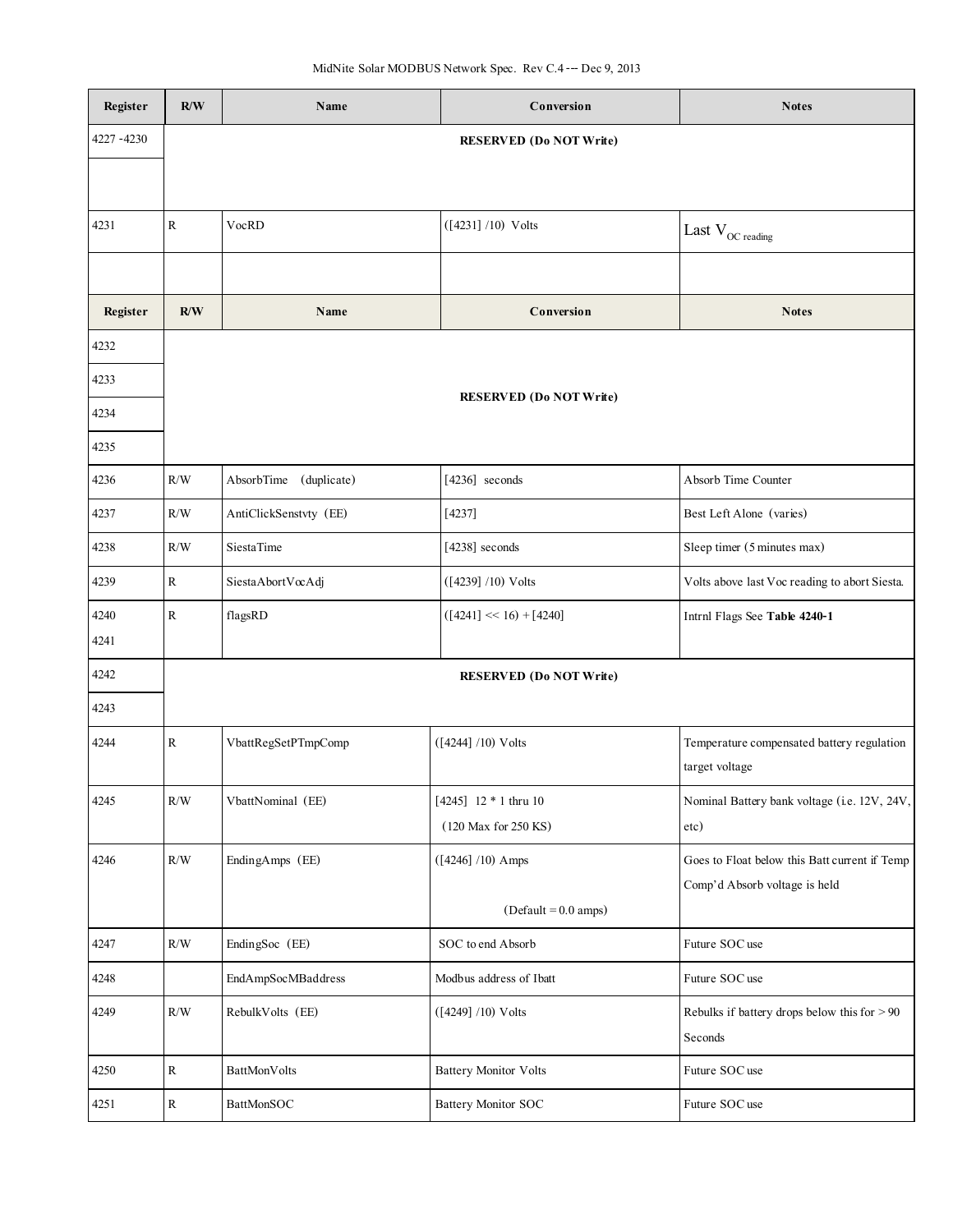| Register      | R/W                            | Name                                  | Conversion                                                   | <b>Notes</b>                                                                |  |  |  |
|---------------|--------------------------------|---------------------------------------|--------------------------------------------------------------|-----------------------------------------------------------------------------|--|--|--|
| 4252          | $\mathbf R$                    | DaysBtwnBulkAbs (EE)                  | Days between Bulk/Absorb cycles Default = $0$                | If 1, will Re-bulk every other day, etc.                                    |  |  |  |
| 4253          | ${\bf R}$                      | BattMonAHefficiency (EE)              | Battery Monitor A-Hour eff.                                  | Future SOC use                                                              |  |  |  |
| 4254          | R/W                            | DayLogCombCatIndex                    | [4254] (Category $\ll 10$ ) + (-Day Offset & 0x3ff)          |                                                                             |  |  |  |
|               |                                |                                       | See information for Daily logs Table 4254-1                  |                                                                             |  |  |  |
| 4255          | $\mathbb{R}$                   | LogValueRead                          | [4255] Requested single logging Cat. data point appears here |                                                                             |  |  |  |
| 4256          | R/W                            | MinLogCombCatIndex                    | [4256] (Category << 10) + (-Data Point Offset & 0x3ff)       |                                                                             |  |  |  |
|               |                                |                                       | See info. for Recent/Hourly/Minutely logs Table 4256-1       |                                                                             |  |  |  |
| 4257          | R/W                            | RebulkTimerSec                        | [4257] seconds Set Point                                     | Rebulk interval timer seconds Cleared if<br>Vbatt >= Rebulk V in Float MPPT |  |  |  |
| 4258          |                                |                                       |                                                              |                                                                             |  |  |  |
| 4259          |                                |                                       | <b>RESERVED (Do NOT Write)</b>                               |                                                                             |  |  |  |
| 4260          |                                |                                       |                                                              |                                                                             |  |  |  |
| 4261          |                                |                                       |                                                              |                                                                             |  |  |  |
| 4262          |                                |                                       |                                                              |                                                                             |  |  |  |
| 4263          |                                |                                       |                                                              |                                                                             |  |  |  |
| 4264          | R/W                            | Voc_Qualify_Timer_1ms                 | $(([4265] \ll 16) + [4264])$ msec                            | Timer (msec) qualifying time till turn on                                   |  |  |  |
| 4265          |                                |                                       |                                                              | valid (not very useful)                                                     |  |  |  |
| 4266          | $\mathbf R$                    | IpvMinus Raw PV negative current from | [4266] amps (peak A)                                         | $1$ count = 0.1 amp                                                         |  |  |  |
|               |                                | A/D converter                         |                                                              |                                                                             |  |  |  |
| $4267 - 4270$ |                                |                                       | <b>RESERVED (Do NOT Write)</b>                               |                                                                             |  |  |  |
| 4271          | ${\bf R}$                      | <b>RestartTimerms</b>                 | [4271] Milliseconds                                          | Count Down Time until Wake                                                  |  |  |  |
|               |                                |                                       |                                                              | Allowed at $<$ 500 ms                                                       |  |  |  |
| 4272          | $\mathbf R$                    | Ibatt                                 | $([4272] / 10)$ Amps (peak A)                                | Battery Current, Unfiltered                                                 |  |  |  |
| 4273          |                                |                                       |                                                              |                                                                             |  |  |  |
| 4274          |                                |                                       | <b>RESERVED (Do NOT Write)</b>                               |                                                                             |  |  |  |
| 4275          | R                              | ReasonForResting                      | [4275] Reason number                                         | Reason Classic went to Rest (See Table                                      |  |  |  |
|               |                                |                                       |                                                              | $4275 - 1$                                                                  |  |  |  |
| 4276          | ${\bf R}$                      | Output Vbatt                          | $([4376] / 10)$ Volts (peak V)                               | Battery Voltage Unfiltered                                                  |  |  |  |
| 4277          | ${\bf R}$                      | Input Vpv                             | $([4377] / 10)$ Volts (peak V)                               | PV Voltage Unfiltered                                                       |  |  |  |
| 4278          |                                |                                       | <b>RESERVED (Do NOT Write)</b>                               |                                                                             |  |  |  |
| 4279          | <b>RESERVED (Do NOT Write)</b> |                                       |                                                              |                                                                             |  |  |  |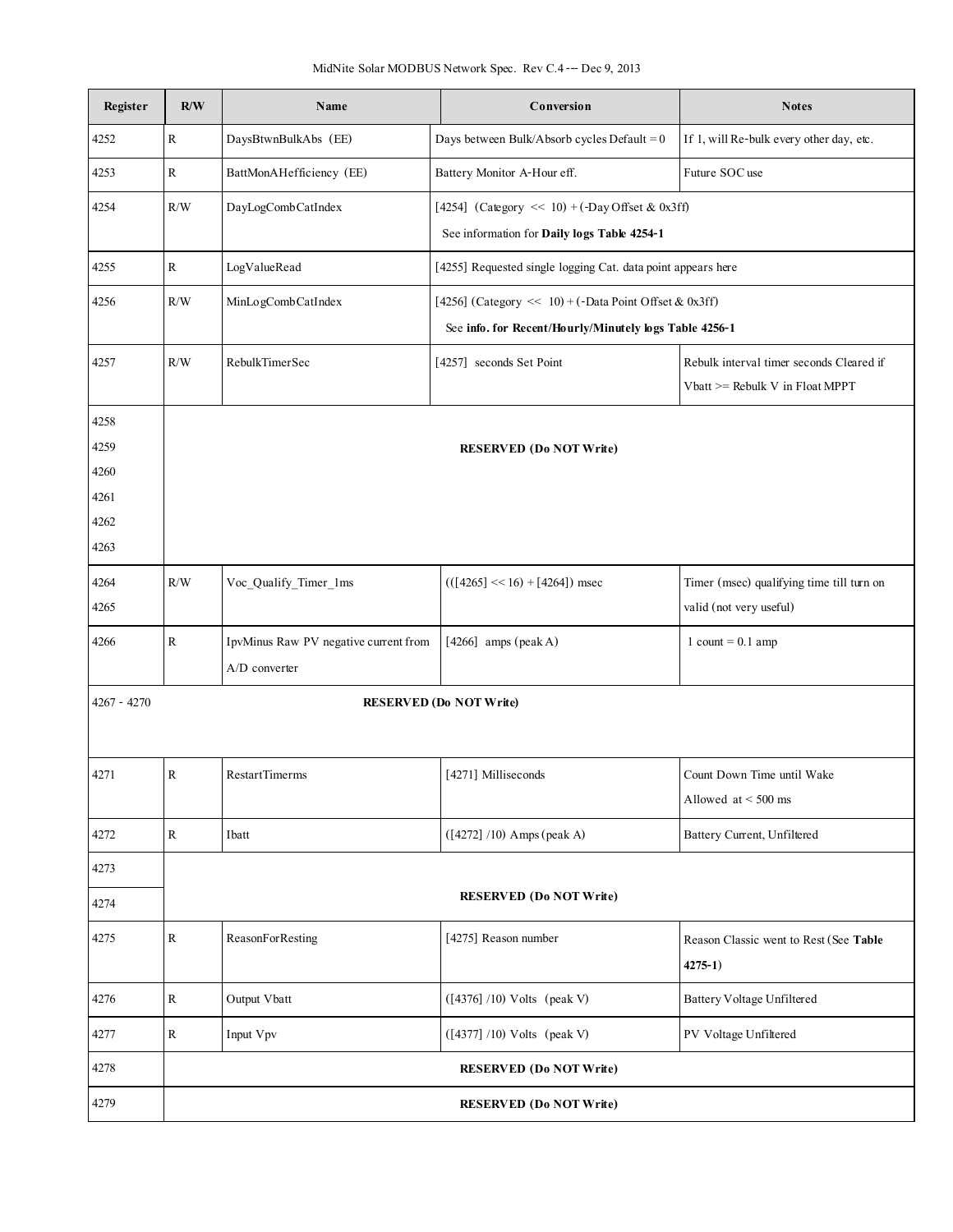| Register | R/W         | Name                           | Conversion                                                        | <b>Notes</b>                                                                                 |  |
|----------|-------------|--------------------------------|-------------------------------------------------------------------|----------------------------------------------------------------------------------------------|--|
| 4280     |             |                                |                                                                   |                                                                                              |  |
| 4281     |             |                                | <b>RESERVED</b> (Do NOT Write)                                    |                                                                                              |  |
| 4282     | $\mathbf R$ | PkHoldVpvStamp                 | Internal variable for Solar MPPT                                  |                                                                                              |  |
| 4283     | ${\bf R}$   | VpvTargetRd (temporary)        | [4283] /10 Vpv input voltage target (MPP voltage)                 |                                                                                              |  |
| 4284     | R           | SwpDeepTimeoutSec              | Internal variable for Solar MPPT                                  |                                                                                              |  |
| 4285     |             |                                | <b>RESERVED (Do NOT Write)</b>                                    |                                                                                              |  |
| 4286     | R/W         | LowWatts (EE)                  | modes unless Insomnia is set                                      | [4284] Classic will go to Resting when watts are less than this for > 90 seconds in NON-wind |  |
| 4287     | R/W         | WindLowWatts $(dft = 50)$ (EE) | Below this watts for wind, looks for power window                 |                                                                                              |  |
| 4288     | R/W         | WindWindowWattsRef (EE)        | If wind power wiggles above this, keep running                    |                                                                                              |  |
| 4289     | R           | Window WattsRO                 | Delta watts below WindLowWatts that power is wiggling             |                                                                                              |  |
| 4290     | R/W         | WindTimeOutRef (EE)            | If power is low for this many seconds, go to Resting (default 90) |                                                                                              |  |
| 4291     | R/W         | WindTimeOut2Ref (EE)           | Seconds, Reference default = $1800$ ( $1/2$ hour)                 |                                                                                              |  |
| 4292     | R/W         | WindTimeOut                    | Seconds, Timer. If > WindTimeOutRef, goes to Resting              |                                                                                              |  |
| 4293     | R/W         | WindTimeOut2                   | Seconds, Timer. If > WindTimeOut2Ref, goes to Resting             |                                                                                              |  |
| 4294     | ${\bf R}$   | MinVpvTurnOn                   | Minimum input voltage required to come out of Resting             |                                                                                              |  |
| 4295     | R           | VpvB4TurnOff                   | Internal reference of Vpv when going to Resting                   |                                                                                              |  |
| 4296     | R/W         | HydroSwpAmps10Time6            | Internal reference for hydro sweep speed                          |                                                                                              |  |
| 4297     | R/W         | EndingAmpsTimerSec             | Seconds, Timer for Ending Amps. 60 seconds reference              |                                                                                              |  |
| 4298     | R/W         | PkAmpsOverLimitHi (EE)         | Factory calibration. Leave as is                                  |                                                                                              |  |
| 4299     | R/W         | PkAmpsOverLimitLo (EE)         | Factory calibration. Leave as is                                  |                                                                                              |  |
| 4300     | R/W         | FactoryVbattOffset (EE)        | Factory V battery offset calibration. Normally, leave alone.      |                                                                                              |  |
| 4301     | R/W         | WindPowerTableV $+0$ (EE)      | WindPowerTableV (stp 1) << 8) + WindPowerTableV(stp0)             |                                                                                              |  |
| 4302     | R/W         | WindPowerTableV +1 $(EE)$      | WindPowerTableV (stp 3) << 8) + WindPowerTableV(stp2)             |                                                                                              |  |
| 4303     | R/W         | WindPowerTableV $+2$ (EE)      | WindPowerTableV (stp 5) << 8) + WindPowerTableV(stp4)             |                                                                                              |  |
| 4304     | R/W         | WindPowerTableV $+3$ (EE)      | WindPowerTableV (stp7) << 8) + WindPowerTableV (stp6)             |                                                                                              |  |
| 4305     | R/W         | WindPowerTableV $+4$ (EE)      | WindPowerTableV (stp 9) << 8) + WindPowerTableV(stp8)             |                                                                                              |  |
|          |             |                                |                                                                   |                                                                                              |  |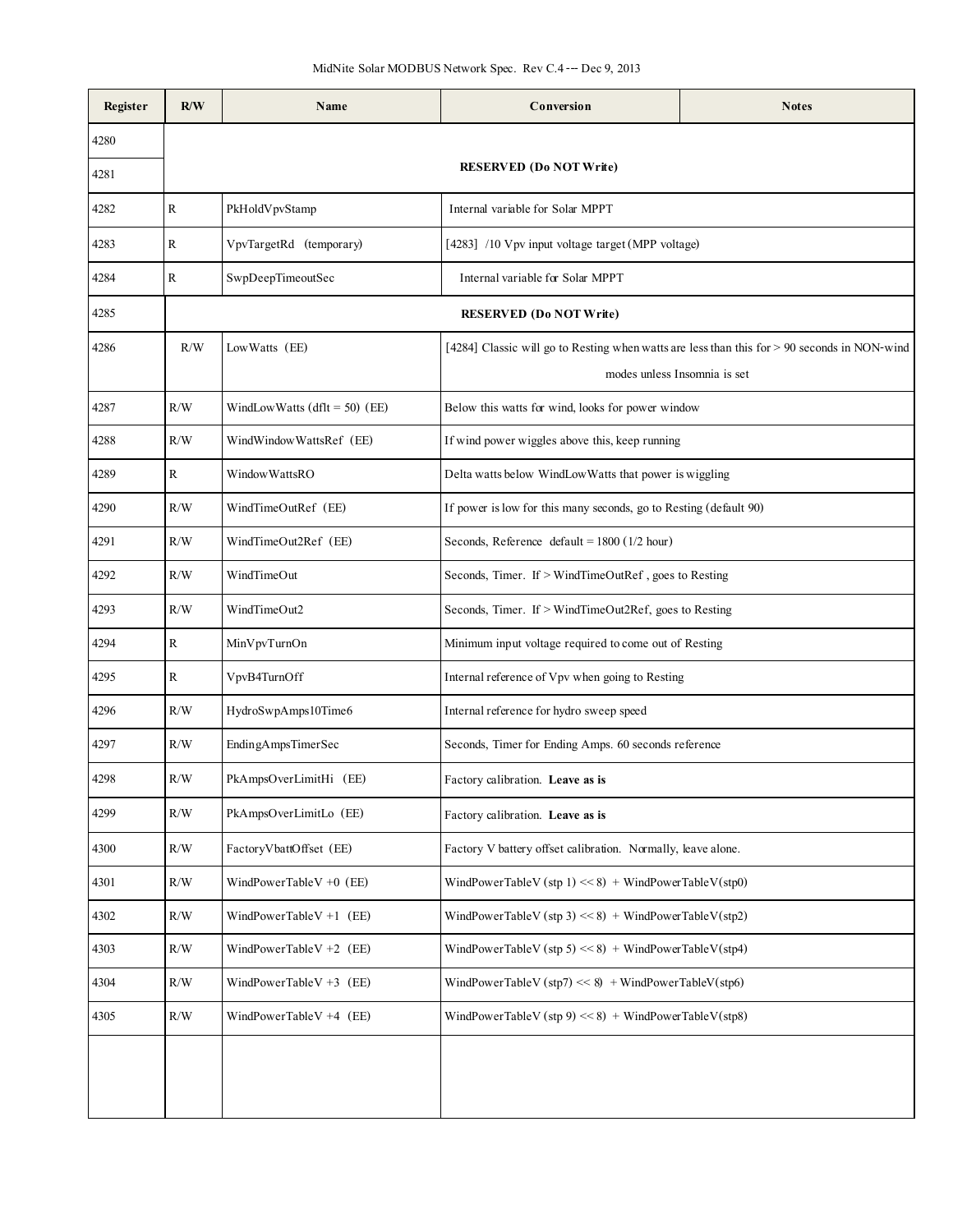| Register    | R/W          | Name                                                 | Conversion<br><b>Notes</b>                                                                                                                                                      |                              |  |  |
|-------------|--------------|------------------------------------------------------|---------------------------------------------------------------------------------------------------------------------------------------------------------------------------------|------------------------------|--|--|
| 4306        | R/W          | WindPowerTableV $+5$ (EE)                            | WindPowerTableV (stp11) << 8) + WindPowerTableV(stp10)                                                                                                                          |                              |  |  |
| 4307        | R/W          | WindPowerTableV +6 $(EE)$                            | WindPowerTableV (stp13) << 8) + WindPowerTableV(stp12)                                                                                                                          |                              |  |  |
| 4308        | R/W          | WindPowerTableV $+7$ (EE)                            | WindPowerTableV (stp15) << 8) + WindPowerTableV(stp14)                                                                                                                          |                              |  |  |
| 4309        | R/W          | WindPowerTableI +0 (EE)                              | WindPowerTableI (stp $1$ ) << 8) + WindPowerTableI (stp0)                                                                                                                       |                              |  |  |
| 4310        | R/W          | WindPowerTableI +1 (EE)                              | WindPowerTableI (stp 3) << 8) + WindPowerTableI (stp2)                                                                                                                          |                              |  |  |
| 4311        | $\rm R/W$    | WindPowerTableI +2 (EE)                              | WindPowerTableI (stp 5) << 8) + WindPowerTableI (stp4)                                                                                                                          |                              |  |  |
| 4312        | R/W          | WindPowerTableI +3 (EE)                              | WindPowerTableI (stp7) << $8$ ) + WindPowerTableI (stp6)                                                                                                                        |                              |  |  |
| 4313        | R/W          | WindPowerTableI +4 (EE)                              | WindPowerTableI (stp 9) << 8) + WindPowerTableI (stp8)                                                                                                                          |                              |  |  |
| 4314        | R/W          | WindPowerTableI +5 $(EE)$                            | WindPowerTableI (stp11) << 8) + WindPowerTableI (stp10)                                                                                                                         |                              |  |  |
| 4315        | R/W          | WindPowerTableI +6 (EE)                              | WindPowerTableI (stp13) << $8$ ) + WindPowerTableI (stp12)                                                                                                                      |                              |  |  |
| 4316        | $\rm R/W$    | WindPowerTableI +7 $(EE)$                            | WindPowerTableI (stp15) << $8$ ) + WindPowerTableI (stp14)                                                                                                                      |                              |  |  |
| 4317        |              |                                                      | <b>RESERVED</b> (Do NOT Write)                                                                                                                                                  |                              |  |  |
| Register    | R/W          | Name                                                 | Conversion<br><b>Notes</b>                                                                                                                                                      |                              |  |  |
| 4318        | R/W          | PkAmpsOverTrip (EE)                                  | Factory calibration. Leave as is                                                                                                                                                |                              |  |  |
| 4319        | $\mathbf R$  | mngp revision                                        | Preliminary                                                                                                                                                                     | Also shows unit is connected |  |  |
| 4320        | $\mathbb{R}$ | mnlp revision                                        | Preliminary                                                                                                                                                                     | Also shows unit is connected |  |  |
| 4321 - 4324 |              |                                                      | <b>RESERVED</b> (Do NOT Write)                                                                                                                                                  |                              |  |  |
| 4325        |              |                                                      | <b>RESERVED</b>                                                                                                                                                                 |                              |  |  |
| 4326        | R/W          | ClassicModbusAddr (EE)                               | 0 to 255 Classic Modbus Addr                                                                                                                                                    | Default address = $10$ (ten) |  |  |
| 4327        | $\rm R/W$    | BatteryTempPassed                                    | Follow-Me temp sensor value                                                                                                                                                     | Follow Me                    |  |  |
| 4328        | $\mathbb{R}$ | iFlagsRO Low                                         | Used for Follow-Me. Reflects neighboring units' charge stage                                                                                                                    |                              |  |  |
| 4329        | $\mathbf R$  | iFlagsRO High                                        | for charge coordination. See Table 4328-1 for relevant bits                                                                                                                     |                              |  |  |
| 4330        | R/W          | ModbusControl                                        |                                                                                                                                                                                 | Follow Me                    |  |  |
| 4331        | R/W          | ClassicFmePassedBits                                 |                                                                                                                                                                                 | Follow Me                    |  |  |
| 4332        | R/W          | WindSynchA                                           | Wind power tracking amps                                                                                                                                                        | Follow Me                    |  |  |
| 4333        | $\rm R/W$    | WindSynchV<br>Wind power tracking volts<br>Follow Me |                                                                                                                                                                                 |                              |  |  |
| 4334        | R/W          | FollowMePassRef (EE)                                 | Follow Me enabled if $> 0$ . Classic Ignores changes for Follow MePassRef times around the<br>communications loop. Should be set to at least number of units in Follow Me loop. |                              |  |  |
|             |              |                                                      |                                                                                                                                                                                 |                              |  |  |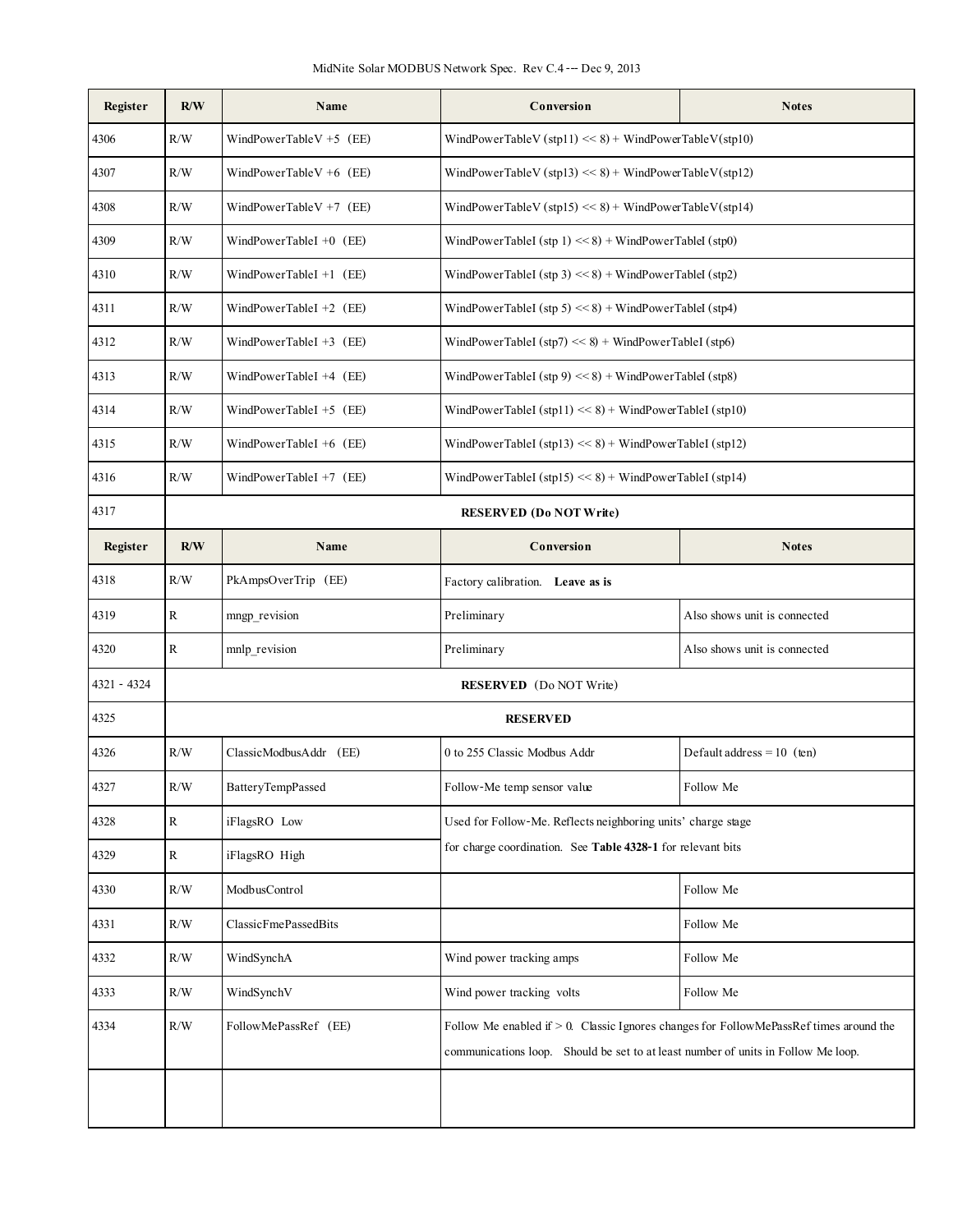| Register     | R/W          | Name                   | Conversion                                                            | <b>Notes</b>                               |  |
|--------------|--------------|------------------------|-----------------------------------------------------------------------|--------------------------------------------|--|
| 4335 to 4340 |              |                        | <b>RESERVED</b>                                                       |                                            |  |
| 4341         | $\mathbb{R}$ | DabtU32Debug01         | Data Abort info if Watch Dog reset occurs                             |                                            |  |
| 4342         | ${\bf R}$    | DabtU32Debug02         |                                                                       |                                            |  |
| 4343         | ${\bf R}$    | DabtU32Debug03         |                                                                       |                                            |  |
| 4344         | $\mathbb{R}$ | DabtU32Debug04         |                                                                       |                                            |  |
| 4345 to 4351 |              |                        | <b>RESERVED</b>                                                       |                                            |  |
|              |              |                        |                                                                       |                                            |  |
| 4352         | $\mathbb{R}$ | CRC                    | Network CRC 16                                                        | Network code area CRC                      |  |
| 4353         | ${\bf R}$    | CRC                    | Application CRC 16                                                    | Application code area CRC                  |  |
| 4354         | R/W          | ClearLogsCat           | Clears various logging values                                         | See 4354-1                                 |  |
| 4355         | $\mathbb{R}$ | ClearLogsCounter10ms   | Timer for sending 2 <sup>nd</sup> ClearLogsCat conmand before timeout |                                            |  |
| 4356         | R/W          | User Variable 02       | General purpose user variable                                         |                                            |  |
| 4357         | $\mathbf R$  | WizBangRxBufferTempSh1 | Raw Whizbang Junior buffer read 1                                     |                                            |  |
| 4358         | ${\bf R}$    | WizBangRxBufferTempSh2 | Raw Whizbang Junior buffer read 2                                     |                                            |  |
| 4359         | ${\bf R}$    | WizBangRxBufferTempSh3 | Raw Whizbang Junior buffer read 3                                     |                                            |  |
| 4360         | $\rm R$      | WizBangRxBufferTempSh4 | Raw Whizbang Junior buffer read 4                                     |                                            |  |
| 4361         | R/W          | WbangJrCmdS (EE)       | Whizbang Junior Command. Default 0x35                                 |                                            |  |
| 4362         | $\mathbf R$  | WizBangJrRawCurrent    | WB Jr. raw current (not scaled or rounded)                            | (signed) A/D counts                        |  |
| 4363         | R/W          | WbJrNumeratorSS (EE)   | Whizbang Jr. gain adjustment Default = $0$                            | (signed) gain adjust $+32,767$             |  |
| 4364         |              | Reserved               |                                                                       |                                            |  |
| 4365 4366    | ${\bf R}$    | WbJrAmpHourPOSitive    | $(([4366] \ll 16) + [4365])$ Amp Hours Pos.                           | (unsigned) Positive Whizbang Jr. amp hours |  |
| 4367 4368    | $\mathbb{R}$ | WbJrAmpHourNEGative    | $(([4368] \ll 16) + [4367])$ Amp Hours Neg.                           | (signed) Negative Whizbang Jr. amp hours   |  |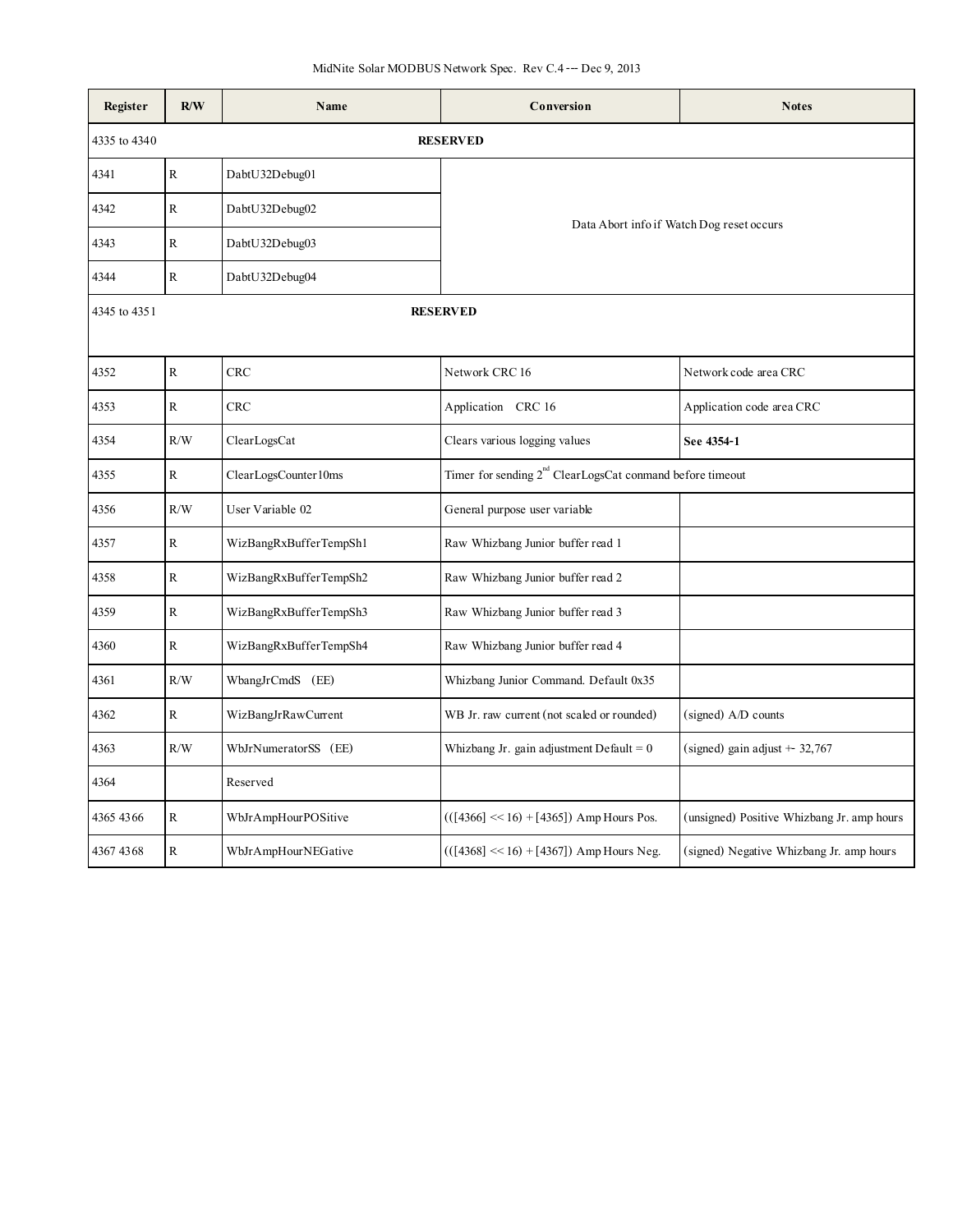MidNite Solar MODBUS Network Spec. Rev C.4--- Dec 9, 2013

| Register  | R/W | Name                    | Conversion                                                                      | <b>Notes</b>                         |
|-----------|-----|-------------------------|---------------------------------------------------------------------------------|--------------------------------------|
| 4369 4370 | R   | WbJrAmpHourNET          | $(([4370] \ll 16) + [4369])$ Amp Hours NET                                      | (signed) Whizbang Jr. Net amp hours. |
| 4371      | R   | WzBangJrCurrent32Signed | Whizbang Jr. amps (scaled and rounded)                                          | signed $+3,276.7$ amps               |
| 4372      | R   | WizBangJrRawCrcAndtemp  | (Raw CRC << 8)   Temperature & 0xff + 50C   WB Jr. CRC, Temperature in C - 50 C |                                      |
| 4373 4384 |     | Reserved                | Reserved                                                                        |                                      |
|           |     |                         |                                                                                 |                                      |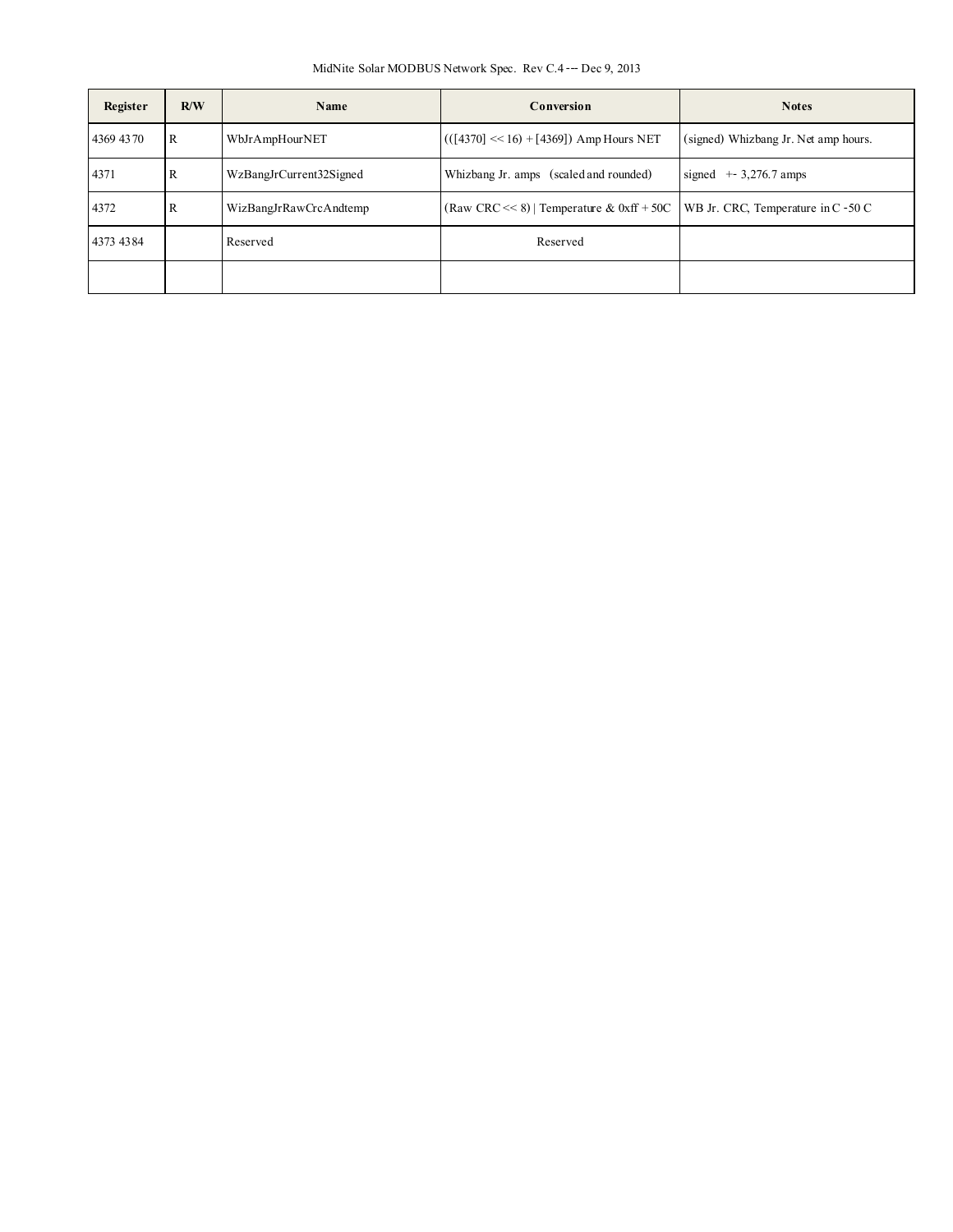## **Table 4101-1 Device Type**

| Name                   | Value | <b>Description</b>                                                      |
|------------------------|-------|-------------------------------------------------------------------------|
| Classic <sub>150</sub> | 150   | Classic 150                                                             |
| Classic200             | 200   | Classic 200                                                             |
| Classic 250            | 250   | Classic 250                                                             |
| Classic250 KS          | 251   | Classic 250 with 120 V Battery bank capability (lower current than 250) |

## **Table 4120-1 Battery Charge Stage (HIGH Byte of ComboChargeStage register)**

| Name      | Value    | <b>Description</b>                                                      |  |
|-----------|----------|-------------------------------------------------------------------------|--|
| Resting   | $\theta$ | Off, No Power, Waiting for Power Source, Battery V over set point, etc. |  |
| Absorb    |          | Regulating battery voltage at Equalize Set point                        |  |
| BulkMppt  | 4        | Max Power Point Tracking until Absorb (Bulk Terminate) Voltage reached  |  |
| Float     |          | Battery is FULL and regulating battery voltage at Float Set point       |  |
| FloatMppt | h        | Max Power Point Tracking, Seeking Float set point Voltage               |  |
| Equalize  |          | Regulating battery voltage at Equalize Set point                        |  |
| HyperVoc  | 10       | Input Voltage is above maximum Classic operating Voltage                |  |
| EqMppt    | 18       | Max Power Point Tracking. Seeking Equalize set point Voltage            |  |

#### **Table 4120-2 Classic States (LOWER Byte of ComboChargeStage register)**

| Name                     | Value                           | <b>Description</b>         |
|--------------------------|---------------------------------|----------------------------|
| Internal Resting state 0 | Resting                         |                            |
| Internal state 1,2       | $\mathcal{D}$<br>$\overline{1}$ | Waking /Starting           |
| Internal state 3,4,6     | 3,4,6                           | MPPT or Regulating Voltage |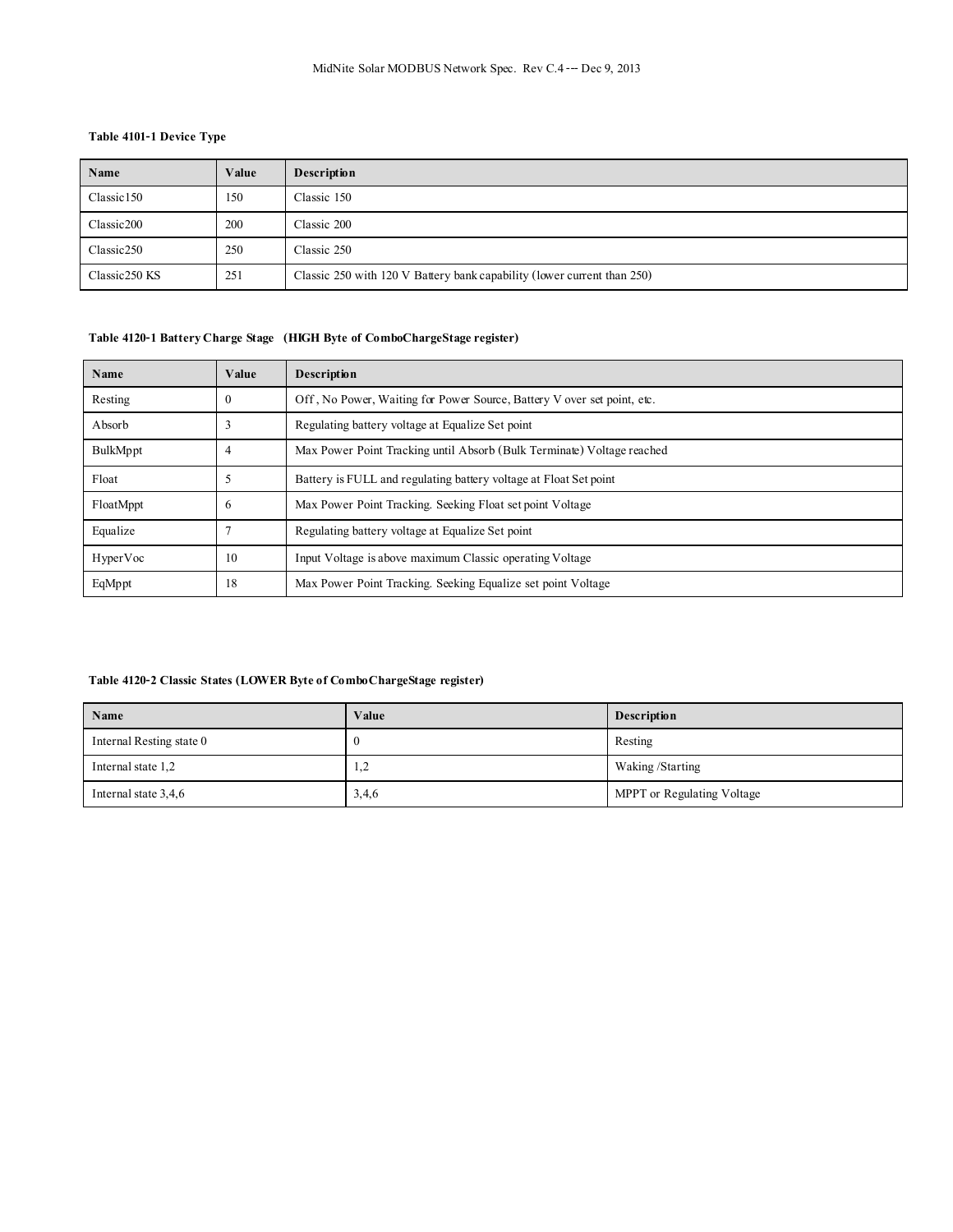|  |  |  |  |  | Table 4130-1 Info Flag Bits: READ ONLY (can read single 16 bit Low or High words if wanted) |
|--|--|--|--|--|---------------------------------------------------------------------------------------------|
|--|--|--|--|--|---------------------------------------------------------------------------------------------|

| Flag                          | Value      | Description                                                                      |  |
|-------------------------------|------------|----------------------------------------------------------------------------------|--|
| Classic Over Temperature      | 0x00000001 | Classic Over Temperature if set                                                  |  |
| EEPROM error                  | 0x00000002 | Classic EEprom read/write found an error if set                                  |  |
| SerialWriteLock               | 0x00000004 | Ethernet modbus register change is locked (password)                             |  |
| Equalize In Progress          | 0x00000008 | Equalize Charge stage Active if set                                              |  |
| <b>RESERVED</b>               | 0x00000010 | <b>RESERVED</b>                                                                  |  |
| <b>RESERVED</b>               | 0x00000020 | <b>RESERVED</b>                                                                  |  |
| <b>RESERVED</b>               | 0x00000040 | <b>RESERVED</b>                                                                  |  |
| EO MPPT                       | 0x00000080 | Battery V is less than EQ Voltage (EQ MPPT)                                      |  |
| In V is Lower Than Out        | 0x00000100 | Input Voltage (PV) is lower than Vbatt if set                                    |  |
| Current Limit                 | 0x00000200 | User current limit or internal temperature current limt reached                  |  |
| HyperVoc                      | 0x00000400 | Hyper Voc PV input V is above maximum Classic input rating                       |  |
| <b>RESERVED</b>               | 0x00000800 | <b>RESERVED</b>                                                                  |  |
| <b>RESERVED</b>               | 0x00001000 | <b>RESERVED</b>                                                                  |  |
| Battery Temp Sensor Installed | 0x00002000 | Battery temperature sensor installed if set                                      |  |
| Aux1 State On                 | 0x00004000 | Aux 1 ON (aux 1 connector has V or relay is closed)                              |  |
| Aux2 State On                 | 0x00008000 | Aux 2 ON (aux 2 connector has V present)                                         |  |
| GroundFaultF                  | 0x00010000 | Ground Fault detected if set                                                     |  |
| OCP (Over Current Protect)    | 0x00020000 | Hardware Over Current occurred (was DefCon4ErrF)                                 |  |
| ArcFaultF                     | 0x00040000 | Arc Fault occurred if set                                                        |  |
| NegBatCurrentF                | 0x00080000 | Negative battery current if set (backfeed out of PV input)                       |  |
| <b>RESERVED</b>               | 0x00100000 | <b>RESERVED</b>                                                                  |  |
| XtraInfo2DsplayF              | 0x00200000 | Extra info is available to display (Shading, etc)                                |  |
| PvPartialShadeF               | 0x00400000 | Partial Shade detected during SOLAR sweep (if enabled)                           |  |
| WatchdogResetF                | 0x00800000 | watchdog reset flag indicator (for debugging)                                    |  |
| LowBatteryVF                  | 0x01000000 | (VERY low battery) Vbatt is lower than 8.0 Volts                                 |  |
| StackumperF                   | 0x02000000 | Stack Jumper is NOT installed if set                                             |  |
| EqDoneF                       | 0x04000000 | EQ Finished. Resets when mode changed or new day                                 |  |
| TempCompShortedF              | 0x08000000 | Indication of shorted Temp Comp if set (all fans should come on if this is true) |  |
| UN-LockJumperF                | 0x10000000 | UN-Lock Jumper NOT installed if set (If Lock Jumper is installed, Ethernet write |  |
|                               |            | protect is bypassed)                                                             |  |
| XtraJumperF                   | 0x20000000 | Extra Jumper is NOT installed if set                                             |  |
| InputShortedF                 | 0x40000000 | PV input terminals are less then 1.0 volt if set                                 |  |
| <b>RESERVED</b>               | 0x80000000 | <b>RESERVED</b>                                                                  |  |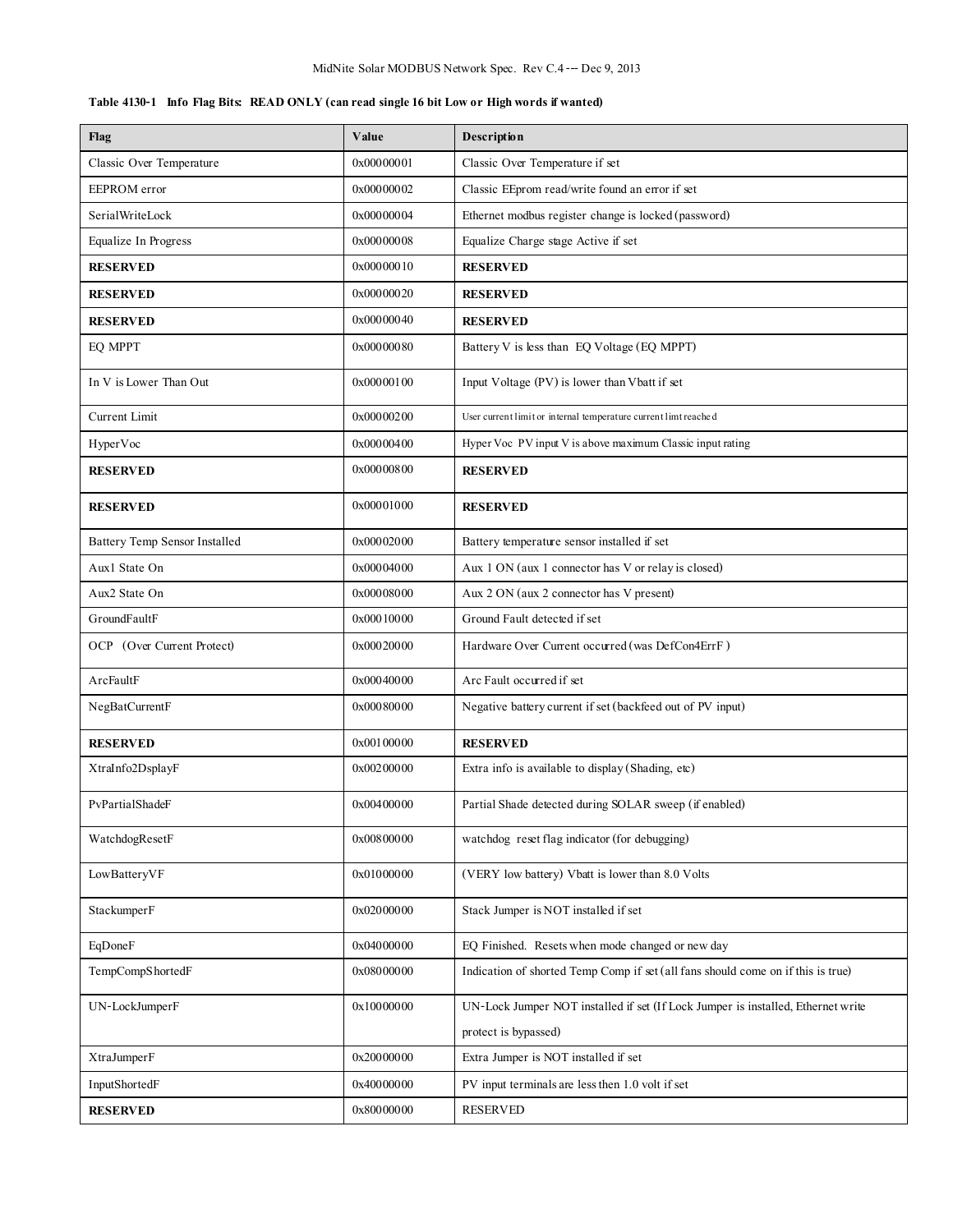## **Table 4160-1 ForceFlagsBits (Write Only) (***can write to low or hi 16 bits independently if wanted***)**

| Name                    | Value       | Description                                                                          |
|-------------------------|-------------|--------------------------------------------------------------------------------------|
| <b>RESERVED</b>         | 0x00000001  | <b>RESERVED</b> (Do NOT Set to 1)                                                    |
| <b>RESERVED</b>         | 0x00000002  | <b>RESERVED</b> (Do NOT Set to 1)                                                    |
| ForceEEpromUpdateWriteF | 0x00000004  | Write all current settings to internal EEPROM                                        |
| ForceEEpromInitReadF    | 0x00000008  | Force read of EEprom (UnDo if a NV register changed and has not been EEprom          |
|                         |             | Updated yet)                                                                         |
| ForceResetInfoFlags     | 0x00000010  | Force ALL Info Flags to zero when set to $1$ (Will reset info flags to 0) (or course |
|                         |             | some may pop back to 1 after resetting if applicable)                                |
| ForceFloatF             | 0x00000020  | Force battery charge stage to Float                                                  |
| ForceBulkF              | 0x00000040  | Force new Bulk/Absorb charge stage and reset timers                                  |
| ForceEqualizeF          | 0x000000080 | Force new Equalize stage                                                             |
| ForceNiteF              | 0x00000100  | Force a new day (saves daily logs, resets daily kW-H)                                |
| <b>RESERVED</b>         | 0x00000200  | <b>RESERVED</b> (Do NOT Set to 1)                                                    |
| <b>RESERVED</b>         | 0x00000400  | <b>RESERVED</b> (Do NOT Set to 1)                                                    |
| ForceSweepF             | 0x00000800  | Force a Sweep or re-track (MNGP ENTER does this)                                     |
| <b>RESERVED</b>         | 0x00001000  | <b>RESERVED</b> (Do NOT Set to 1)                                                    |
| <b>RESERVED</b>         | 0x00002000  | <b>RESERVED (Do NOT Set to 1)</b>                                                    |
| <b>RESERVED</b>         | 0x00004000  | <b>RESERVED</b> (Do NOT Set to 1)                                                    |
| <b>RESERVED</b>         | 0x00008000  | <b>RESERVED (Do NOT Set to 1)</b>                                                    |
| ResetAeqCounts          | 0x00010000  | Re-Load Auto EQ Counter & Retry days from settings                                   |
| <b>RESERVED</b>         | 0x00020000  | <b>RESERVED (Do NOT Set to 1)</b>                                                    |
| <b>RESERVED</b>         | 0x00040000  | <b>RESERVED (Do NOT Set to 1)</b>                                                    |
| <b>RESERVED</b>         | 0x00080000  | <b>RESERVED (Do NOT Set to 1)</b>                                                    |
| <b>RESERVED</b>         | 0x00100000  | <b>RESERVED (Do NOT Set to 1)</b>                                                    |
| <b>RESERVED</b>         | 0x00200000  | <b>RESERVED</b> (Do NOT Set to 1)                                                    |
| <b>RESERVED</b>         | 0x00400000  | <b>RESERVED</b> (Do NOT Set to 1)                                                    |
| ForceResetFaultsF       | 0x00800000  | Reset all of faults (ArcFault, GndFault etc.)                                        |
| <b>RESERVED</b>         | 0x01000000  | <b>RESERVED</b> (Do NOT Set to 1)                                                    |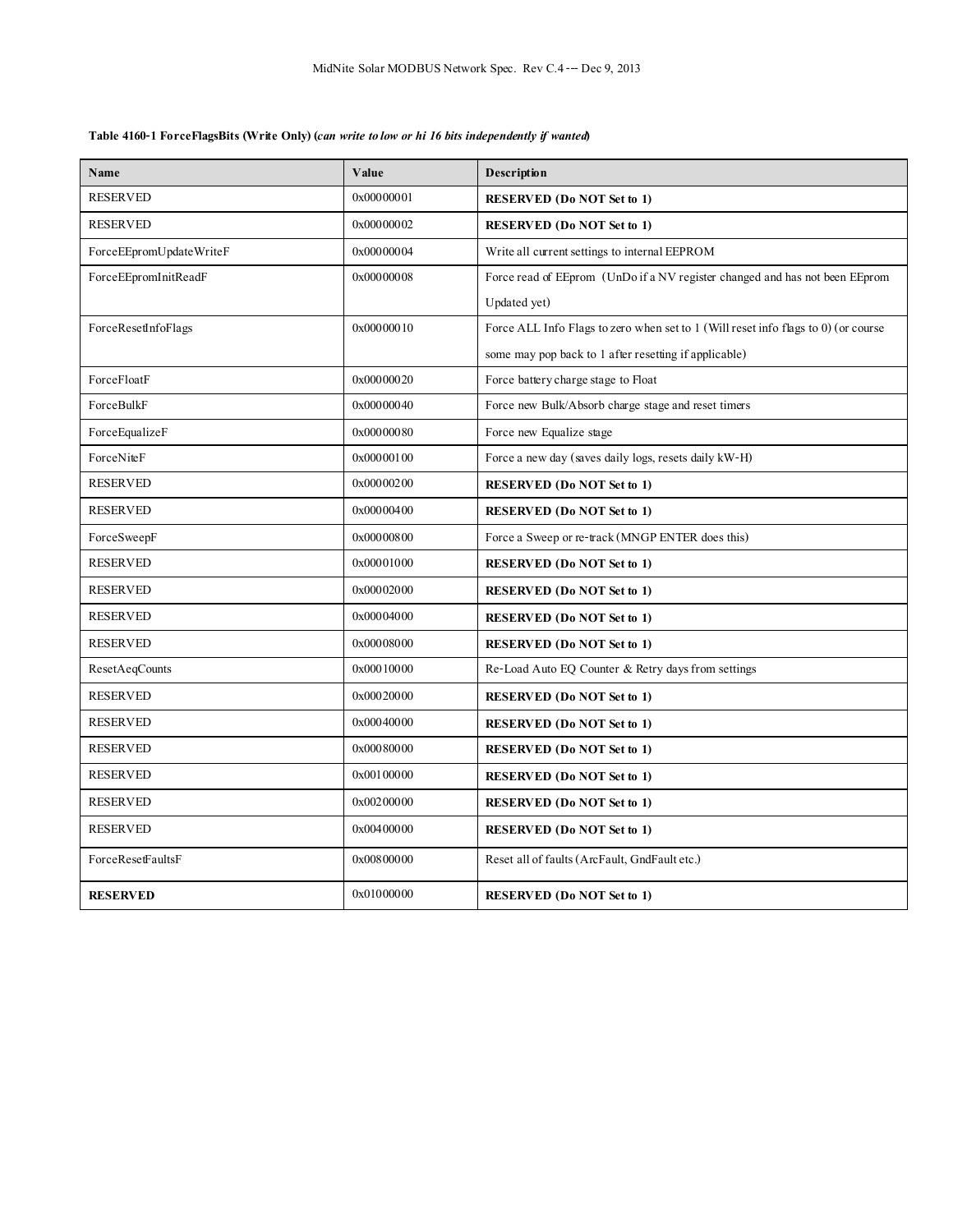**Table 4164-1 MPPT MODE NOTE:** Bit 0 is the ON/OFF (Enable/Disable) Table shows modes as ON Subtract One (1) if showing mode as OFF.

Will revert to OFF if mode changed while running.

|                 | Value  | Description                                                          |
|-----------------|--------|----------------------------------------------------------------------|
| PV Uset         | 0x0001 | U-SET MPPT MODE (includes MPPT ENABLED (On) FLAG i.e. if 0x0000 MPPT |
|                 |        | mode is OFF)                                                         |
| <b>DYNAMIC</b>  | 0x0003 | Slow Dynamic Solar Tracking (old Solar $10 & (P)$ )                  |
| WIND TRACK      | 0x0005 | Wind Track Mode                                                      |
| <b>RESERVED</b> | 0x0007 | Reserved for future Wind Learn Mode                                  |
| Legacy $P&O$    | 0x0009 | Legacy $P \& O$ sweep mode                                           |
| <b>SOLAR</b>    | 0x000B | Fast SOLAR track (old PV Learn mode)                                 |
| <b>HYDRO</b>    | 0x000D | Micro Hydro mode (similar to Legacy $P&O$ )                          |
| <b>RESERVED</b> | 0x000F | <b>RESERVED</b>                                                      |

#### **AUX 1 and 2 modes**

#### **Extracted and encoded as combined in Aux12Function**

| AUX $1$ Off $-$ Auto $-$ On (Extracted/Encoded as Aux12 Function bits 6,7) |
|----------------------------------------------------------------------------|
|                                                                            |

| Name                | Value    | <b>Description</b>                                     |
|---------------------|----------|--------------------------------------------------------|
| Aux $1 \text{ Off}$ | $\theta$ | Aux 1 output is forced OFF (0 Volts)                   |
| Aux 1 Auto          |          | Aux 1 operates automatically as defined in Aux1Funtion |
| Aux $1$ On          |          | Aux 1 output is forced ON $(-14 \text{ Volts})$        |
| Aux 1 Unimplemented |          | Unassigned at present                                  |

Aux1OffAutoOn = (((Aux12Function & 0xc0) >> 6));

### **Table 4165-2 AUX 2 Off – Auto – On** *(Extracted/Encoded as Aux12Function bits 14,15)*

| Name                | Value    | <b>Description</b>                                     |
|---------------------|----------|--------------------------------------------------------|
| Aux $2 \text{ Off}$ | $\theta$ | Aux 2 output is forced OFF $(0 \text{ Volts})$         |
| Aux 2 Auto          |          | Aux 2 operates automatically as defined in Aux2Funtion |
| Aux $2 \text{ On}$  | ∠        | Aux 2 output is forced ON $(\sim 14$ Volts)            |
| Aux 2 Unimplemented |          | Unassigned at present                                  |

Aux2OffAutoOn = ((Aux12FunctionS & 0xc000) >> 14);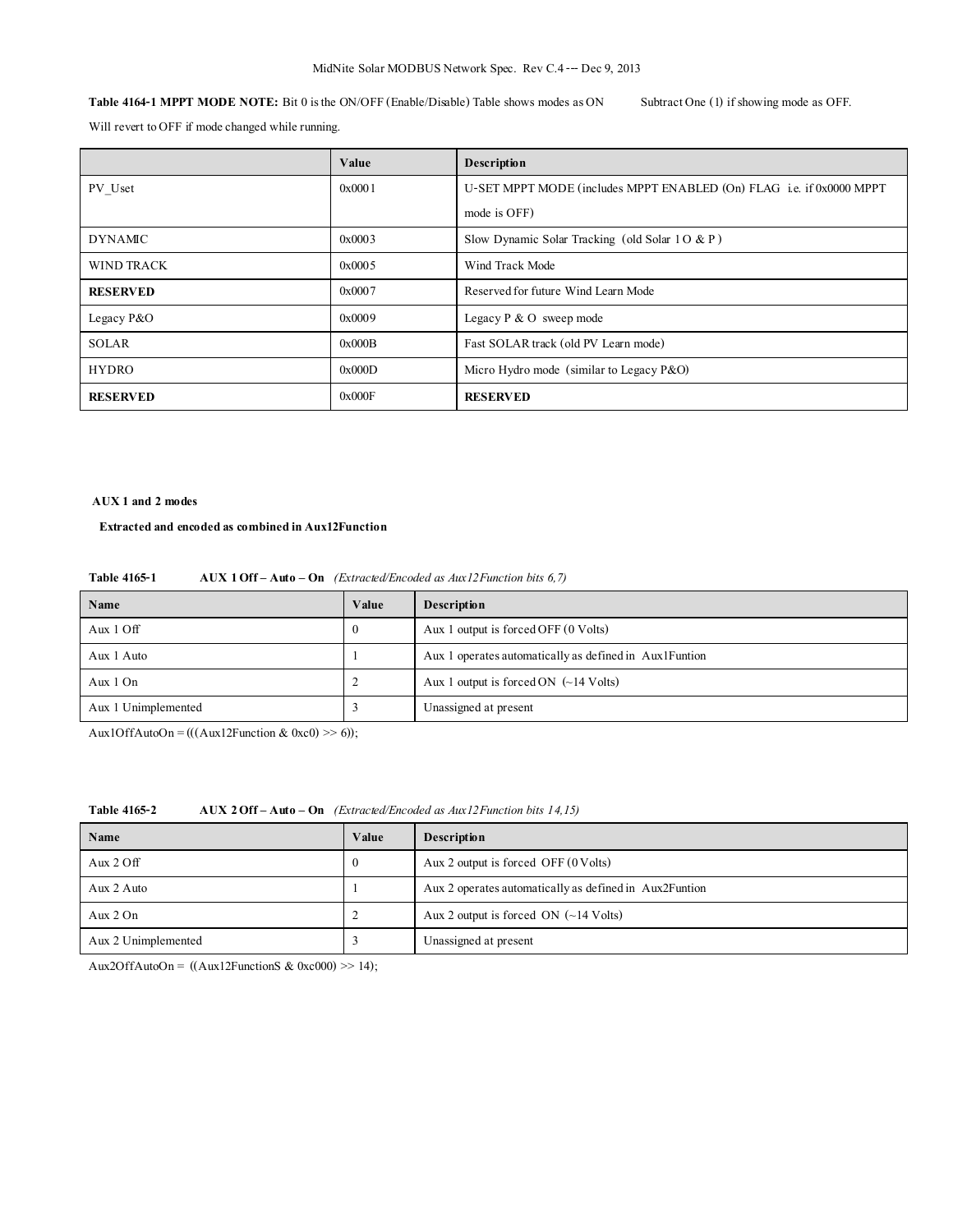| Table 4165-3 |  | AUX 1 Function (Extracted/Encoded as Aux12Function bits 0-5) |
|--------------|--|--------------------------------------------------------------|
|--------------|--|--------------------------------------------------------------|

| Name                            | Value          | Description                                                                                  |  |
|---------------------------------|----------------|----------------------------------------------------------------------------------------------|--|
| DIVERSION SLOW HIGH             | 1              | Non-PWM On at Vbatt > Aux1VoltsHiAbs (after Delay time)                                      |  |
|                                 |                | Off at Vbatt < Aux1VoltsLoAbs (after Hold time)                                              |  |
| Low Battery Disconnect High     | $\overline{2}$ | Same as DIVERSION SLOW HIGH but Active Low                                                   |  |
| Waste Not High                  | 3              | Non-PWM On at Vbatt > Aux1VoltsHiAbs                                                         |  |
|                                 |                | Off at $Vbat \leq Aux1VoltsLoAbs$ (Active High)                                              |  |
| Waste Not Low                   | $\overline{4}$ | Non-PWM On at Vbatt > Aux1VoltsHiAbs                                                         |  |
|                                 |                | Off at Vbatt < Aux1VoltsLoAbs (Active Low)                                                   |  |
| <b>RESERVED</b>                 | 5              | Unimplemented                                                                                |  |
| <b>RESERVED</b>                 | 6              | Unimplemented                                                                                |  |
| PV ON HIGH                      | 7              | Active High if Out Vin > Aux1VoltsHiPv (After Delay Time)                                    |  |
| (Active High based on PV input) |                | Aux 1 output goes off if Vin < Aux1VoltsLoPv after Hold Time                                 |  |
|                                 |                | (High is 14V out or Relay On, Low is 0V out or Relay Off)                                    |  |
| PV ON LOW                       | 8              | Active Low Out if Vin > Aux1VoltsHiPv after Delay Time                                       |  |
| (Active Low based on PV input)  |                | Aux 1 output goes on if Vin < Aux1VoltsLoPv after Hold Time                                  |  |
|                                 |                | (Low is 0V out or Relay Off, High is 14V out or Relay On)                                    |  |
| <b>RESERVED</b>                 | 9              | Unimplemented                                                                                |  |
| <b>RESERVED</b>                 | 10             | Unimplemented                                                                                |  |
| <b>RESERVED</b>                 | 11             | Unimplemented                                                                                |  |
| <b>RESERVED</b>                 | 12             | Unimplemented                                                                                |  |
| <b>TOGGLE TEST</b>              | 13             | Output toggles once per second On-Off-On-Off automatically                                   |  |
| NITE LIGHT HIGH                 | 14             | Active High On at Dawn, Off at Dusk                                                          |  |
| DAY LIGHT HIGH                  | 15             | Active High Off at Dawn, On at Dusk                                                          |  |
| WIND CLIPPER CONTROL            | 16             | Output goes High when V input is greater than last input V that yielded Absorb, Float or EQ, |  |
| (Active High)                   |                | PLUS 5.0 volts of headroom                                                                   |  |
| <b>FLOAT HIGH</b>               | 17             | Output On when Floating, Off when not Float, after 2 Seconds                                 |  |
| <b>FLOAT LOW</b>                | 18             | Output Off when Floating, On when not Float, after 2 Seconds                                 |  |
| VENT FAN HIGH                   | 19             | Output On when Vbatt > Aux1VoltsHiAbs after 1 second                                         |  |
|                                 |                | Output Off when Vbatt < Aux1VoltsHiAbs after 30 seconds                                      |  |
| VENT FAN LOW                    | 20             | Output Off when Vbatt > Aux1VoltsHiAbs after 1 second                                        |  |
|                                 |                | Output On when Vbatt < Aux1VoltsHiAbs after 30 seconds                                       |  |
| <b>GFP TRIP HIGH</b>            | 21             | Output On for $\sim 0.150$ seconds when Ground Fault occurs                                  |  |

Aux1Function = Aux12Function & 0x3f;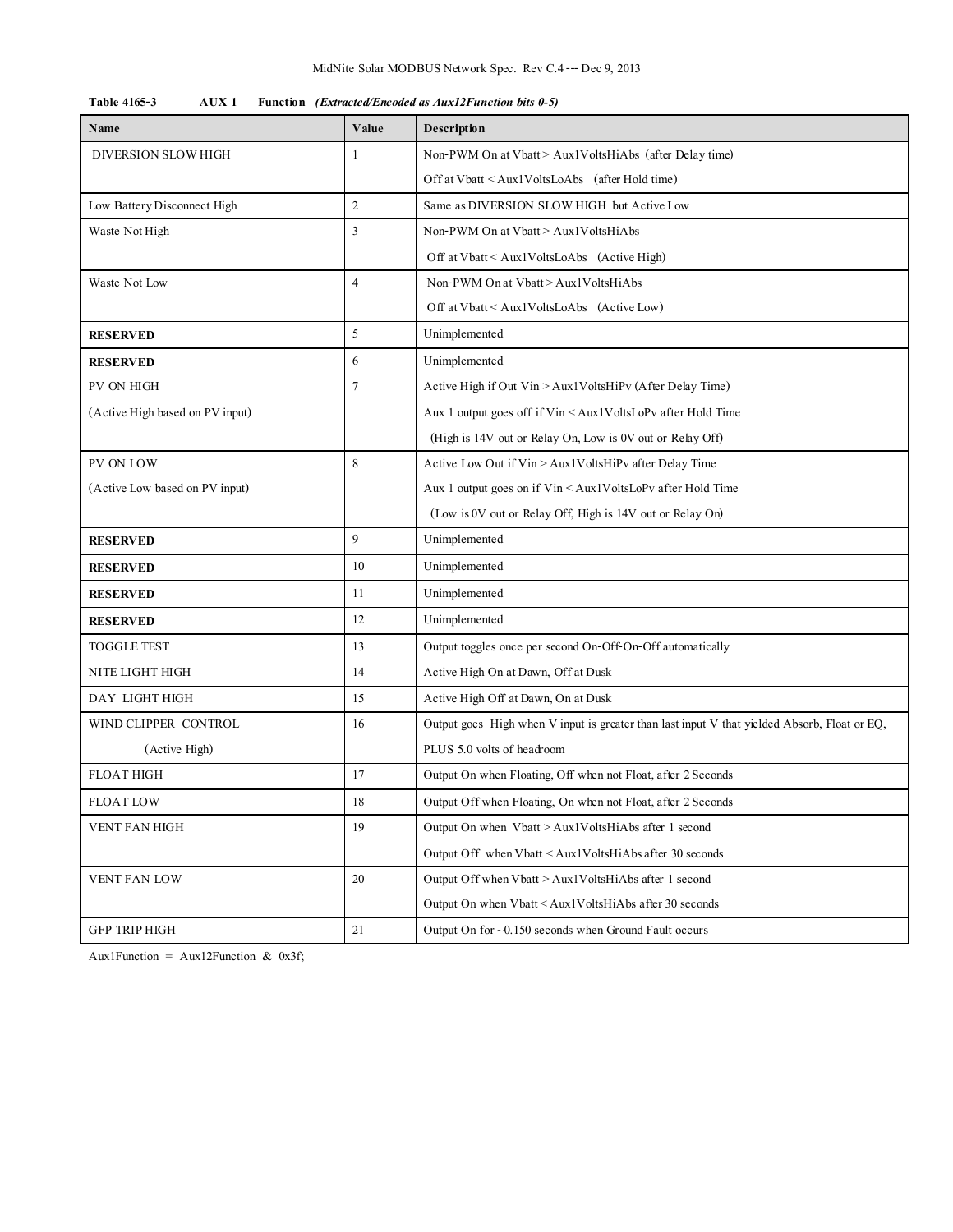| Name                         | Value            | <b>Description</b>                                                              |
|------------------------------|------------------|---------------------------------------------------------------------------------|
| <b>DIVERSION HIGH PWM</b>    | $\boldsymbol{0}$ | Digital Out PWM Battery Diversion (Active High)                                 |
| DIVERSION LOW PWM            | 1                | Digital Out PWM Battery Diversion (Active Low)                                  |
| WASTE NOT HIGH               | $\overline{c}$   | Digital Out PWM Relative to Charge Stage Voltage Threshold Diversion (Use It Or |
|                              |                  | Lose It) (Active High)                                                          |
| <b>WASTE NOT LOW</b>         | 3                | Digital Out PWM Relative to Charge Stage Voltage Threshold Diversion (Use It Or |
|                              |                  | Lose It) (Active Low)                                                           |
| <b>RESERVED</b>              | $\overline{4}$   | Unimplemented                                                                   |
| <b>RESERVED</b>              | 5                | Unimplemented                                                                   |
| <b>TOGGLE TEST</b>           | 6                | Out Once per second On-Off-On-Off automatic toggle                              |
| PV VON HIGH                  | 7                | Active High output if Vin exceeds Aux2VoltsHiPv                                 |
| PV VON LOW                   | 8                | Active Low output if Vin exceeds Aux2VoltsHiPv                                  |
| <b>RESERVED</b>              | 9                | Unimplemented                                                                   |
| WIND CLIPPER CONTROL         | 10               | PWM output Active High when V input is above PV input V plus headroom voltage   |
| NITE LIGHT HIGH              | 11               | Active High On at Dawn, Off at Dusk                                             |
| DAY LIGHT HIGH               | 12               | Active High Off at Dawn, On at Dusk                                             |
| FLOAT HIGH OUTPUT            | 13               | Active High output when Float stage is reached                                  |
| FLOAT LOW OUTPUT             | 14               | Active Low output when Float stage is reached                                   |
| Active HIGH (input) turn off | 15               | > 6.0 volts into Aux 2 forces Classic to resting (15V max)                      |
| Active LOW (input) turn off  | 16               | $\leq$ 2.0 volts into Aux 2 forces Classic to resting (0 V min)                 |
| Active HIGH (input) Float    | 17               | $> 6.0$ volts into Aux 2 forces Classic to Float (15V max)                      |
| Whizbang Junior (WB Jr.)     | 18               | Aux 2 commands WB Jr, and receives info from WB Jr.                             |

**Table 4165-4 AUX 2 Function** *(Extracted/Encoded as Aux12Function bits 8-13)*

**NOTE:** When Aux 2 is used as Input, Maximum input is 15 V, Minimum V is 0 volts

Aux2Function = (Aux12FunctionS & 0x3f00) >> 8; (Digital/Analog Input/Output)

**TABLE 4182-1 EnableFlags3 R/W Binary. NOTE:** Requires Classic Reset before change effects.

When Classic receives a packet for an address other than itself (example, 10 and 255), it forwards the information out other ports if enabled.

Follow-Me normally forwards from Downstream to Upstream and MNGP too Upstream (out the Classic's MASTER jack to its neighbor's

SLAVE jack) so these are normally enabled when these bits are equal to 0

Classics will always treat address 255 as if it is for it as well as its set modbus address.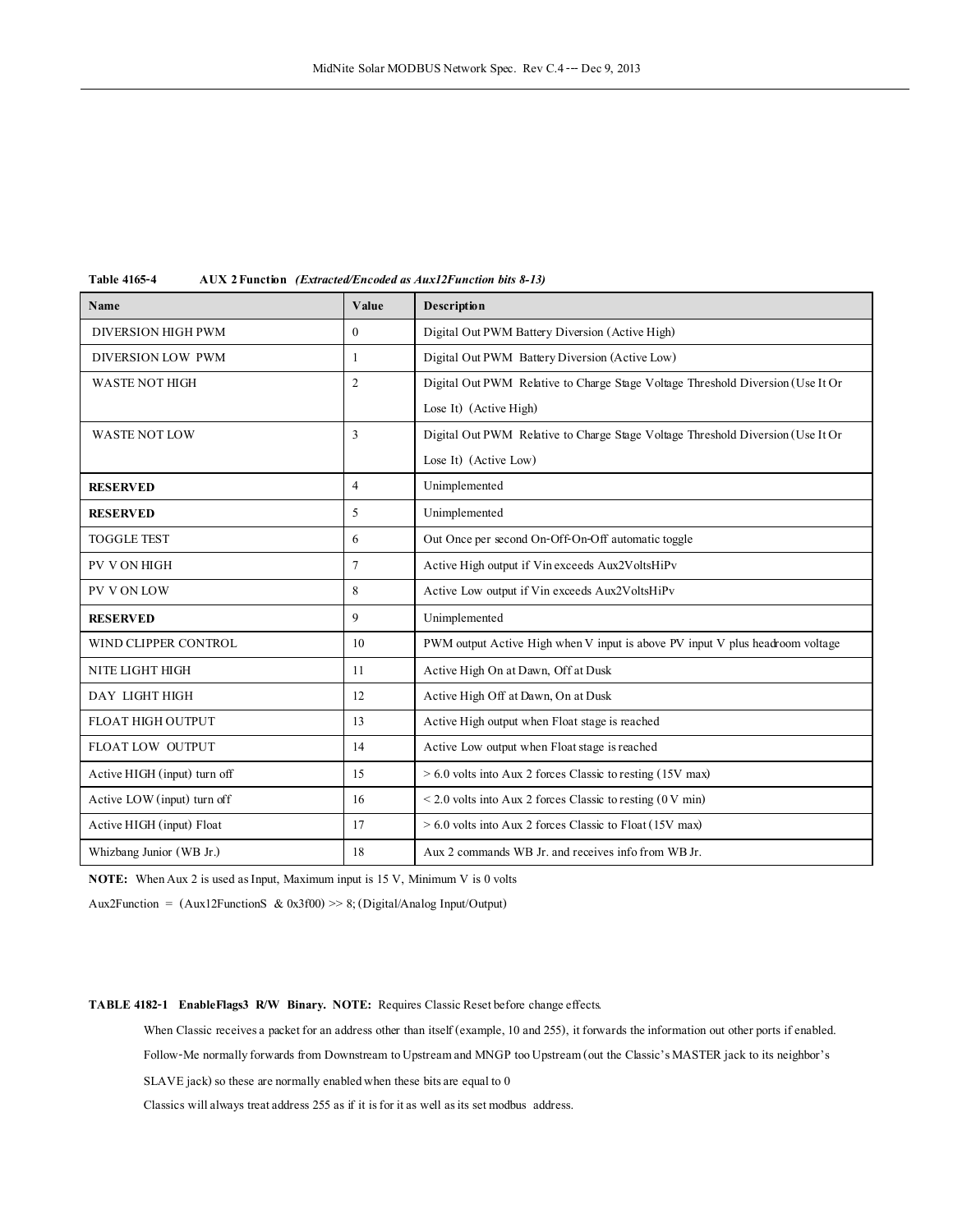| <b>TABLE 4182-1</b> EnableFlags3 R/W Binary (Default = 0) New Register January 2013 |  |  |  |  |  |
|-------------------------------------------------------------------------------------|--|--|--|--|--|
|-------------------------------------------------------------------------------------|--|--|--|--|--|

| Name                             | <b>Bit</b> | Description                                                                                        |
|----------------------------------|------------|----------------------------------------------------------------------------------------------------|
| <b>RESERVED</b>                  | 0x0001     | <b>RESERVED (Do NOT Set to 1)</b>                                                                  |
| Rem2DwnStrmBus                   | 0x0002     | Forward Remote (MNGP) port to Downstream Bus enabled if 1                                          |
| UpStrmBus2DwnStrmBus             | 0x0004     | Forward Upstream Bus to Downstream Bus embled if 1                                                 |
| UpStrmBus2RemBus                 | 0x0008     | Forward Upstream Bus to remote (MNGP) Bus enabled if 1                                             |
| DwnStrmBus2RemBus                | 0x0010     | Forward Downstream Bus to Remote (MNGP) Bus enabled if 1                                           |
| DwnStrm2UpStrmBus                | 0x0020     | Forward Downstream Bus to Upstream Bus enabled if 0                                                |
| Rem2UpStrmBus                    | 0x0040     | Forward Remote (MNGP) Bus to Upstream Bus enabled if 0                                             |
| ClscAdvertizeDis                 | 0x0080     | TCP/IP Advertise on port 4626 every 10 seconds enabled if 0                                        |
| SMA Mode Enable                  | 0x0100     | Enables SMA mode which also changes modbus RS232 forwarding operation                              |
| <b>JimComFix</b>                 | 0x0200     | Normally 0. Works in conjunction with SMA Mode Enable Leave as 0 unless instructed otherwise       |
| <b>RESERVED</b>                  | 0x0400     | <b>RESERVED (Do NOT Set to 1)</b>                                                                  |
| <b>RESERVED</b>                  | 0x0800     | <b>RESERVED (Do NOT Set to 1)</b>                                                                  |
| WBJrAmpsInvert                   | 0x1000     | When set to 1, inverts the polarity of Classic's interpretation of shunt current from Whizbang Jr. |
| WBJrAhBlkClrF                    | 0x2000     | When set to 1, Whizbang Jr. NET amp-hours will clear to zero next new Bulk/Absorb cycle            |
| AFpower5VdisableF                | 0x4000     | If set to 1, disables power to the arc fault PCB. Also used for Low Power modes at night           |
| AFpower5VdisableF<br>(Continued) | 0x4000     | This AF power down feature is available from approximately Serial number 5500 on 12-4-2012         |
| AFpower5VdisableF<br>(Continued) | 0x4000     | Control board 8-003-1 Rev J1 and newer                                                             |
| FetTempEqulsPcbTmp               | 0x8000     | Leave at 0 unless otherwise instructed by MidNite Solar                                            |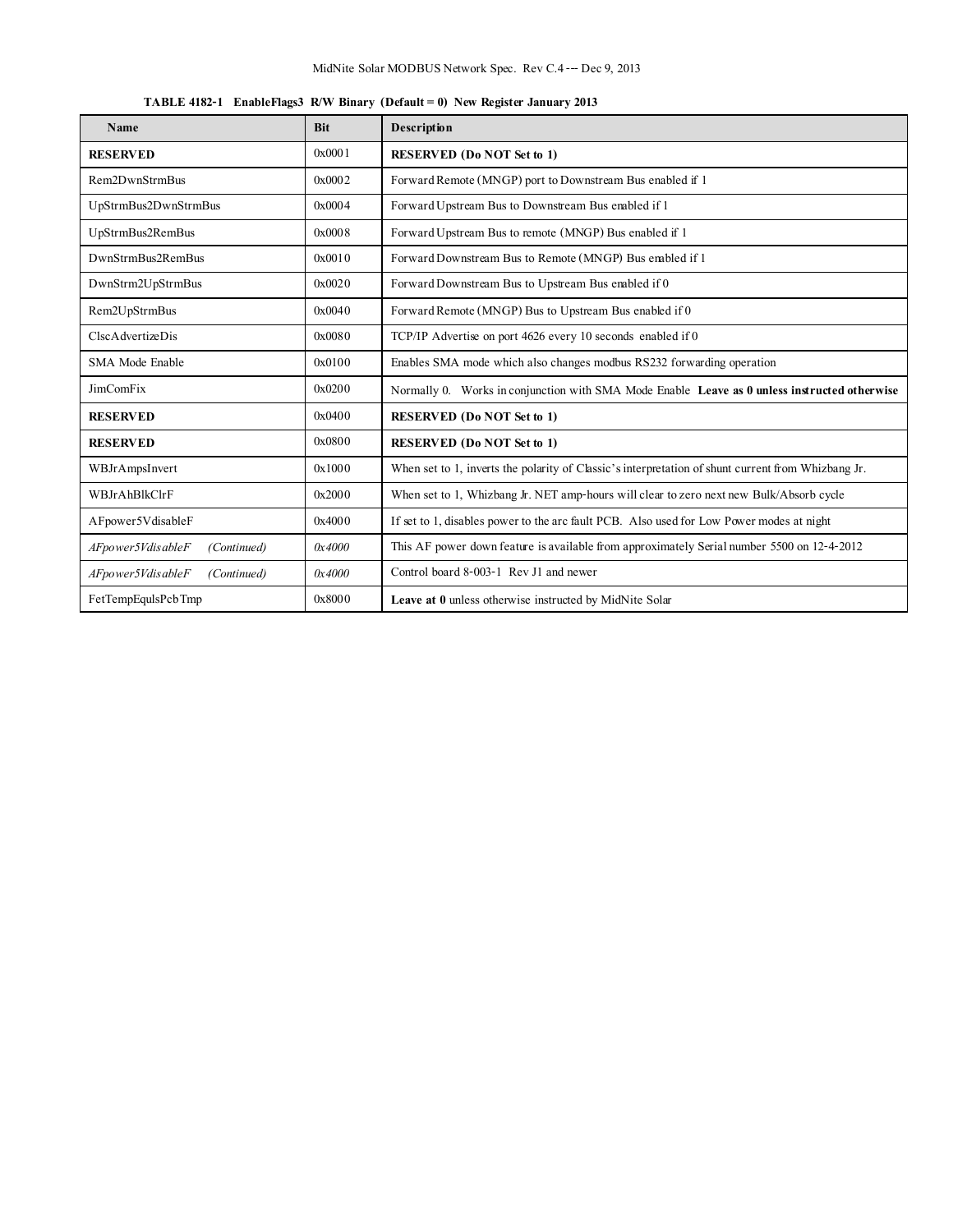## **Table 4186-1 EnableFlags2 bits [4186] NOTE: This is a newer Register and has had some bits**

 **transferred from Register EnableFlagsBits 4187 starting with revision date 12-1-2013**

| Name                         | Value  | <b>Description</b>                                                           |
|------------------------------|--------|------------------------------------------------------------------------------|
| <b>DCclipperEn</b>           | 0x0001 | Aux 2 Clipper mode runs at lower frequency if 1                              |
| <b>RESERVED</b>              | 0x0002 | <b>RESERVED (Do NOT Set to 1)</b>                                            |
| <b>RESERVED</b>              | 0x0004 | <b>RESERVED (Do NOT Set to 1)</b>                                            |
| PvPartialShadeEn             | 0x0008 | Partial Shade reporting Enabled when Set to 1                                |
| WasteNotPkRespF              | 0x0010 | Aux 1 diverts according to Peak Vbatt if 1, Average Vbattery if 0            |
| BattTempNetEn                | 0x0020 | DefCon3 Error reporting enabled if set to 1                                  |
| DefCon4ErrEn2                | 0x0040 | $(OCP)$ LEAVE SET $(1)$                                                      |
| PwmLowMaxFlag                | 0x0080 | Low Max Enabled if Set to 1 (Low Vin - Vout)                                 |
| VbatRegSlowFlag              | 0x0100 | Average Vbatt Regulation if 1. Peak V if $0$ Dflt = 0                        |
| EndAmpWbJr                   | 0x0200 | If set to 1, Ending Amps uses Whizbang Junior Shunt. If 0, Classic shunt     |
| BumpWindI                    | 0x0400 | When adjusting wind curve, automatically "bumps" adjacent current set points |
|                              |        | out of the way if set to 1                                                   |
| DivrsnAbsEqTmrEn             | 0x0800 | Enables Absorb & EQ timer counting when Aux1 or Aux2 functions are           |
|                              |        | diverting battery $V$ if set to 1                                            |
| StayOnWhileZeroEn (Insomnia) | 0x1000 | If set to 1, Insomnia is enabled and Classic will not Rest when 0 watts out  |
| VpvTargetCmdEn               | 0x2000 | User can adjust Target V in U-Set mode through VpvTargetWr Register when     |
|                              |        | set to 1.                                                                    |
| LogAtNiteEn                  | 0x4000 | Enable Hourly/Fast data logging while resting if 1                           |
| WindSynchEnF                 | 0x8000 | Wind Synch Follow-Me enabled if 1                                            |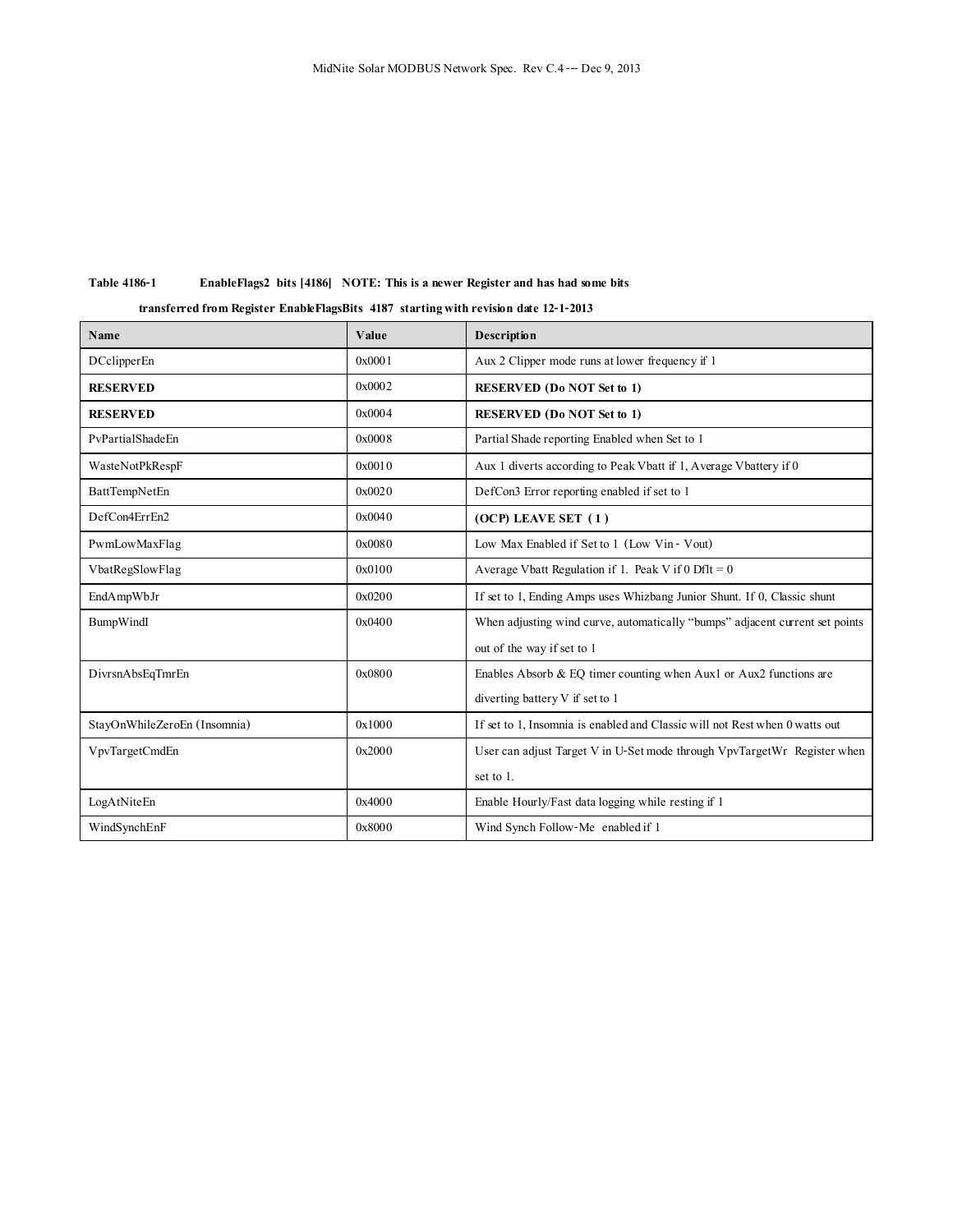| Table 4187-1 | EnableFlagsBits [4187] NOTE: Some EnableFlagsBits moved to EnableFlags2 in release version 12-1-2012 for Classic Lite |
|--------------|-----------------------------------------------------------------------------------------------------------------------|
|              | and MNLP Compatibility                                                                                                |

| Name               | Value  | Description                                   |
|--------------------|--------|-----------------------------------------------|
| GroundFaultEn      | 0x0001 | Ground Fault Protection Enabled when Set to 1 |
| ArcFaultEn         | 0x0002 | Arc Fault Protection Enabled when Set to 1    |
| <b>RESERVED</b>    | 0x0004 | <b>RESERVED</b> (Do NOT Set to 1)             |
| <b>RESERVED</b>    | 0x0008 | MOVED to EnableFlags2 0x0008                  |
| <b>RESERVED</b>    | 0x0010 | <b>RESERVED</b> (Do NOT Set to 1)             |
| <b>RESERVED</b>    | 0x0020 | <b>RESERVED</b> (Do NOT Set to 1)             |
| DefCon4ErrEn (OCP) | 0x0040 | Over Current Protection enabled (LEAVE as 1)  |
| <b>RESERVED</b>    | 0x0080 | MOVED to EnableFlags2 0x0080                  |
| <b>RESERVED</b>    | 0x0100 | <b>RESERVED</b> (Do NOT Set to 1)             |
| <b>RESERVED</b>    | 0x0200 | <b>RESERVED (Do NOT Set to 1)</b>             |
| <b>RESERVED</b>    | 0x0400 | MOVED to EnableFlags2 0x0400                  |
| <b>RESERVED</b>    | 0x0800 | MOVED to EnableFlags2 0x0800                  |
| <b>RESERVED</b>    | 0x1000 | <b>RESERVED</b> (Do NOT Set to 1)             |
| <b>RESERVED</b>    | 0x2000 | <b>RESERVED</b> (Do NOT Set to 1)             |
| <b>RESERVED</b>    | 0x4000 | <b>RESERVED</b> (Do NOT Set to 1)             |
| <b>RESERVED</b>    | 0x8000 | <b>RESERVED (Do NOT Set to 1)</b>             |

#### **Table 4207-1 LED Mode**

| Name             | Value    | Description                                                                              |
|------------------|----------|------------------------------------------------------------------------------------------|
| All Off          | $\theta$ | No LED activity except on startup                                                        |
| Rick Mode        |          | Minimal Activity: MNGP Yellow LED indicates Current Limiting or FET Temperature Limit if |
|                  |          | plugged into top jack                                                                    |
| Blinky           | 2        | All LEDs Active: Lightshow!                                                              |
|                  |          | MNGP Red LED when MNGP->Classic MODBUS is active                                         |
| LED 1            | 3        | Status Mode:                                                                             |
|                  |          | $MNGP$ Green LED = Battery Full (Float)                                                  |
|                  |          | Classic Red LED = $Aux 1$ Active.                                                        |
|                  |          | Classic Yellow LED = $Aux 2$ Active                                                      |
|                  |          | Classic Blue LED = Unimplemented                                                         |
| LED <sub>2</sub> | 4        | Comm. test. Flashes LED when modbus transaction                                          |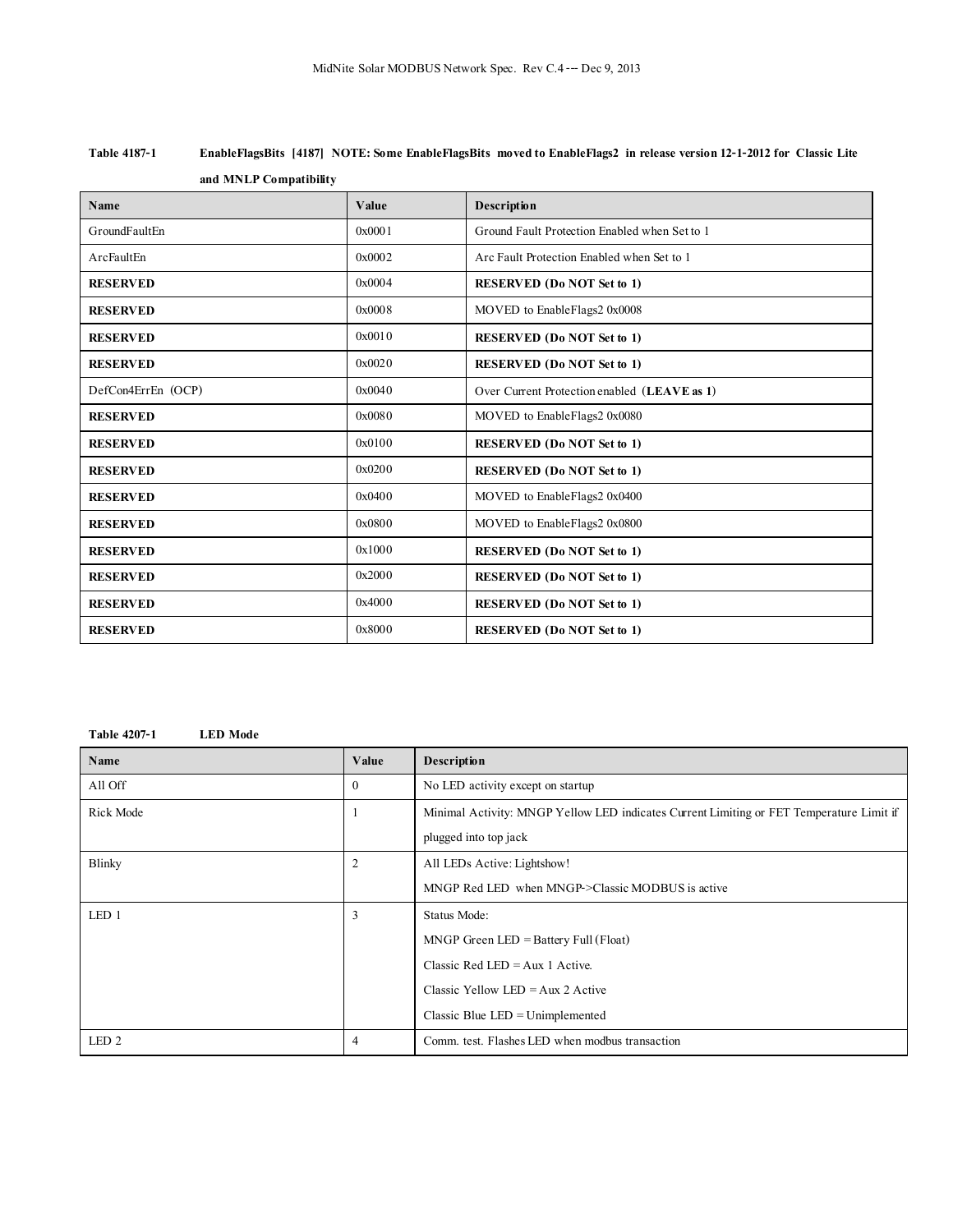## **Table 4214-1 Consolidated Time Registers0 (Read Only from Classic-- Normally, MNGP will Classic time from its battery backed**

| RTC through file transfer) |  |
|----------------------------|--|
|----------------------------|--|

| Name       | Value           | Description                                          |  |
|------------|-----------------|------------------------------------------------------|--|
| BITS 5:0   | 0 to 59         | Seconds Seconds value in the range of 0 to 59        |  |
| BITS 5:0   | <b>RESERVED</b> | <b>RESERVED</b>                                      |  |
| BITS 13:8  | 0 to 59         | Minutes value in the range of $0$ to 59              |  |
| BITS 15:14 | <b>RESERVED</b> | <b>RESERVED</b>                                      |  |
| BITS 20:16 | 0 to 23         | Hours value in the range of $0$ to 23                |  |
| BITS 23:21 | <b>RESERVED</b> | <b>RESERVED</b>                                      |  |
| BITS 36:24 | $0$ to 6        | Day Of Week Day of week value in the range of 0 to 6 |  |
| BITS 31:27 | <b>RESERVED</b> | <b>RESERVED</b>                                      |  |

### **Table 4216-1 Consolidated Time Registers 1 (Read Only from Classic -- Normally, MNGP will Classic time from its battery backed RTC**

**through file transfer)**

| Name       | Value               | Description                                                                                           |  |
|------------|---------------------|-------------------------------------------------------------------------------------------------------|--|
| BITS 4:0   | 1 to 28, 29, 39, 31 | Day of month value in the range of 1 to 28, 29, 30, or 31 (depending on the month and whether it is a |  |
|            |                     | leap year)                                                                                            |  |
| BITS 7:5   | RESERVED            | <b>RESERVED</b>                                                                                       |  |
| BITS 11:8  | 1 to 12             | Month value in the range of 1 to 12                                                                   |  |
| BITS 15:12 | <b>RESERVED</b>     | <b>RESERVED</b>                                                                                       |  |
| BITS 27:16 | 0 to 4095           | Year value in the range of $0$ to 4095                                                                |  |
| BITS 31:28 | <b>RESERVED</b>     | <b>RESERVED</b>                                                                                       |  |

#### **Table 4218-1 Consolidated Time Register 2 (Read Only from Classic -- Normally, MNGP will Classic time from its battery backed RTC**

**through file transfer)**

| Name       | Value      | <b>Description</b>                         |  |
|------------|------------|--------------------------------------------|--|
| BITS 11:0  | 1 to 366 * | Day of year value in the range of 1 to 365 |  |
|            |            | * (366 for leap years)                     |  |
| BITS 31:12 | RESERVED   | <b>RESERVED</b>                            |  |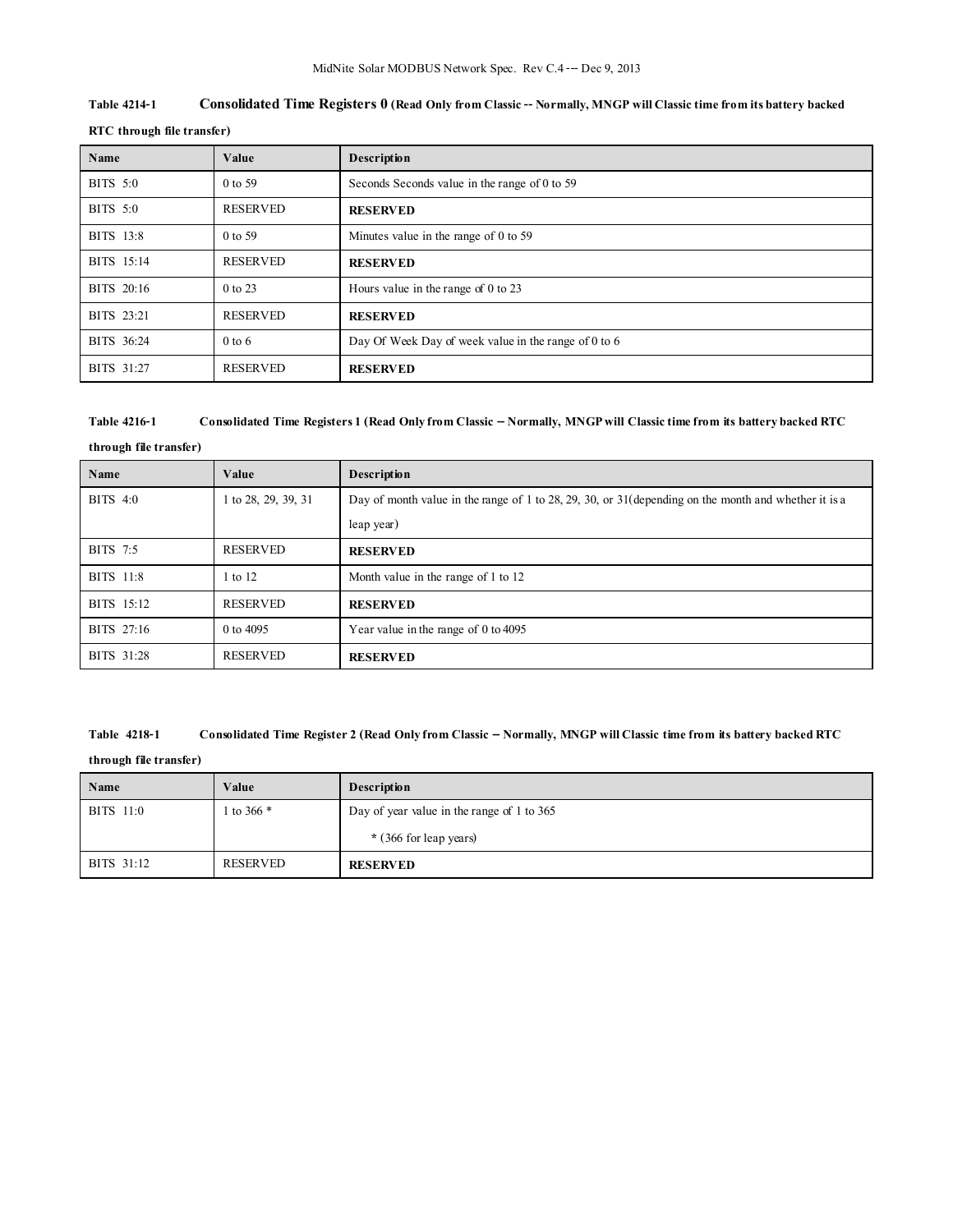## MidNite Solar MODBUS Network Spec. Rev C.4--- Dec 9, 2013

## **Table 4221-1 Remote (MNGP) Buttons Pressed NOTE:** MNGP buttons are sent to Classic when

MNGP is in its Main status screen to change some parameters.

| Name           | Value  | <b>Description</b>                                     |  |  |
|----------------|--------|--------------------------------------------------------|--|--|
| ENTER key      | 0x0010 | This key forces a sweep from MNGP's main status screen |  |  |
| MAINMENU key   | 0x0020 |                                                        |  |  |
| STATUSMENU key | 0x0040 |                                                        |  |  |
| SOFTR key      | 0x0200 | Raises MPP V in modes except Wind Track from MNGP      |  |  |
| SOFTL key      | 0x0400 | Lowers MPP V in modes except Wind Track                |  |  |
| RIGHT key      | 0x0080 |                                                        |  |  |
| LEFT key       | 0x0100 |                                                        |  |  |
| DWN key        | 0x0800 |                                                        |  |  |
| UP key         | 0x1000 |                                                        |  |  |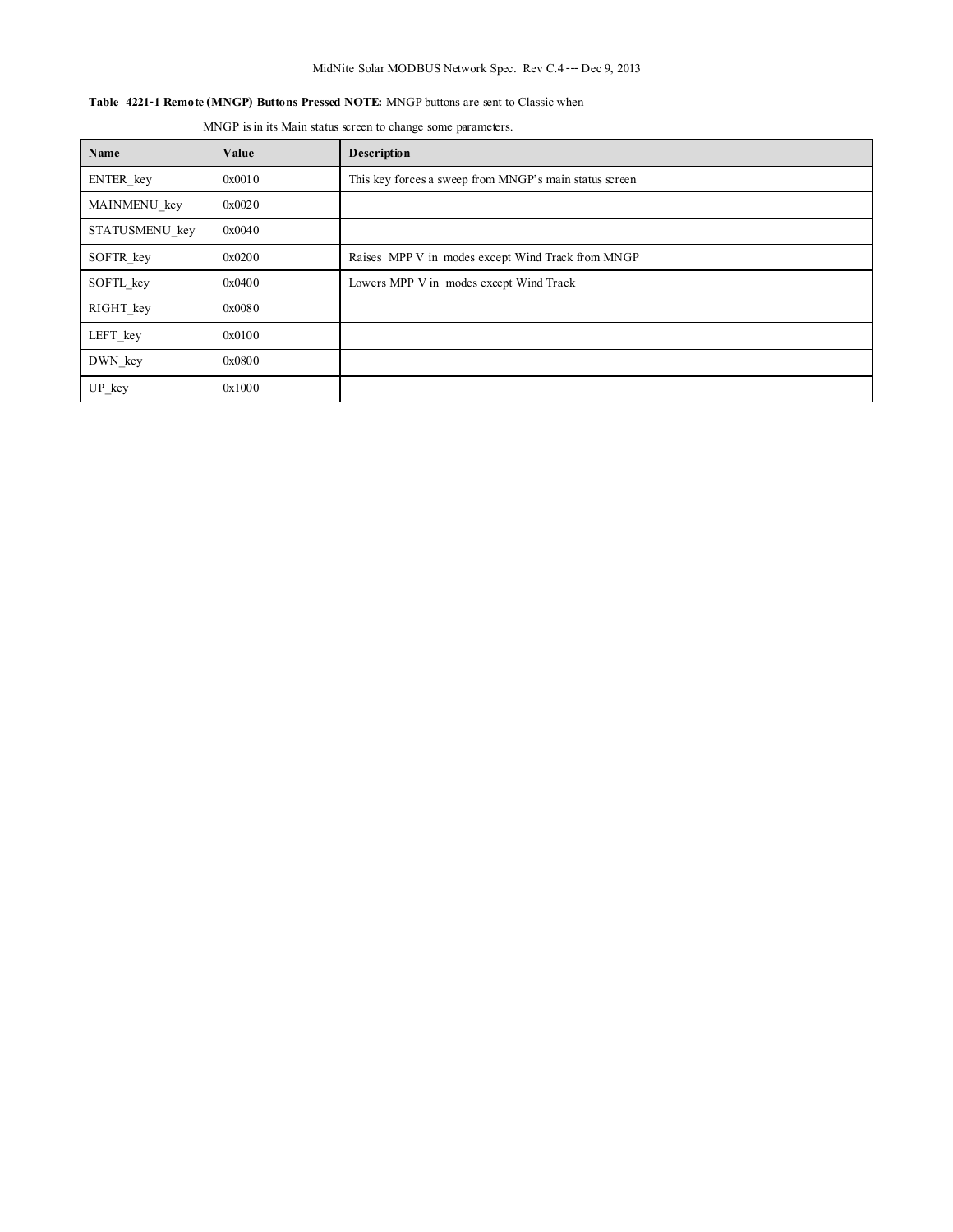| Name             | Value      | Description                                       |  |  |
|------------------|------------|---------------------------------------------------|--|--|
| <b>RESERVED</b>  | 0x00000001 | <b>RESERVED</b>                                   |  |  |
| <b>RESERVED</b>  | 0x00000002 | <b>RESERVED</b>                                   |  |  |
| <b>RESERVED</b>  | 0x00000004 | <b>RESERVED</b>                                   |  |  |
| <b>RESERVED</b>  | 0x00000008 | <b>RESERVED</b>                                   |  |  |
| <b>RESERVED</b>  | 0x00000010 | <b>RESERVED</b>                                   |  |  |
| <b>RESERVED</b>  | 0x00000020 | <b>RESERVED</b>                                   |  |  |
| <b>RESERVED</b>  | 0x00000040 | <b>RESERVED</b>                                   |  |  |
| AbsorbTimeRunf   | 0x00000080 | Bulk/Absorb Timer Counting is Enabled             |  |  |
| EqTimeRunf       | 0x00000100 | EQualize Timer Run flag                           |  |  |
| FloatTimeRunf    | 0x00000200 | Float Time accumulate flag                        |  |  |
| kWhAccumRunf     | 0x00000400 | kiloWatt-hour & Amp-Hour accumulate enabled       |  |  |
| <b>RESERVED</b>  | 0x00000800 | <b>RESERVED</b>                                   |  |  |
| AbsorbCountUpf   | 0x00001000 | Absorb Timer is counting UP if set                |  |  |
| OK2WriteIVtables | 0x00004000 | OK to write WindPowerTableV[] & I[]               |  |  |
| WindLowflag      | 0x00008000 | Indicates that we turned off because of low power |  |  |
| SweepDwnEnabledf | 0x00010000 | Slowly Sweeping Down V input                      |  |  |
| LowLightflag     | 0x00020000 | State 2 detected low light (May not be accurate)  |  |  |
| <b>RESERVED</b>  | 0x00040000 | <b>RESERVED</b>                                   |  |  |
| <b>RESERVED</b>  | 0x00080000 | <b>RESERVED</b>                                   |  |  |
| <b>RESERVED</b>  | 0x00100000 | <b>RESERVED</b>                                   |  |  |
| SweepUpEnabledf  | 0x00200000 | Slowly Sweeping UP V input                        |  |  |
| <b>RESERVED</b>  | 0x00400000 | <b>RESERVED</b>                                   |  |  |
| <b>RESERVED</b>  | 0x00800000 | <b>RESERVED</b>                                   |  |  |
| <b>RESERVED</b>  | 0x01000000 | <b>RESERVED</b>                                   |  |  |
| BattFull         | 0x02000000 | Battery Full, Absorb complete, Float              |  |  |
| <b>RESERVED</b>  | 0x04000000 | <b>RESERVED</b>                                   |  |  |
| EqCountUpf       | 0x08000000 | EQ Timer is counting Up                           |  |  |
| <b>RESERVED</b>  | 0x10000000 | <b>RESERVED</b>                                   |  |  |
| <b>RESERVED</b>  | 0x20000000 | <b>RESERVED</b>                                   |  |  |
| <b>RESERVED</b>  | 0x40000000 | <b>RESERVED</b>                                   |  |  |
| <b>RESERVED</b>  | 0x80000000 | <b>RESERVED</b>                                   |  |  |

**Table 4240-1 Internal Flags bits (Read Only) (flagsRD)**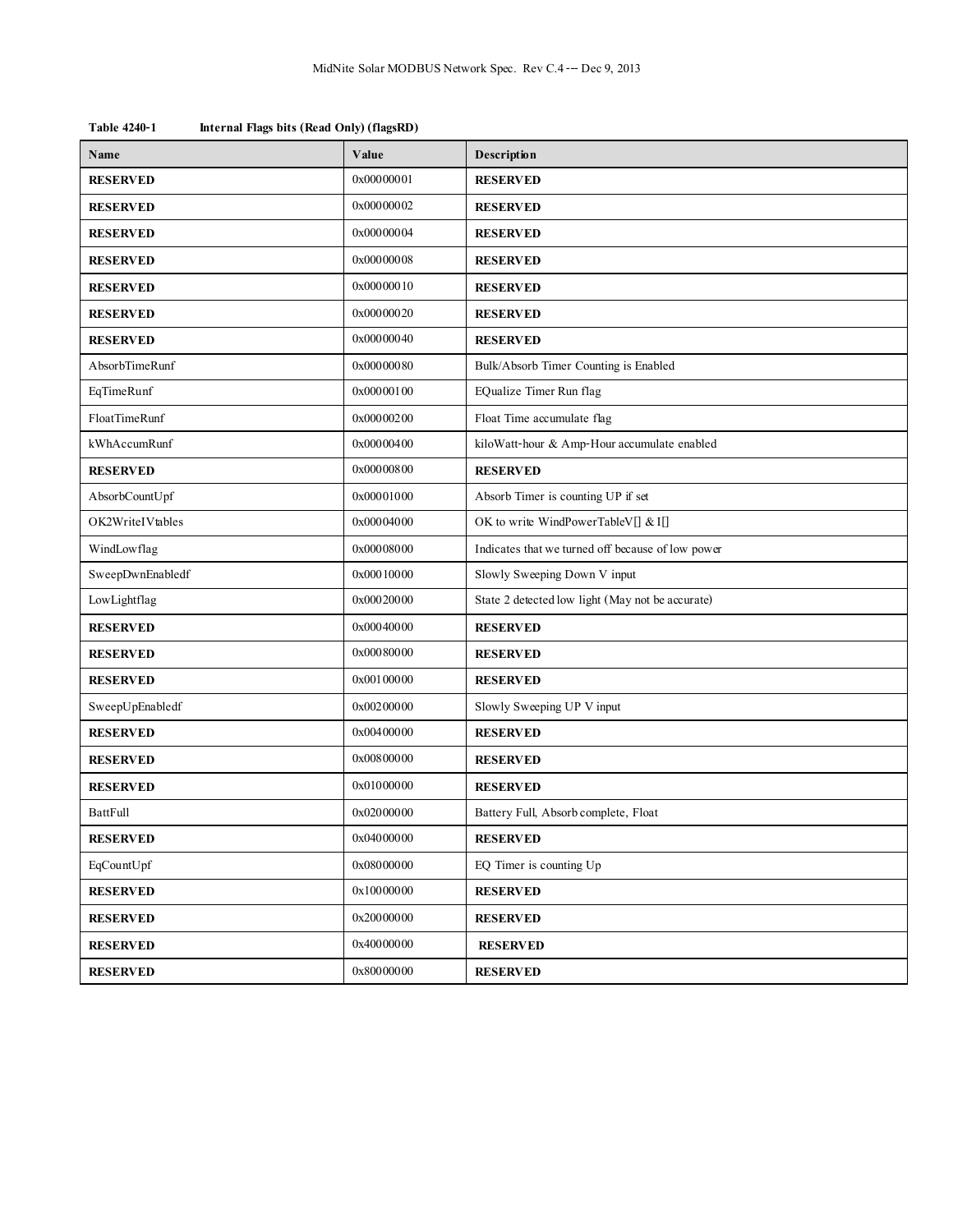## **Table 4254-1 DayLogCombCatIndex (Daily Logs Combined Category and day Index)**

| Daily Log Category = $(DayLogCombCathdex & (DxfC00) \gg 10$ | Type of log value requested |
|-------------------------------------------------------------|-----------------------------|
| Daily Log Index $=$ DayLogCombCatIndex & 0x03ff             | Days before today requested |

| Category       | Value             | Description                                   |  |  |
|----------------|-------------------|-----------------------------------------------|--|--|
| $\mathbf{0}$   | kW-Hours          | $kW$ -Hours $/10$                             |  |  |
| 1              | Amp-Hours         | Amp-Hours                                     |  |  |
| $\overline{2}$ | Float Time        | Float Time, Seconds                           |  |  |
| 3              | Time Stamp, Low   | TimeStampLow & 0x0F<br>$Month =$              |  |  |
|                |                   | Day of Month = $(TimeSampleow & 0x01F0) >> 4$ |  |  |
|                |                   | Year = ((TimeStampLow & 0xFE00) >> 9) + 2000  |  |  |
| $\overline{4}$ | High Power, Watts | <b>Battery Watts</b>                          |  |  |
| 5              | High Temp, deg. C | FET Temperature, Degrees C /10                |  |  |
| 6              | Time Stamp, High  | TimeStampHigh & 0x3F<br>$Minute =$            |  |  |
|                |                   | Hour = (TimeStampHigh & 0x07C0) >> 6          |  |  |
| 7              | High V PV         | Daily High PV Voltage /10                     |  |  |
| 8              | High V Battery    | Daily High Battery Voltage /10                |  |  |
| 9              | Low V Battery     | Future Low Vbatt. Not implemented yet.        |  |  |

## **Table 4256-1 MinLogCombCatIndex (Minute Logs Combined Category and data point Index)**

| Minute Log Category = (MinLogCombCatIndex $& 0 \times 100 \gg 10$ | Type of log value requested     |
|-------------------------------------------------------------------|---------------------------------|
| $=$ MinLogCombCatIndex & 0x03ff<br>Minute Log Index               | Data point before now requested |

| Category<br>Value |                        |                      | Description                                              |  |  |
|-------------------|------------------------|----------------------|----------------------------------------------------------|--|--|
| $\mathbf{0}$      | Output Power, Watts    |                      |                                                          |  |  |
| -1                | PV Input Voltage       |                      | VpV/10                                                   |  |  |
| $\overline{2}$    | <b>Battery Voltage</b> |                      | Vbatt $/10$                                              |  |  |
| 3                 |                        | Time Stamp, Low      | TimeStampLow & 0x0F<br>Month $=$                         |  |  |
|                   |                        |                      | Day of Month = $(TimeStampLow & 0x01F0) >> 4$            |  |  |
|                   |                        |                      | Year = ((TimeStampLow & 0xFE00) >> 9) + 2000             |  |  |
|                   |                        |                      |                                                          |  |  |
| 4                 | Time Stamp, High       |                      | TimeStampHigh & 0x3F<br>$Minute =$                       |  |  |
|                   |                        |                      | Hour = (TimeStampHigh & 0x07C0) >> 6                     |  |  |
|                   |                        |                      |                                                          |  |  |
| 5                 | Charge Stage           |                      | See Table 4120-1 for charge stages at current time stamp |  |  |
| 6                 |                        | Output Current, Amps | Amps $/10$                                               |  |  |
| $\tau$            | kW-Hours               |                      | $kW$ -Hours $/10$                                        |  |  |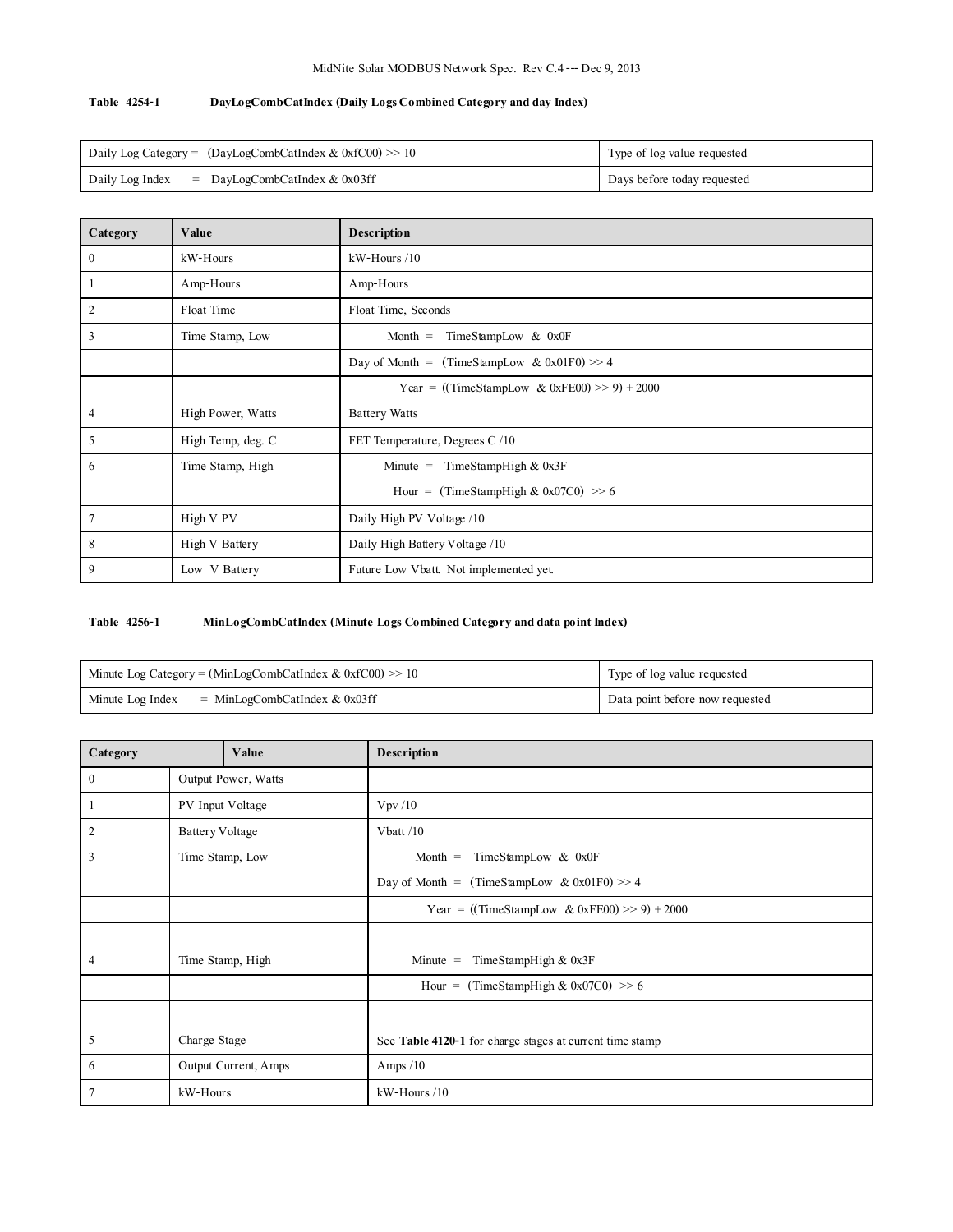## MidNite Solar MODBUS Network Spec. Rev C.4--- Dec 9, 2013

**LogValueRead** [4255] is updated with the value requested from **DayLogCombCatIndex** or

**MinLogCombCatIndex**, whichever changed more recently**.**

**(Daily and Minutely/Hourly/Recent logs can also be read via file transfer… See end section, 1.0)**

| Table 4275-1 | <b>Reason For Resting</b>                                                                                                |  |  |  |
|--------------|--------------------------------------------------------------------------------------------------------------------------|--|--|--|
| <b>VALUE</b> | <b>REASON FOR RESTING</b>                                                                                                |  |  |  |
| 1            | Anti-Click. Not enough power available (Wake Up)                                                                         |  |  |  |
| 2            | Insane Ibatt Measurement (Wake Up)                                                                                       |  |  |  |
| 3            | Negative Current (load on PV input ?) (Wake Up)                                                                          |  |  |  |
| 4            | PV Input Voltage lower than Battery V (Vreg state)                                                                       |  |  |  |
| 5            | Too low of power out and Vbatt below set point for $> 90$ seconds                                                        |  |  |  |
| 6            | FET temperature too high (Cover is on maybe ?)                                                                           |  |  |  |
| 7            | Ground Fault Detected                                                                                                    |  |  |  |
| 8            | Arc Fault Detected                                                                                                       |  |  |  |
| 9            | Too much negative current while operating (backfeed from battery out of PV input)                                        |  |  |  |
| 10           | Battery is less than 8.0 Volts                                                                                           |  |  |  |
| 11           | PV input is available but V is rising too slowly. Low Light or bad connection (Solar mode)                               |  |  |  |
| 12           | Voc has gone down from last Voc or low light. Re-check (Solar mode)                                                      |  |  |  |
| 13           | Voc has gone up from last Voc enough to be suspicious. Re-check (Solar mode)                                             |  |  |  |
| 14           | Same as 11                                                                                                               |  |  |  |
| 15           | Same as 12                                                                                                               |  |  |  |
| 16           | Mppt MODE is OFF (Usually because user turned it off)                                                                    |  |  |  |
| 17           | PV input is higher than operation range (too high for 150V Classic)                                                      |  |  |  |
| 18           | PV input is higher than operation range (too high for 200V Classic)                                                      |  |  |  |
| 19           | PV input is higher than operation range (too high for 250V or 250KS)                                                     |  |  |  |
| 22           | Average Battery Voltage is too high above set point                                                                      |  |  |  |
| 25           | Battery Voltage too high of Overshoot (small battery or bad cable ?)                                                     |  |  |  |
| 26           | Mode changed while running OR Vabsorb raised more than 10.0 Volts at once OR Nominal Vbatt changed by modbus command AND |  |  |  |
|              | MpptMode was ON when changed                                                                                             |  |  |  |
| 27           | bridge center $== 1023$ (R132 might have been stuffed) This turns MPPT Mode to OFF                                       |  |  |  |
| 28           | NOT Resting but RELAY is not engaged for some reason                                                                     |  |  |  |
| 29           | ON/OFF stays off because WIND GRAPH is illegal (current step is set for > 100 amps)                                      |  |  |  |
| 30           | PkAmpsOverLimit Software detected too high of PEAK output current                                                        |  |  |  |
| 31           | AD1CH.IbattMinus $> 900$ Peak negative battery current $> 90.0$ amps (Classic 250)                                       |  |  |  |
| 32           | Aux 2 input commanded Classic off. for HI or LO (Aux2Function $=$ 15 or 16)                                              |  |  |  |
| 33           | OCP in a mode other than Solar or PV-Uset                                                                                |  |  |  |
| 34           | AD1CH.IbattMinus > 900 Peak negative battery current > 90.0 amps (Classic 150, 200)                                      |  |  |  |
| 35           | Battery voltage is less than Low Battery Disconnect (LBD) Typically Vbatt is less than 8.5 volts                         |  |  |  |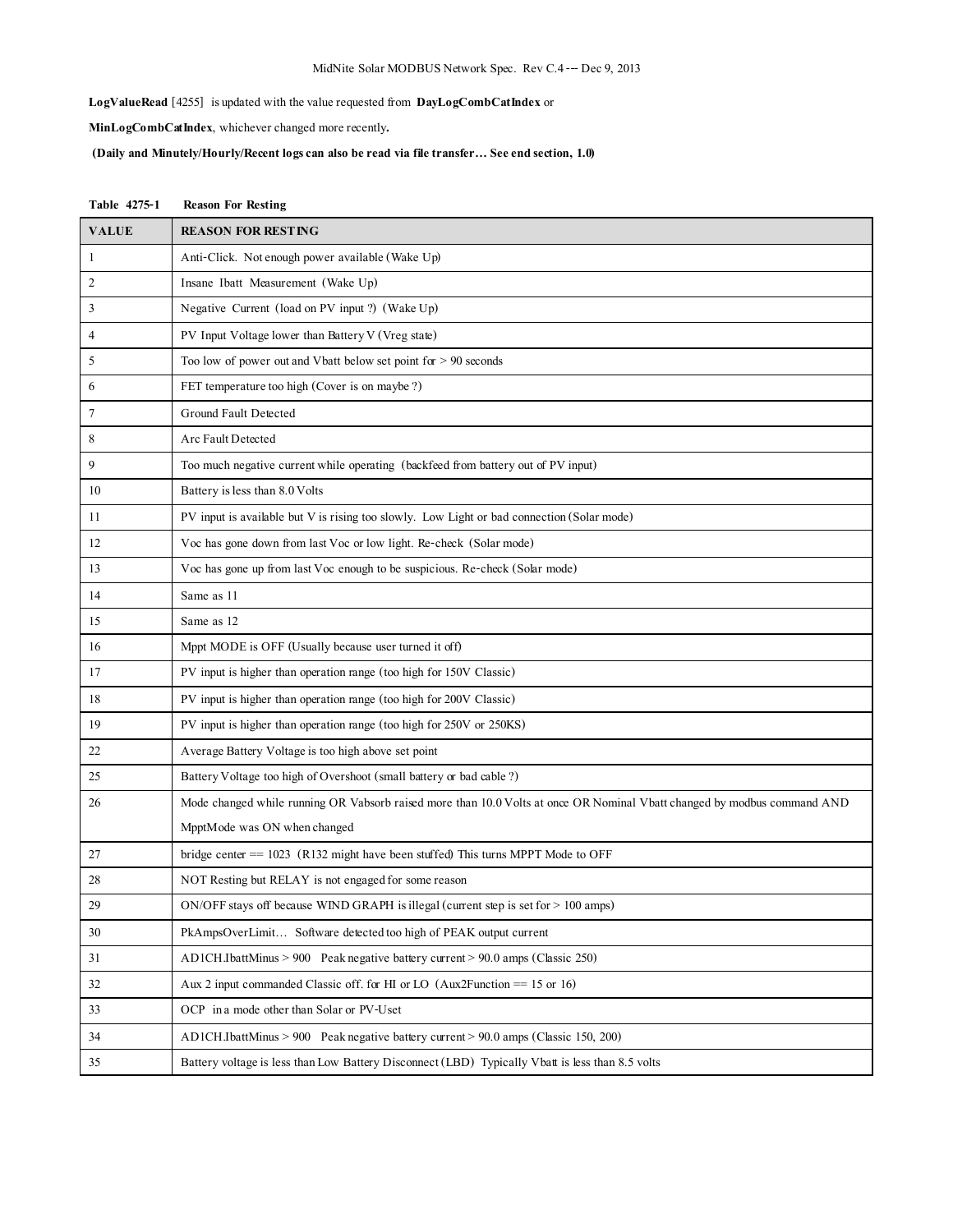#### **Table 4328-1 iFlagsRO for Follow Me:**

| R/W | <b>BIT</b> | <b>Description</b> |
|-----|------------|--------------------|
| R   | 0x00000040 | Equalize           |
| ĸ   | 0x00000080 | Bulk/Absorb        |
| R   | 0x00000200 | Float              |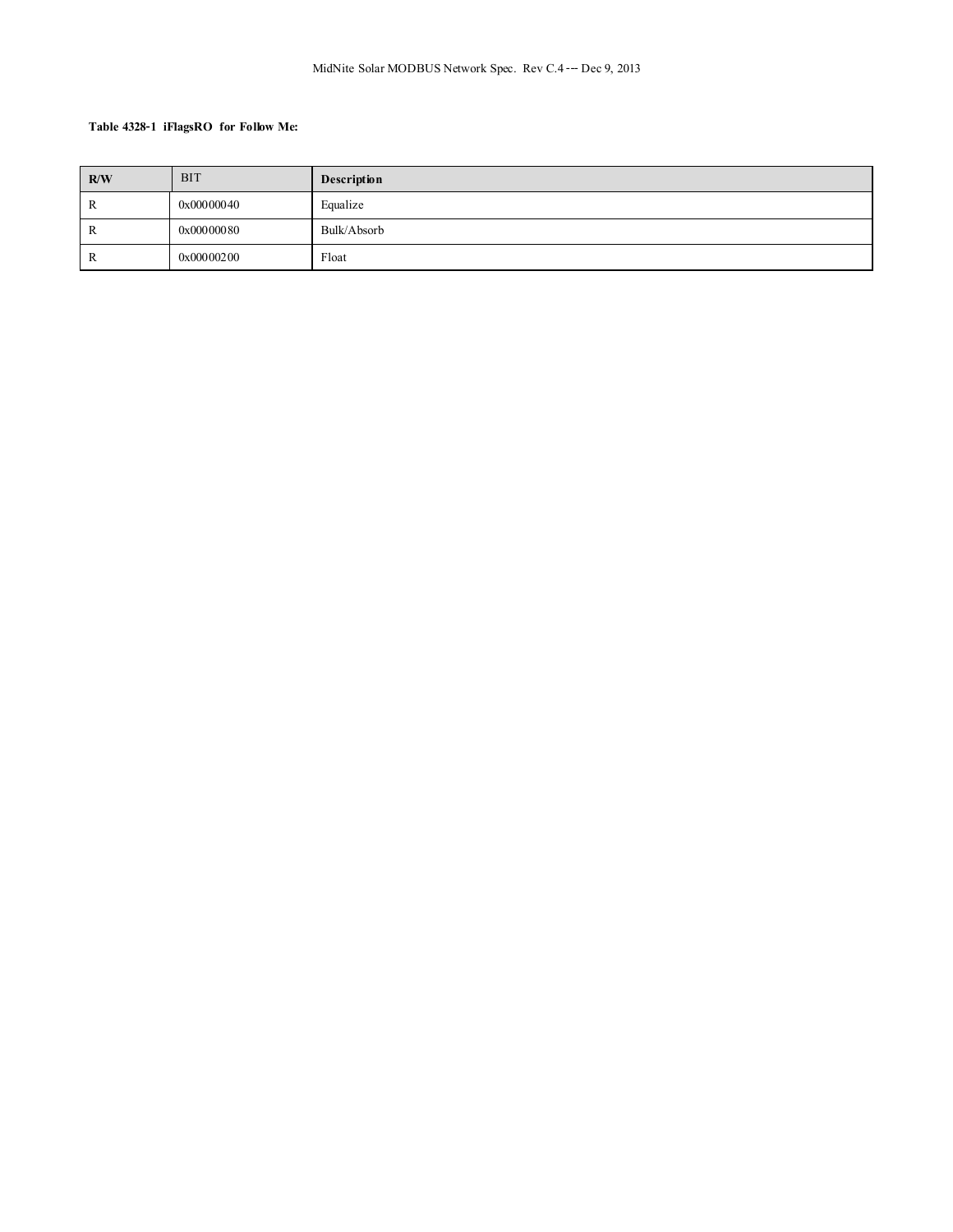## MidNite Solar MODBUS Network Spec. Rev C.4--- Dec 9, 2013

The network registers are all Read/Write. You may write any values to these registers, however this may result in erratic operation in some instances. To set A static IP address, be sure to clear the DHCP bit in register 20481 before writing the static values to the IP Address registers. Г

| <b>Network</b> |                                                                                                                                                                           |  |                                                                                                      |                                                                                                                                     |                                                                                                                                                                                                                                                                                                    |  |
|----------------|---------------------------------------------------------------------------------------------------------------------------------------------------------------------------|--|------------------------------------------------------------------------------------------------------|-------------------------------------------------------------------------------------------------------------------------------------|----------------------------------------------------------------------------------------------------------------------------------------------------------------------------------------------------------------------------------------------------------------------------------------------------|--|
| Register       | Name                                                                                                                                                                      |  |                                                                                                      | Units                                                                                                                               | Description                                                                                                                                                                                                                                                                                        |  |
| 20481          | IP Settings                                                                                                                                                               |  |                                                                                                      |                                                                                                                                     | Network Settings Flags. See Table 20481-1                                                                                                                                                                                                                                                          |  |
| 20482<br>20483 | <b>IP</b> Address                                                                                                                                                         |  | $[20483]_{\text{MSB}}$ . $[20483]_{\text{LSB}}$ .<br>$[20482]_{\text{MSB}}$ . $[20482]_{\text{LSB}}$ | The IP address of the Classic <sup>†</sup>                                                                                          |                                                                                                                                                                                                                                                                                                    |  |
| 20484<br>20485 | Gateway Address                                                                                                                                                           |  |                                                                                                      | $[20485]_{\text{MSB}}$ . $[20485]_{\text{LSB}}$ .<br>$\left[20484\right]_{\mathrm{MSB}}$ , $\left[20484\right]_{\mathrm{LSB}}$      | Network Gateway Address.                                                                                                                                                                                                                                                                           |  |
| 20486<br>20487 | Subnet                                                                                                                                                                    |  |                                                                                                      | $[20487]_{\text{MSB}}$ . $[20487]_{\text{LSB}}$ .<br>$[20486]_{\text{MSB}}$ . $[20486]_{\text{LSB}}$                                | Network Subnet Mask                                                                                                                                                                                                                                                                                |  |
| 20488<br>20489 | $DNS_1$                                                                                                                                                                   |  |                                                                                                      | $[20489]_{\text{MSB}}$ . $[20489]_{\text{LSB}}$ .<br>$[20488]_{\text{MSB}}$ . $[20488]_{\text{LSB}}$                                | Primary DNS Address <sup>†</sup>                                                                                                                                                                                                                                                                   |  |
| 20490<br>20491 | $DNS_2$                                                                                                                                                                   |  |                                                                                                      | $[20491]_{\text{MSB}}$ . $[20491]_{\text{LSB}}$ .<br>$[20490]_{\text{MSB}}$ . $[20490]_{\text{LSB}}$                                | Secondary/Alternate DNS Address'                                                                                                                                                                                                                                                                   |  |
| 20492<br>20493 | W Serial Number<br>$\left[20492\right]_{\mathrm{MSB}}$ . $\left[20493\right]_{\mathrm{LSB}}$<br>(Unlock Code)<br>For writing to Classic modbus<br>registers over Ethernet |  |                                                                                                      | Example: the serial number is: $0x12345678$ (hex)<br>$20492$ = MSB (Serial number) 0x1234<br>$20493 = LSB$ (Serial number) $0x5678$ | The serial number is read from 28673/28674 but it is written to the<br>Ethernet configuration registers: 20492 and 20493. Write the Classic's<br>serial number over Ethernet to unlock writing of modbus registers over<br>Ethernet. Setting this will last until the TCP/IP connection is dropped |  |
|                | Read Only if the DHCP flag is set. To assigna static IP to the Classic, first clear the DHCP flag in the IP Settings Register (20481).                                    |  |                                                                                                      |                                                                                                                                     |                                                                                                                                                                                                                                                                                                    |  |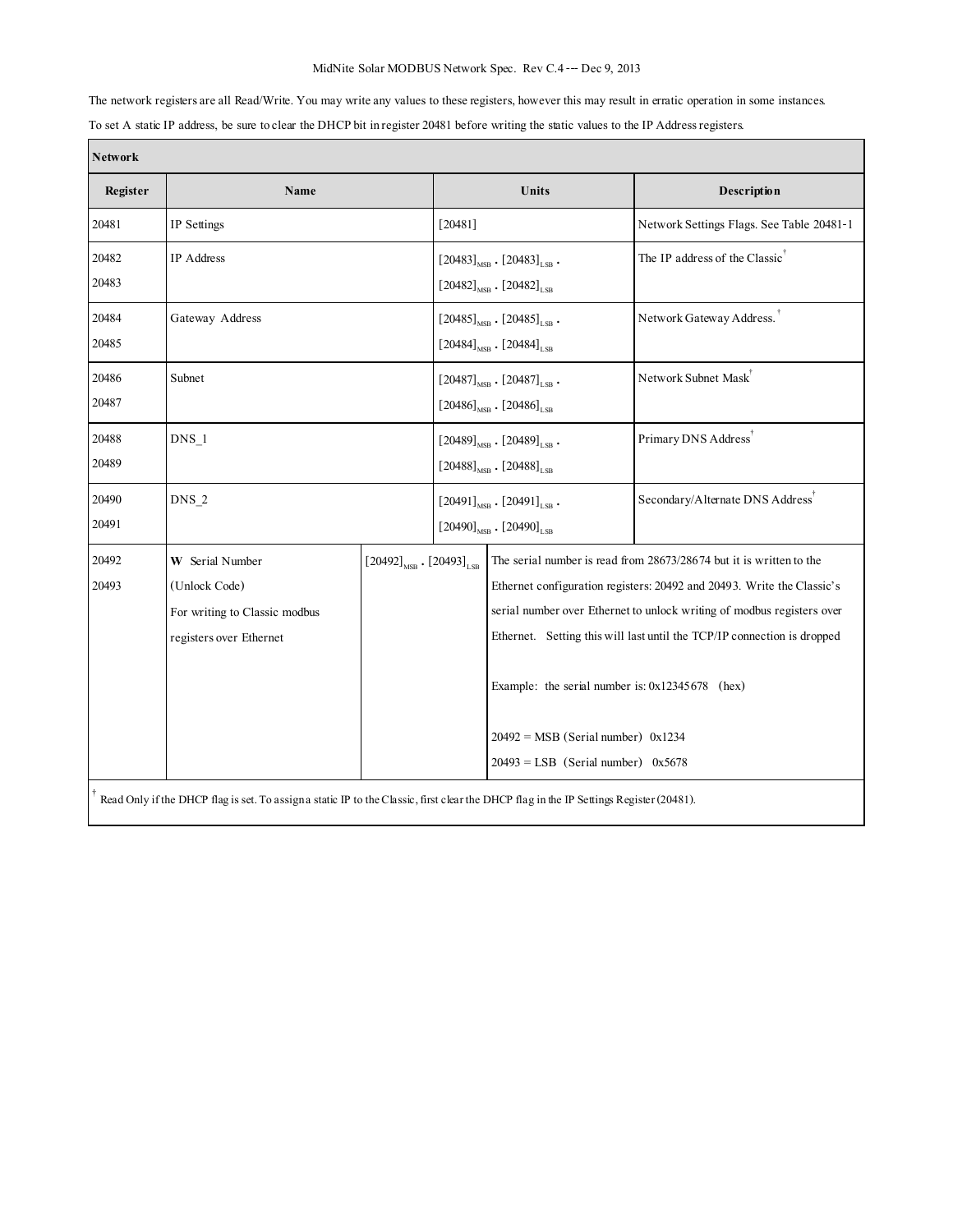## **See 4354-1 ClearLogsCat** Clears various logging values (Available June 2014)

 To clear logs, send 0x8000 with LSB containing category of log to clear to Register 4354. Next, wait at least 750 milliseconds then send 0x4000 with LSB containing category of log to clear. If successful, Classic will return 0x0500

| Name                                                                | Value                            | Description                             |  |  |
|---------------------------------------------------------------------|----------------------------------|-----------------------------------------|--|--|
|                                                                     | $ClearLossCat = 0x8000   ClrCat$ |                                         |  |  |
|                                                                     | Send to register 4354            |                                         |  |  |
|                                                                     | Wait 750 milliseconds            |                                         |  |  |
|                                                                     | $ClearLossCat = 0x4000   ClrCat$ |                                         |  |  |
|                                                                     |                                  |                                         |  |  |
| ClrCat                                                              | $ClearLossCat \models 1$         | Clears DAILY LOGS                       |  |  |
| ClrCat                                                              | $ClearLossCat \models 2$         | Clears HOURLY /MINUTELY LOGS            |  |  |
| ClrCat                                                              | $ClearLossCat \models 3$         | Clears LIFETIME KW-HOURS                |  |  |
| ClrCat                                                              | $ClearLossCat \models 4$         | Clears LIFETIME AMP-HOURS               |  |  |
| ClrCat                                                              | $ClearLossCat \models 5$         | Clears Whizbang Junior NET AMP-HRS      |  |  |
| ClrCat                                                              | $ClearLossCat \models 6$         | Clears Whizbang Junior POSITIVE AMP-HRS |  |  |
| ClrCat                                                              | $ClearLossCat \models 7$         | Clears Whizbang Junior NEGATIVE AMP-HRS |  |  |
|                                                                     |                                  |                                         |  |  |
| Wait for result from register 4354 Operation may take a few seconds |                                  |                                         |  |  |
|                                                                     |                                  |                                         |  |  |
| Success sends 0x0500                                                |                                  |                                         |  |  |
| Failure sends 0x0A00                                                |                                  |                                         |  |  |

### **Table 20481-1 Network Settings Flags**

| Name       | Value  | <b>Description</b>                                           |
|------------|--------|--------------------------------------------------------------|
| DHCP       | 0x0001 | Set this bit to enable DHCP.                                 |
| Web Access | 0x0002 | Set this bit to enable online access to your Classic through |
|            |        | http://www.mymidnite.com                                     |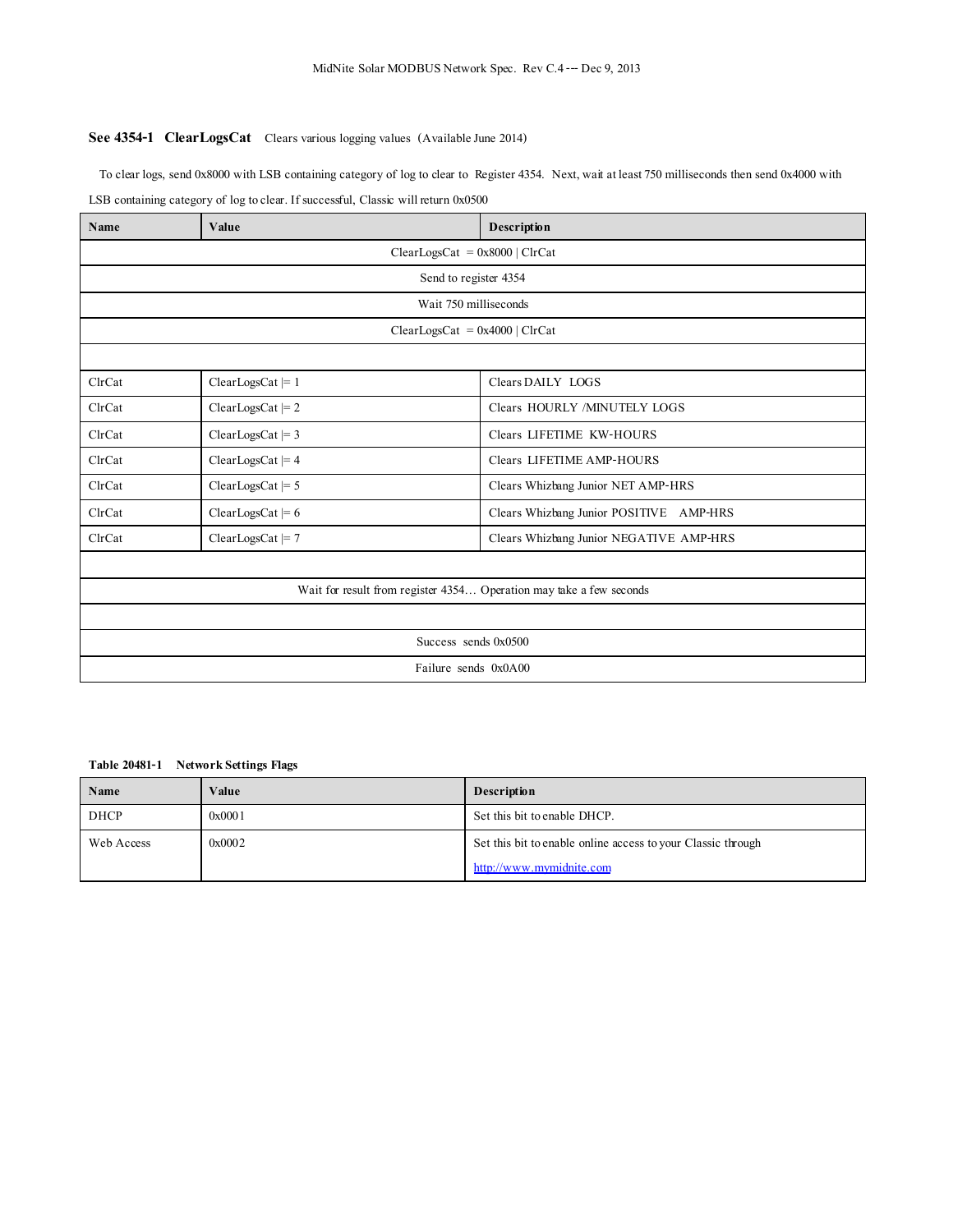## MidNite Solar MODBUS Network Spec. Rev C.4--- Dec 9, 2013

| Version        |                               |                                                                                                                                                       |                                                 |  |
|----------------|-------------------------------|-------------------------------------------------------------------------------------------------------------------------------------------------------|-------------------------------------------------|--|
| Register       | Name                          | units                                                                                                                                                 | Description                                     |  |
| 16385          | app version                   | Major: $[16385](1512)$<br>Minor: $[16385](118)$<br>Release: [16385](84)                                                                               | Release version of the application code         |  |
| 16386          | net version,                  | Major: $[16386](1512)$<br>Minor: $[16386](118)$<br>Release: [16386](84)                                                                               | Release version of the communications stack     |  |
| 16387<br>16388 | app_rev                       | $([16388] \ll 16) + [16387]$                                                                                                                          | Build Revision of the application code          |  |
| 16389<br>16390 | net rev                       | $([16390] \ll 16) + [16389]$                                                                                                                          | Build Revision of the communications code stack |  |
| 28673<br>28674 | R Classic serial<br>number    | $(28673 \leq 16) + [28674]$ Read Classic's serial number over RS-232<br>Lock jumper on Classic disables necessity of this for password over Ethernet. |                                                 |  |
| 20492 20493    | Classic serial<br>W<br>number | The serial number is read from 28673/28674 but it is written to the Ethernet configuration registers: 20492<br>and 20493.                             |                                                 |  |

## The Version Registers are all Read Only. Writes to any of these registers will have no long-term effect.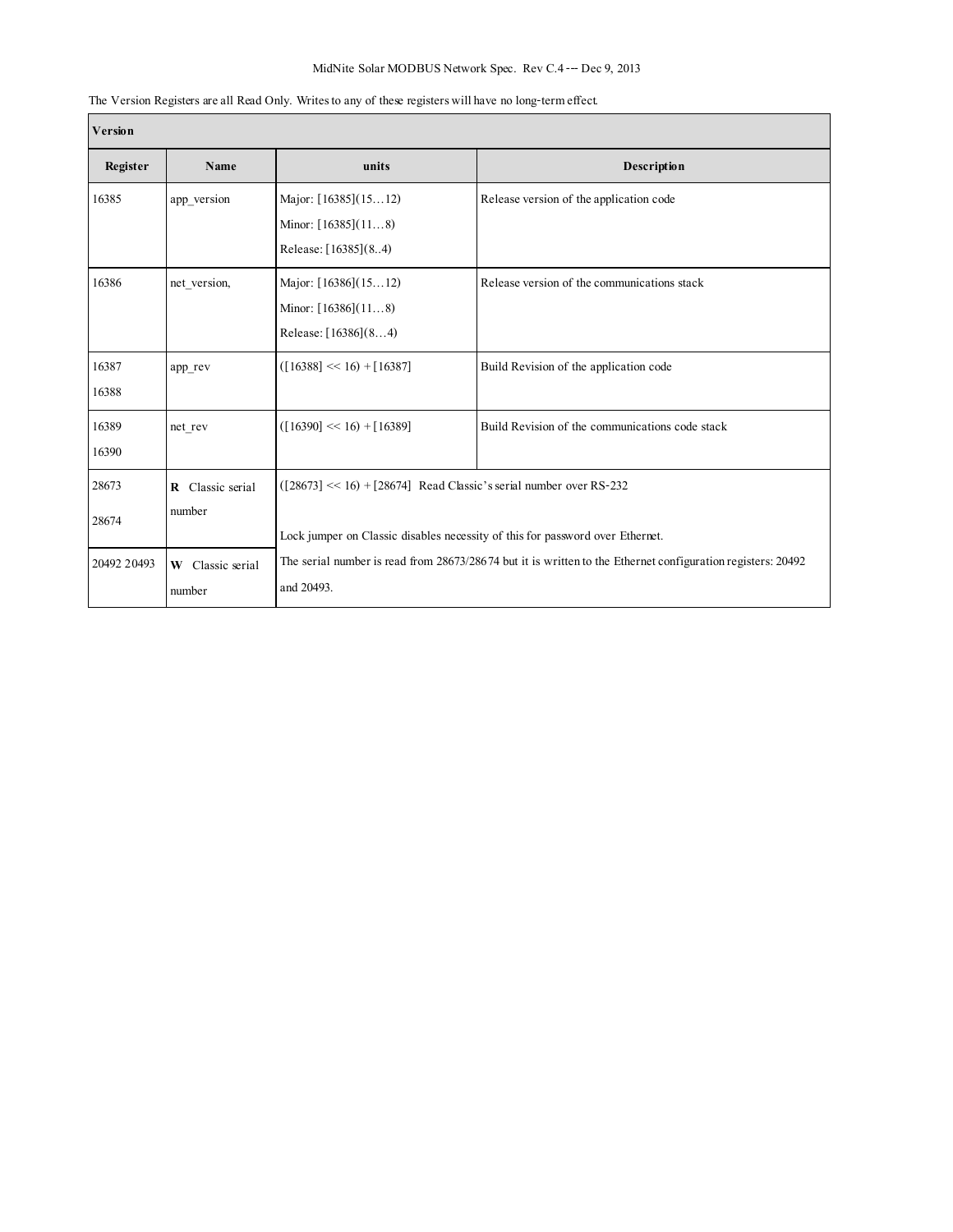## MidNite Solar MODBUS Network Spec. Rev C.4--- Dec 9, 2013

Communication Statistics are all Read/Write registers. You may write any value to these registers which will be incremented should the trigger for that counter occur. The most useful type of write may be to periodically reset the counters to zero. These are all lifetime counters and due to the number of MODBUS transactions may overflow to 0.

| <b>Communication Statistics</b> |                      |                              |                                                                                  |
|---------------------------------|----------------------|------------------------------|----------------------------------------------------------------------------------|
| Register                        | Name                 | units                        | Description                                                                      |
| Master / In Bus Interface       |                      |                              |                                                                                  |
| 10001<br>10002                  | rx ok                | $([10002] \ll 16) + [10001]$ | Number of correctly received packets                                             |
| 10003<br>10004                  | rx crc err           | $([10004] \ll 16) + [10003]$ | Number of packets received with crc errors                                       |
| 10005<br>10006                  | requested_ok         | $([10006] \le 16) + [10005]$ | Number of transactions originating from this unit that completed<br>successfully |
| 10007<br>10008                  | $\rm requested\_err$ | $([10008] \ll 16) + [10007]$ | Number of transactions originating from this unit that failed                    |
| 10009<br>10010                  | forwarded            | $([10010] \ll 16) + [10009]$ | Number of packets forwarded through this interface                               |
| 10011<br>10012                  | broadcast            | $([10012] \ll 16) + [10011]$ | Number of broadcast packets received                                             |
| 10013<br>10014                  | dropped_busy         | $([10014] \ll 16) + (10013)$ | Number of packets dropped due to the interface being busy.                       |
| 10015<br>10016                  | <b>RESERVED</b>      |                              |                                                                                  |
| Slave / Out bus interface       |                      |                              |                                                                                  |
| 10017<br>10018                  | $rx_0k$              | $([10018] \ll 16) + [10007]$ | Number of correctly received packets                                             |
| 10019<br>10020                  | rx_crc_err           | $([10020] \ll 16) + [10020]$ | Number of packets received with crc errors                                       |
| 10021<br>10022                  | requested ok         | $([10022] \ll 16) + [10021]$ | Number of transactions originating from this unit that completed<br>successfully |
| 10023<br>10024                  | requested_err        | $([10024] \ll 16) + [10023]$ | Number of transactions originating from this unit that failed                    |
| 10025<br>10026                  | forwarded            | $([10026] \ll 16) + [10025]$ | Number of packets forwarded through this interface                               |
| 10027<br>10028                  | broadcast            | $([10028] \ll 16) + [10027]$ | Number of broadcast packets received                                             |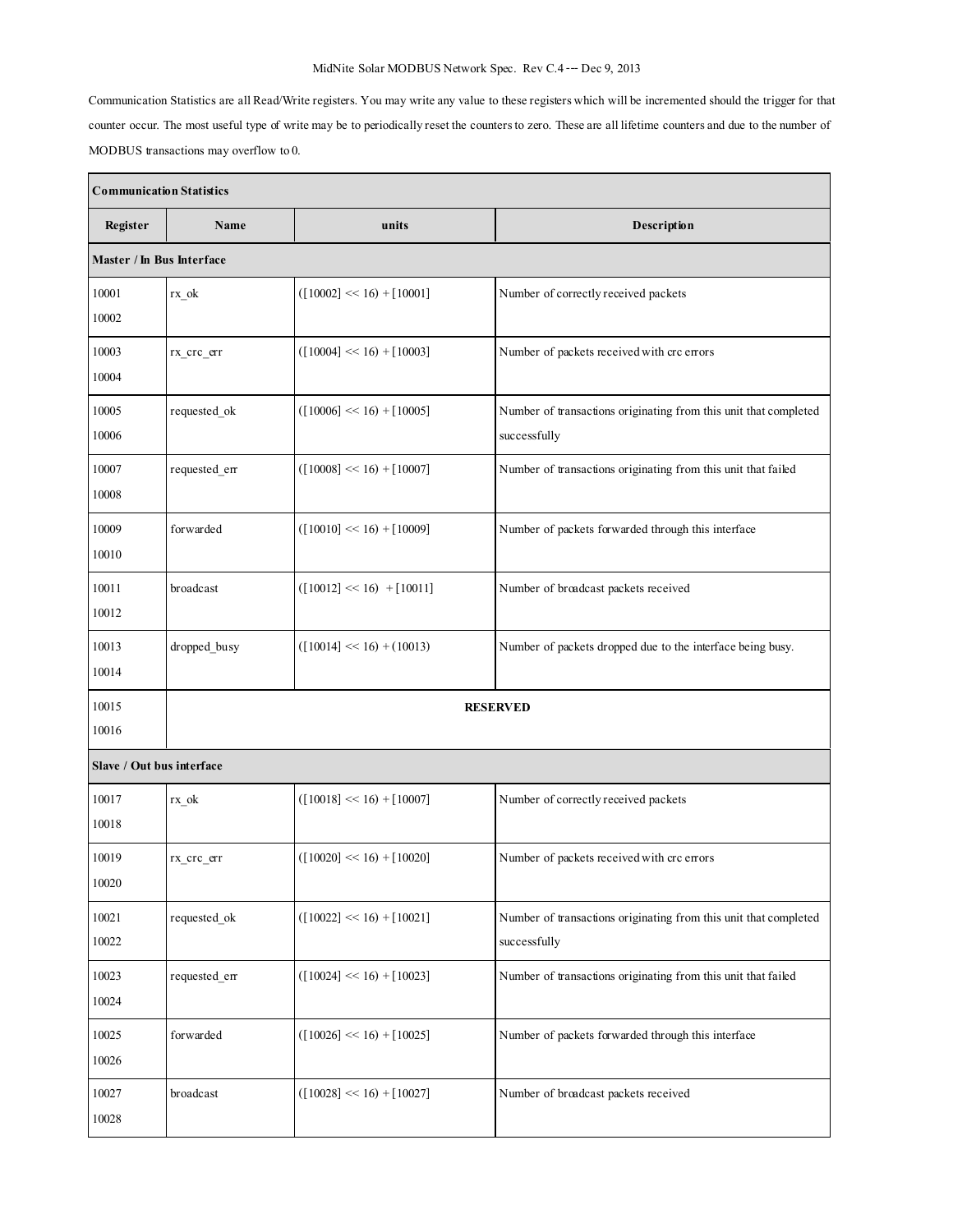|                          | <b>Communication Statistics</b> |                              |                                                                                  |  |
|--------------------------|---------------------------------|------------------------------|----------------------------------------------------------------------------------|--|
| 10029<br>10030           | dropped_busy                    | $([10030] \ll 16) + [10029]$ | Number of packets dropped due to the interface being busy.                       |  |
| 10031<br>10032           | <b>RESERVED</b>                 |                              |                                                                                  |  |
| Remote bus interface     |                                 |                              |                                                                                  |  |
| 10033<br>10034           | rx_ok                           | $([10034] \ll 16) + [10033]$ | Number of correctly received packets                                             |  |
| 10035<br>10036           | rx_crc_err                      | $([10036] \ll 16) + [10035]$ | Number of packets received with crc errors                                       |  |
| 10037<br>10038           | requested_ok                    | $([10038] \le 16) + [10037]$ | Number of transactions originating from this unit that completed<br>successfully |  |
| 10039<br>10040           | requested_err                   | $([10040] \ll 16) + [10039]$ | Number of transactions originating from this unit that failed                    |  |
| 10041<br>10042           | forwarded                       | $([10042] \le 16) + [10041]$ | Number of packets forwarded through this interface                               |  |
| 10043<br>10044           | broadcast                       | $([10044] \ll 16) + [10043]$ | Number of broadcast packets received                                             |  |
| 10045<br>10046           | dropped_busy                    | $([10046] \ll 16) + [10045]$ | Number of packets dropped due to the interface being busy.                       |  |
| 10047<br>10048           |                                 |                              | <b>RESERVED</b>                                                                  |  |
| <b>TCP</b> bus interface |                                 |                              |                                                                                  |  |
| 10049<br>10050           | rx_ok                           | $([10050] \ll 16) + [10049]$ | Number of correctly received packets                                             |  |
| 10051<br>10052           | rx_crc_err                      | $([10052] \ll 16) + [10051]$ | Number of packets received with crc errors                                       |  |
| 10053<br>10054           | requested ok                    | $([10054] \ll 16) + [10053]$ | Number of transactions originating from this unit that completed<br>successfully |  |
| 10055<br>10056           | requested_err                   | $([10056] \le 16) + [10055]$ | Number of transactions originating from this unit that failed                    |  |
| 10057<br>10058           | forwarded                       | $([10058] \ll 16) + [10057]$ | Number of packets forwarded through this interface                               |  |
| 10059<br>10060           | broadcast                       | $([10060] \ll 16) + [10059]$ | Number of broadcast packets received                                             |  |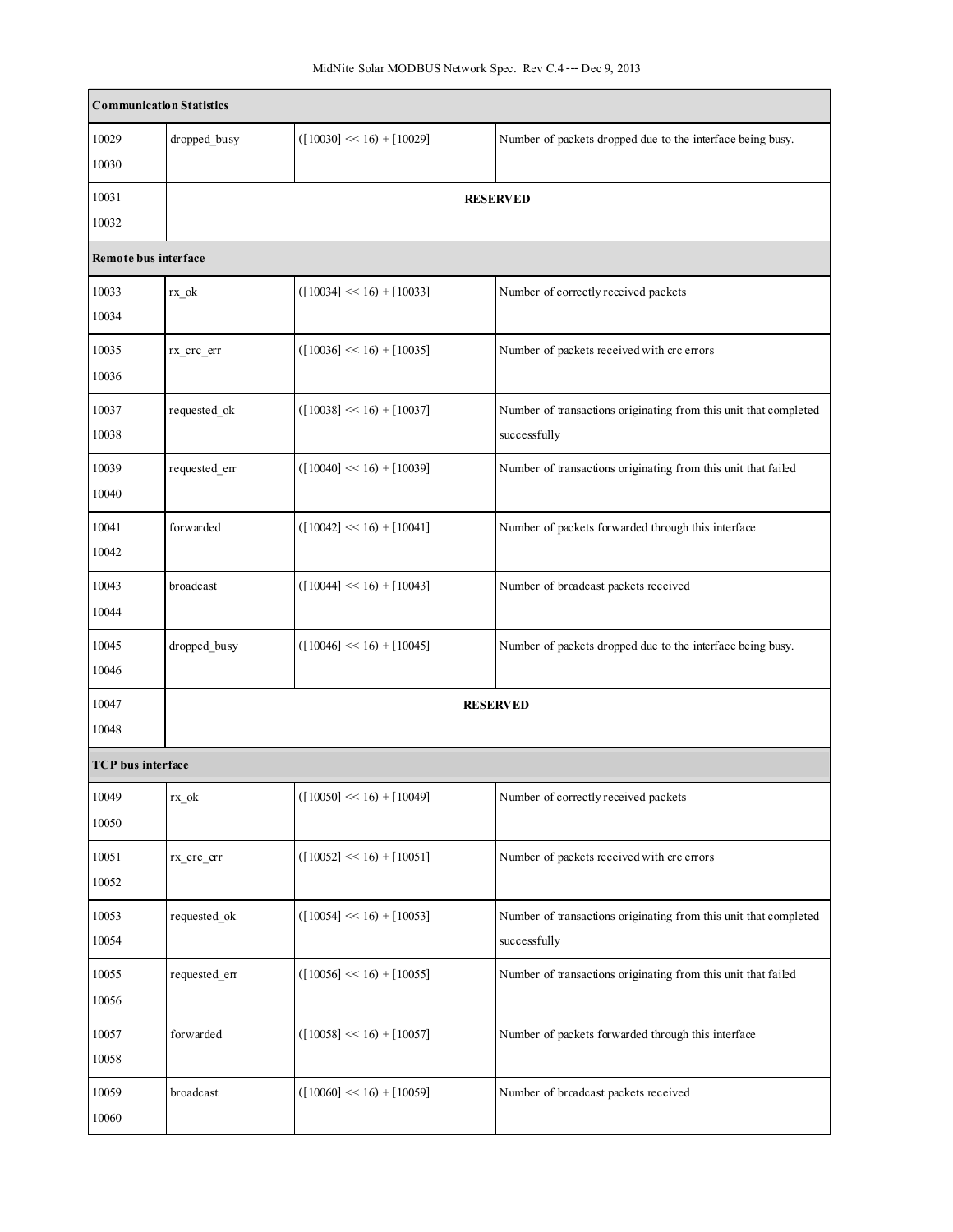| <b>Communication Statistics</b> |              |                              |                                                            |
|---------------------------------|--------------|------------------------------|------------------------------------------------------------|
| 10061                           | dropped busy | $([10062] \ll 16) + [10061]$ | Number of packets dropped due to the interface being busy. |
| 10062                           |              |                              |                                                            |
| 10063                           |              |                              | <b>RESERVED</b>                                            |
| 10064                           |              |                              |                                                            |

| Reserved             |      |       |             |  |
|----------------------|------|-------|-------------|--|
| Register             | Name | units | Description |  |
| 61441-61442 Reserved |      |       | Reserved    |  |
|                      |      |       |             |  |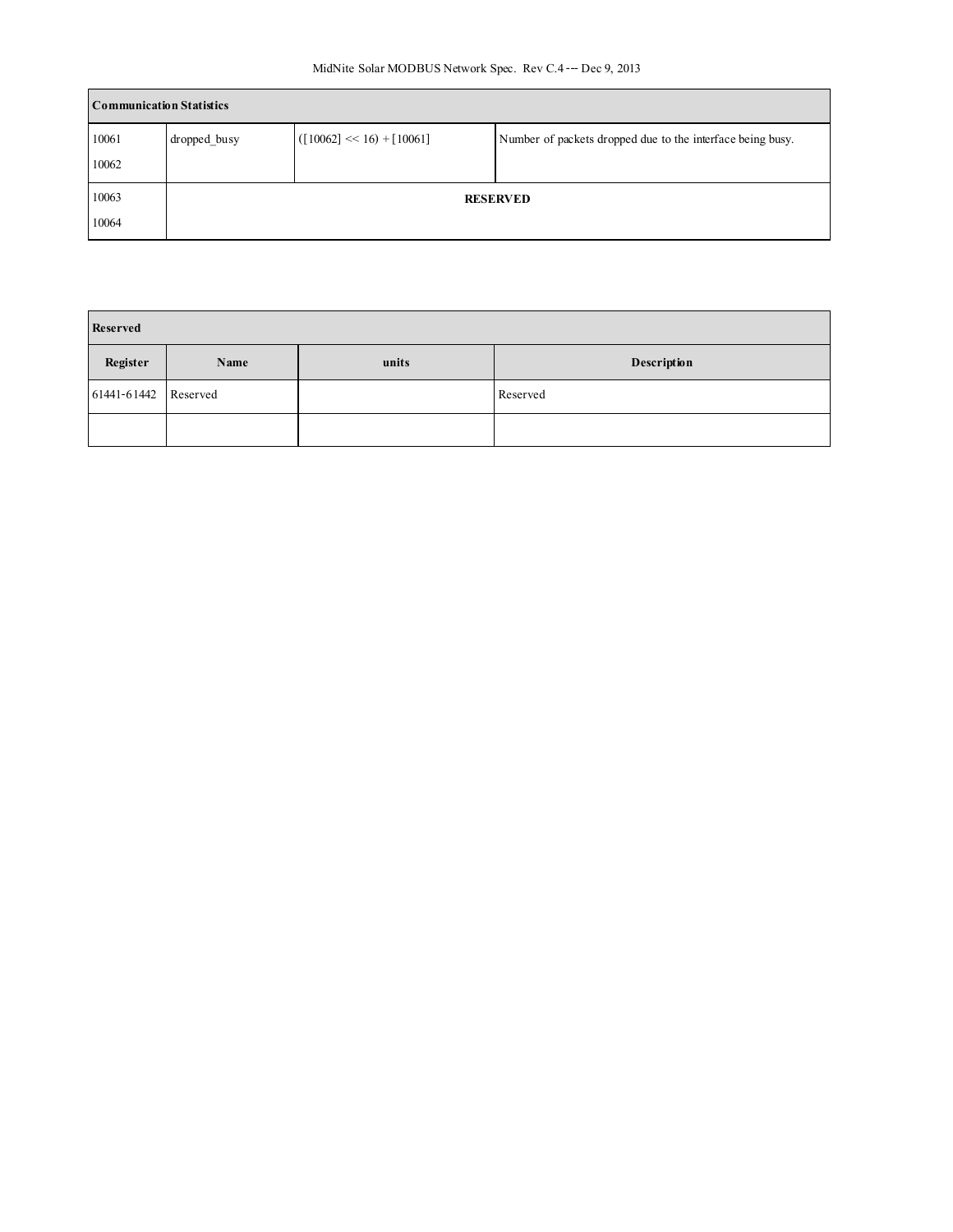# 1.0 File Transfer Introduction

The MidNite Solar Classic retrieves logs using file transfers. We use an internal or user-defined function to handle MODBUS file transfers. This is lighterweight than the dedicated MODBUS file transfer commands using less bandwidth and leveraging a linear block addressing model which allows for internal flexibility. Unfortunately it means that users must write their own MODBUS handlers to generate and parse the data logs.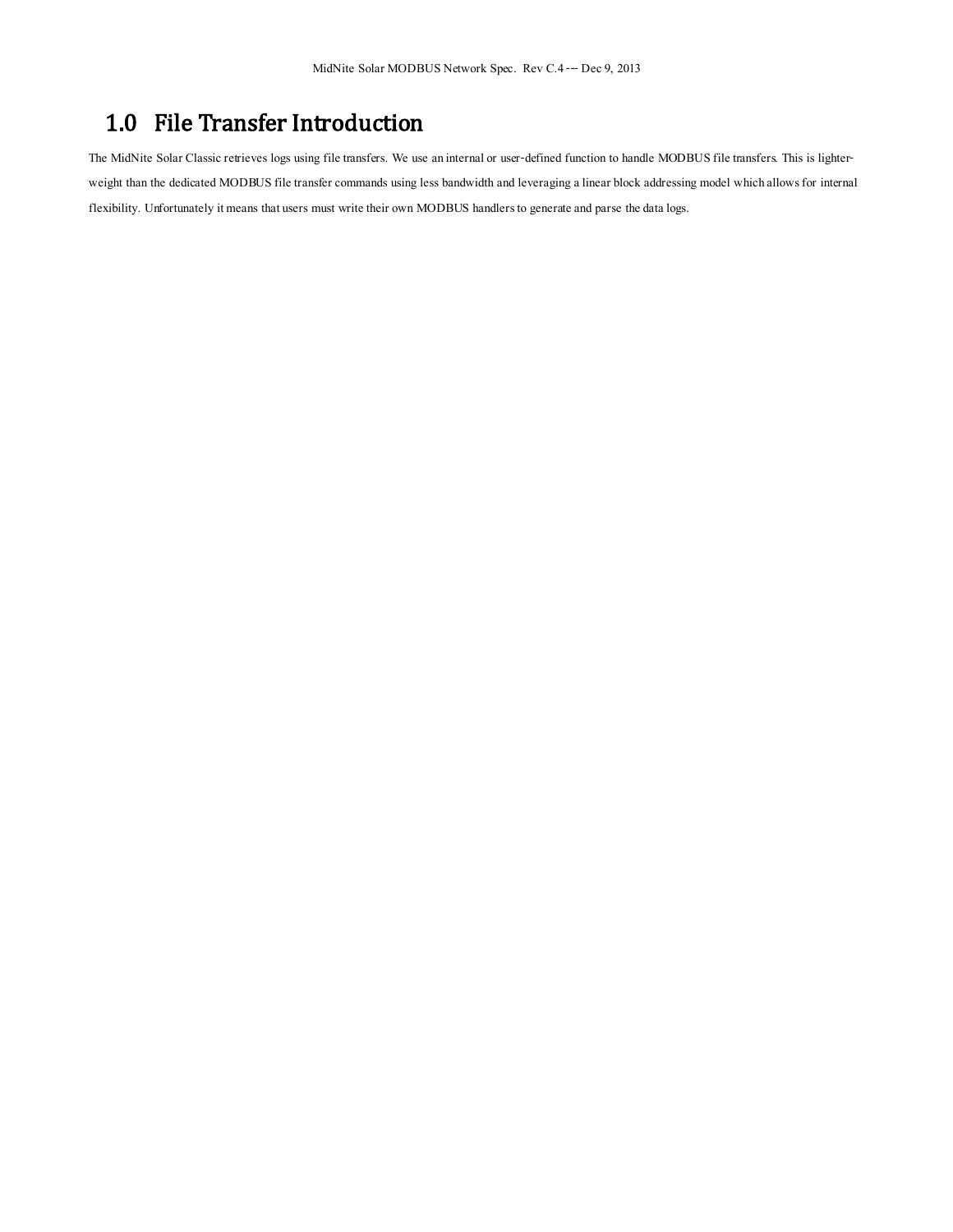## 1.1 104 Read Internal Command

| function code | $104 \ (0x68)$                           |
|---------------|------------------------------------------|
| device        | $8$ -bit (see Table 1.3-1)               |
| data length   | 8-bit (maximum of 200)                   |
| reserved      | $16$ -bit                                |
| address       | $32$ -bit (see sections 1.3.1 and 1.3.2) |

The Read Internal Command accesses the Classic's file system in order to retrieve data from different devices onboard. To retrieve data logs, the device field is populated with one of the log types specified in Table 1.3-1. Depending on the log type selected the address field will then be populated by the specification for that particular log.

The data\_length field specifies the number of bytes to be read from the specified device. In the case of log files, though, this field is ignored and the record is returned in its entirety.

The reserved field is ignored and should be set to 0.

#### **1.1.2 Read Internal Response**

| device              | (Memory, Logs, Set Time, etc)<br>8-bit |
|---------------------|----------------------------------------|
| data length         | 8-bit (maximum of 200)                 |
| reserved            | 16-bit (reads as $00\ 00$ )            |
| address             | $32$ -bit                              |
| Data array returned | Size of data length in bytes (octets)  |

The Read Internal Response is the MODBUS response packet returned after successful execution of the Read Internal Command (1.1). The device, data\_length, reserved, and address fields will be the same as in the Read Internal Command that solicits this response.

The data field is an octet array representing the type of data that was requested. This differs based on the device field. See section 1.3.1 and 1.3.2 for details on the data format for log transfers..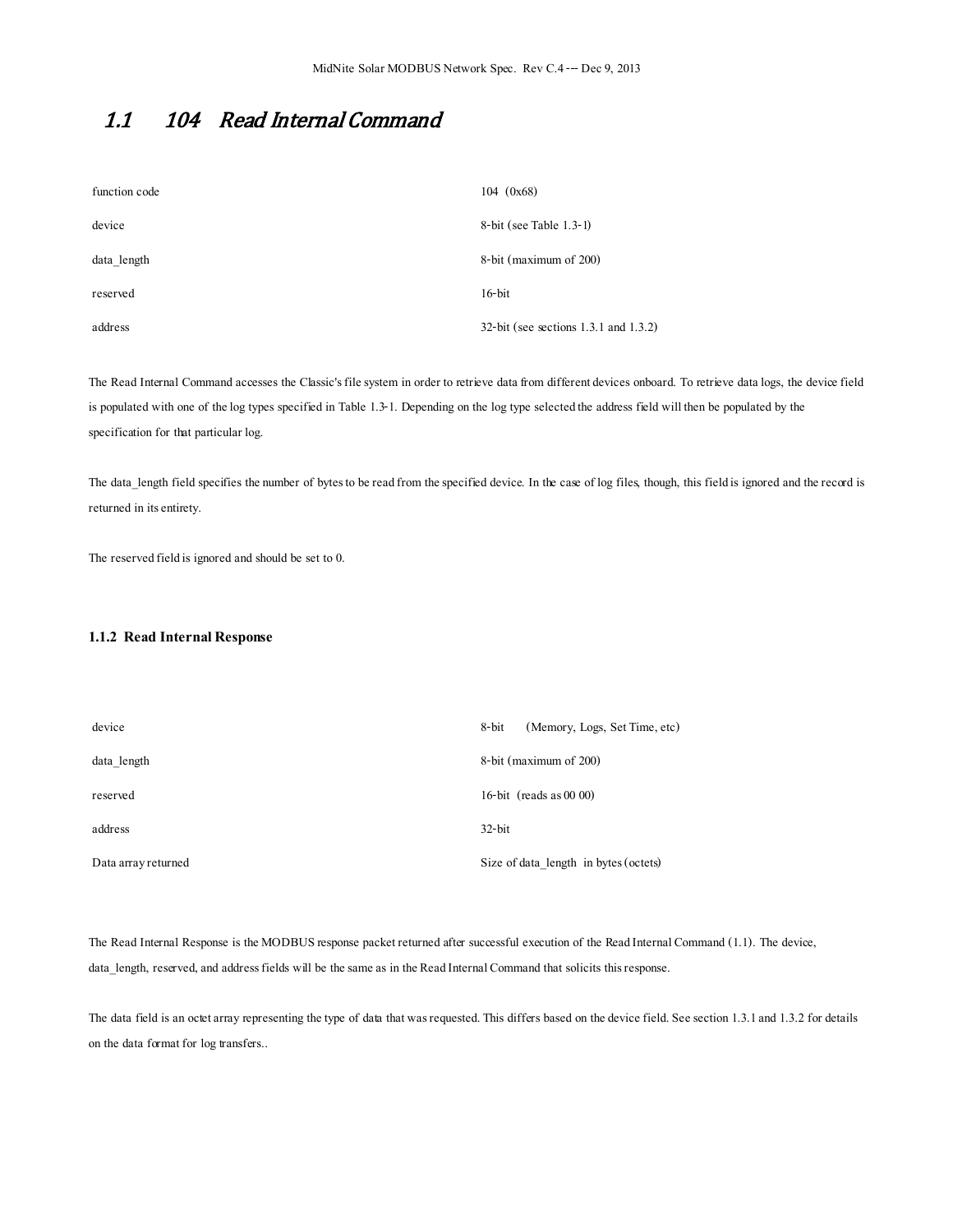## 1.2 Command Details

There are different devices available for reading on the Classic. This document only details the log file transfers however. Log files take one of two forms: daily logs which contain accumulated details for one day's worth of data and minutely logs which contain instantaneous values for data fields at the logging data rate. In order to retrieve one of these logs, the **device**field of the Read Internal Command should be set to one of the values in table 1.3-1.

#### **Table 1.3-1 Device Fields**

| <b>Device Field Category</b> | Device | <b>Description</b>                              |  |
|------------------------------|--------|-------------------------------------------------|--|
| modbus file memory           | 4      | Addrs $0 = WindTableV$ , Addrs $1 = WindTableI$ |  |
| modbus file dailies log      | 5      | Read Daily Logs from EEprom                     |  |
| modbus file minutes log      | 6      | Read Minutely Logs from EEprom                  |  |
| modbus file TimeDateRiseSet  |        | Write Sunrise/Sunset -- Set Time/Date           |  |

## **1.2.2 105 Write Internal Command**

| function code      | 105(0x69)                                |
|--------------------|------------------------------------------|
| device             | 8-bit See Table $1.3-1$                  |
| data length        | 8-bit (maximum of 200)                   |
| reserved           | $16$ -bit                                |
| address            | $32$ -bit (see sections 1.3.1 and 1.3.2) |
| Data array to send | data length octets                       |

#### **1.2.3 Write Internal Response**

| device      | 8-bit                     |
|-------------|---------------------------|
| data length | 8-bit (maximum of 200)    |
| Reserved    | 16 bit (reads as $0000$ ) |
| address     | $32$ -bit                 |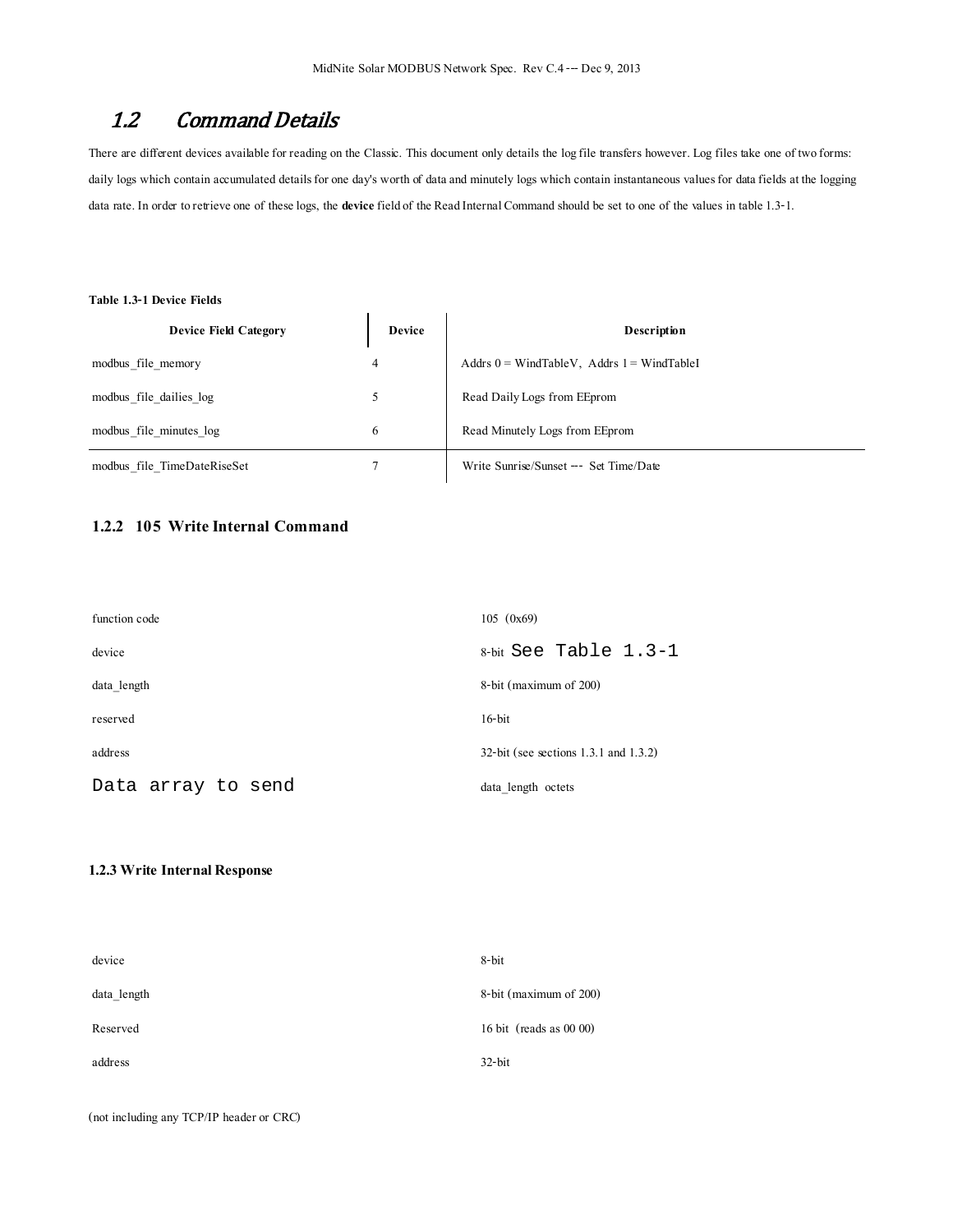## 1.3.1 modbus\_file\_dailies\_log

When reading from the data log, it is necessary to specify which particular field is required and from which day offset you would like to retrieve the data.

|            | <b>Address</b> |            |
|------------|----------------|------------|
| bits 15.10 |                | bits $9.0$ |
|            | category index | day index  |

The category index refers to which particular data field (e.g. kWh) you would like to retrieve (see Table 1.3.1-1).

The Day Index represents the number of the day prior to today that you would like to retrieve. For instance, to retrieve today's data you would use index 0, yesterday's data would be index 1, the day before yesterday's would be 2, *etc.*

As an example, to retrieve yesterday's kWh total, one would assemble the address field as:

Category Index: 0 (Energy / kWh)

Day Index: 1 (yesterday)

Address = ((category index & 0x003F) << 10) + (day index & 0x03FF) = 0x00000001

where the 0x fields represent hexadecimal notation and the << operator represents a logical shift left operator (by 10 bits in this example.)

As another example, to retrieve time in float from this day last week:

Category Index = 2 Day Index  $= 7(7 \text{ days ago})$ 

Address = ((category index  $& 0x003F$ ) << 10) + (day index  $& 0x03FF$ ) = 0x00000807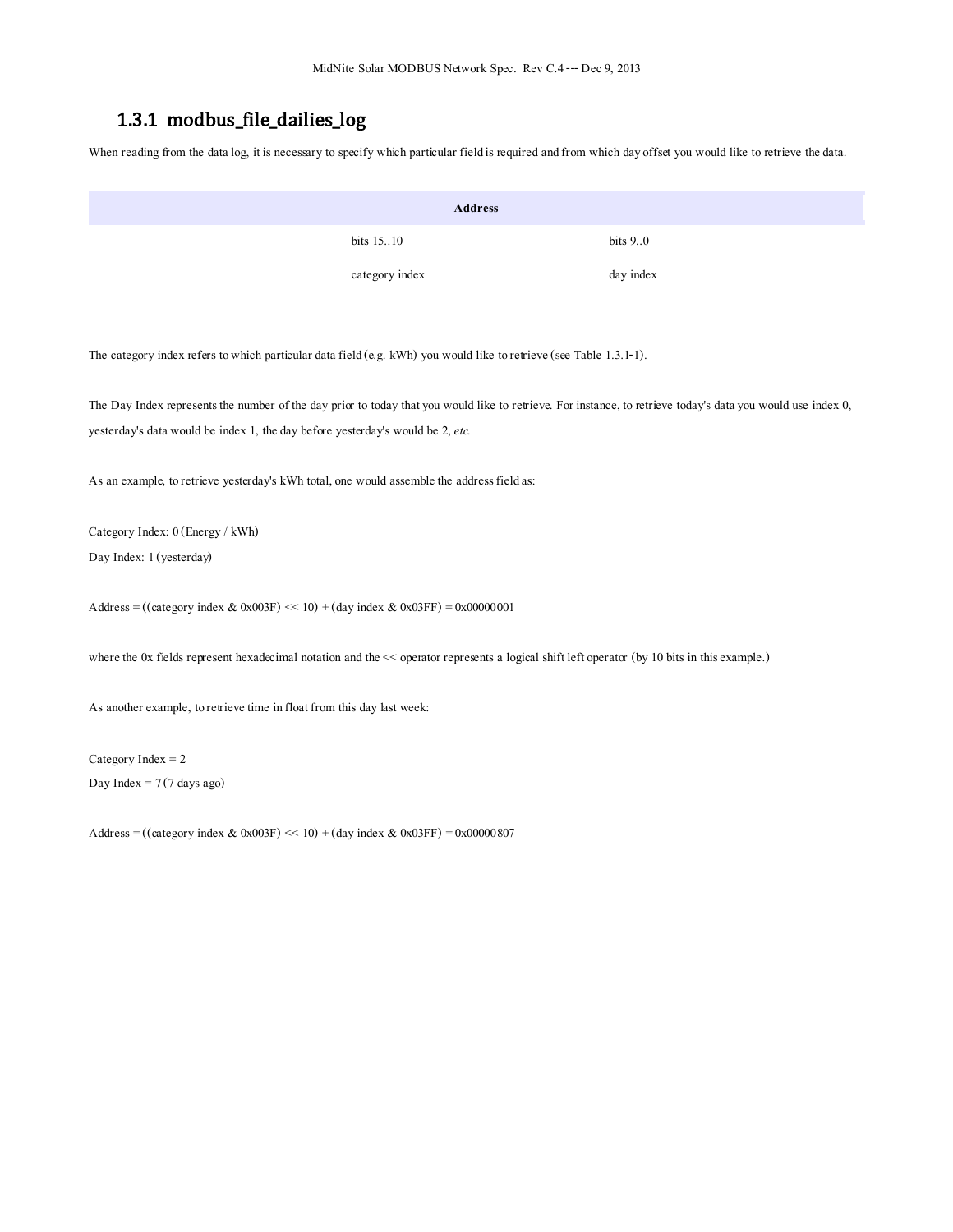| Table 1.3.1-1 (Also see Table 4254-1) |  |  |  |
|---------------------------------------|--|--|--|
|---------------------------------------|--|--|--|

| Daily Category Index |                          |  |  |
|----------------------|--------------------------|--|--|
| $\boldsymbol{0}$     | Energy (kWh)             |  |  |
| $\mathbf{1}$         | Amp Hours (Ah)           |  |  |
| 2                    | Time in Float (TBD)      |  |  |
| $\overline{3}$       | Timestamp Low            |  |  |
| $\overline{4}$       | High Power (W)           |  |  |
| $\mathfrak{H}$       | High FET temperature (C) |  |  |
| 6                    | Timestamp High           |  |  |
| $\overline{7}$       | Input Voltage (V)        |  |  |
| $\,$ 8 $\,$          | Battery Voltage (V)      |  |  |

## **Timestamp Translation:**

Timestamps are encoded as follows:

| <b>Timestamp Low</b> |         |                  |              |            |
|----------------------|---------|------------------|--------------|------------|
|                      | bits 15 | bits 14.9        | bits $8.4$   | bits $3.0$ |
|                      | -       | Years after 2000 | Day of Month | Month      |
|                      |         |                  |              |            |

| <b>Timestamp High</b>    |             |            |  |
|--------------------------|-------------|------------|--|
| bits 1511                | bits $10.6$ | bits $5.0$ |  |
| $\overline{\phantom{a}}$ | Hours       | Minutes    |  |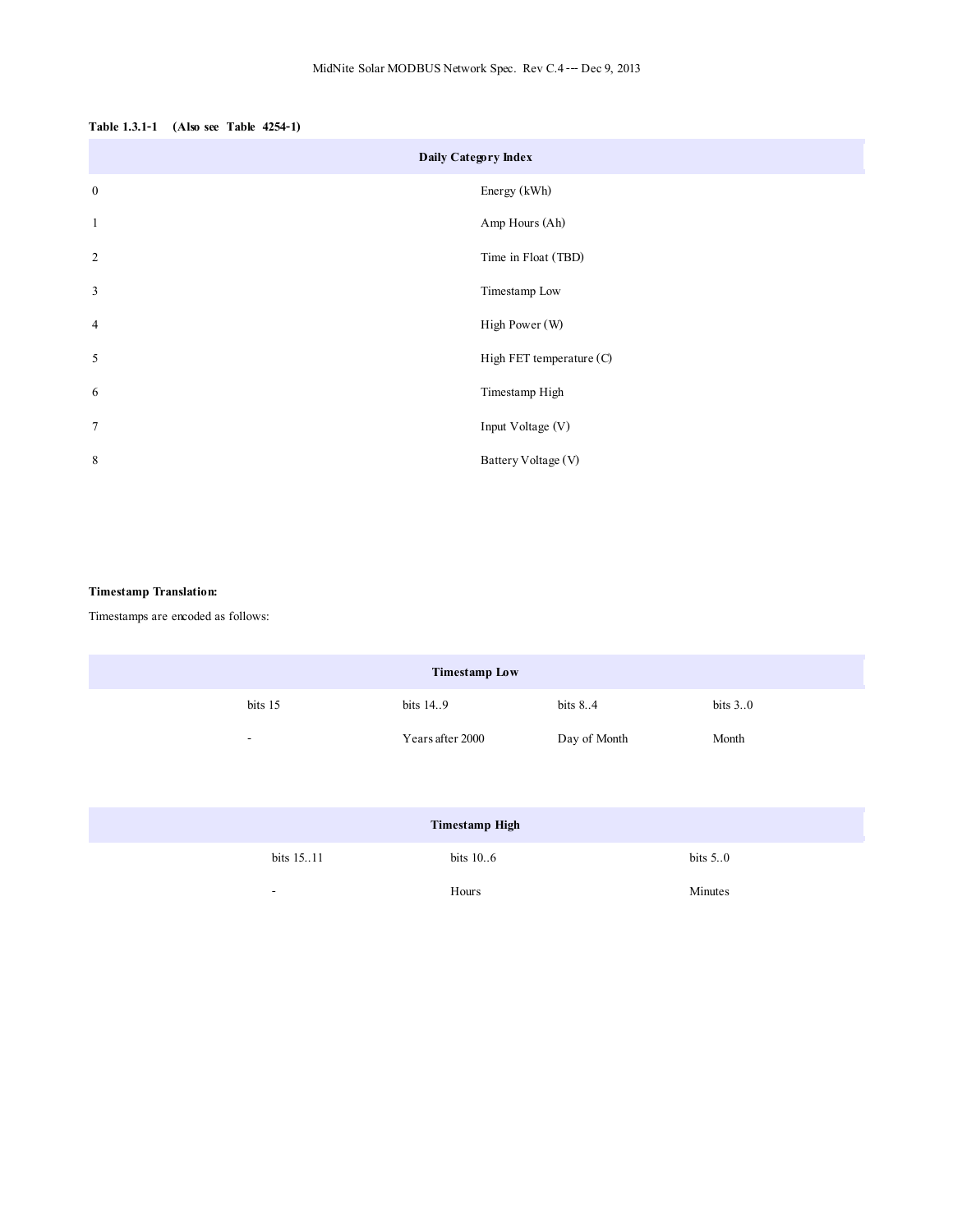## 1.3.2 modbus\_file\_minutes\_log

When reading from the data log, it is necessary to specify which particular field is required and from which day offset you would like to retrieve the data.

| <b>Address</b> |                |              |  |
|----------------|----------------|--------------|--|
|                | bits 1510      | bits $9.0$   |  |
|                | category index | sample index |  |

The category index refers to which particular data field (e.g. kWh) you would like to retrieve (see Table 1.3.2-1).

The Day Index represents the number of the sample prior to now that you would like to retrieve. For instance, to retrieve the most recent sample you would use index 0, the last sample would be 1.

| Minutely (Hourly/Recent History) Category Index |                     |  |  |
|-------------------------------------------------|---------------------|--|--|
| $\mathbf{0}$                                    | Power (W)           |  |  |
| $\mathbf{1}$                                    | Input Voltage (V)   |  |  |
| 2                                               | Battery Voltage (V) |  |  |
| $\mathbf{3}$                                    | TimeStamp Low       |  |  |
| $\overline{4}$                                  | TimeStamp High      |  |  |
| 5                                               | Charge Stage Combo  |  |  |
| 6                                               | Output Current (A)  |  |  |
| $\tau$                                          | Energy (kWh)        |  |  |
|                                                 |                     |  |  |

#### **Table 1.3.2-1 (Also see Table 4256-1)**

Timestamps are decided as specified in section 1.3.1.

As an example, to retrieve the most recent Energy reading one would assemble the address field as:

Category Index: 7 (Energy / kWh)

Day Index: 0 (last reading)

Address = ((category index & 0x003F) << 10) + (day index & 0x03FF) = 0x00001C00

where the 0x fields represent hexadecimal notation and the << operator represents a logical shift left operator.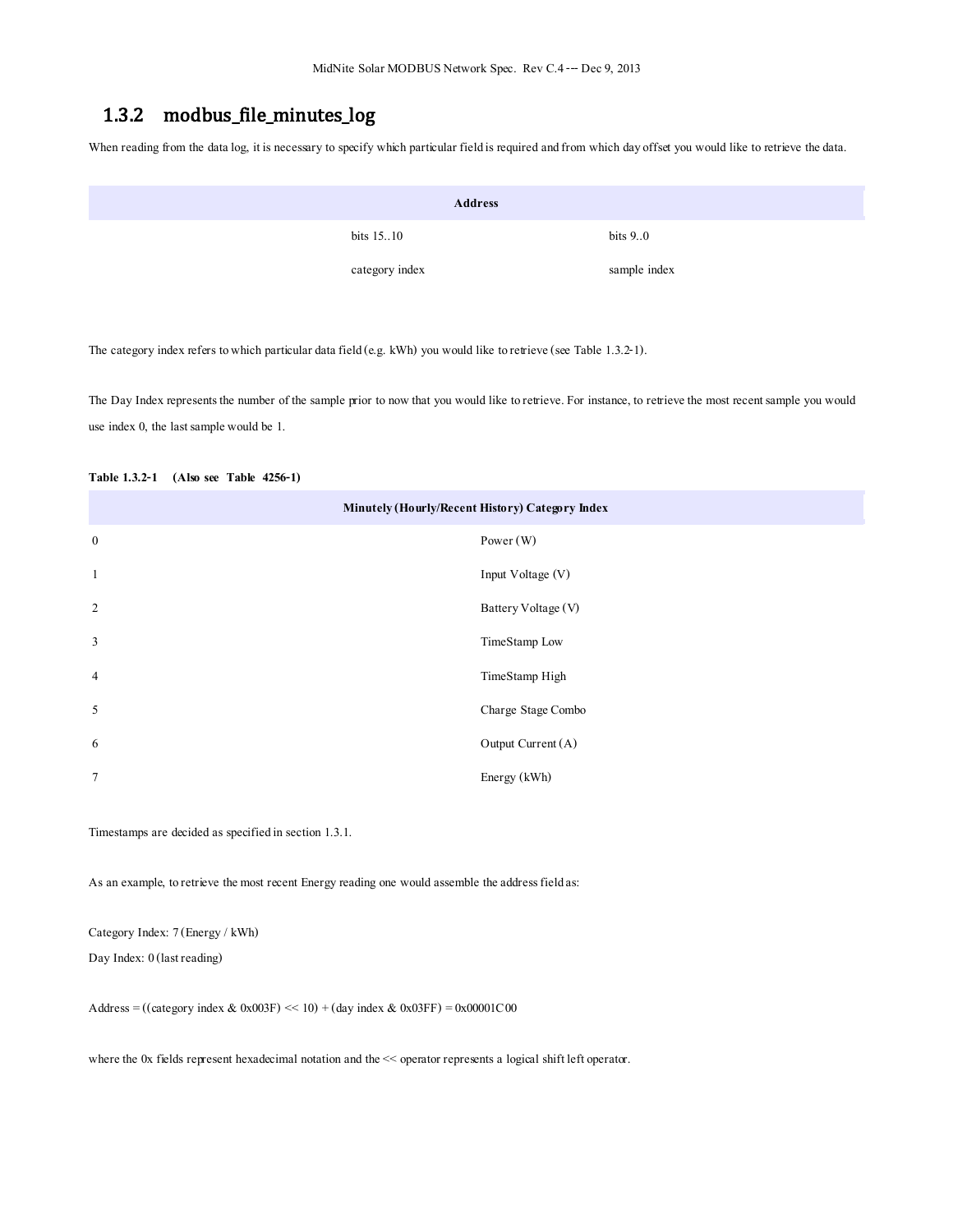# 1.3.3 Wind Power Curve Tables (Device 4)

| <b>Address</b> | <b>Array Contents</b> | <b>Description</b>                                                                                                                 |
|----------------|-----------------------|------------------------------------------------------------------------------------------------------------------------------------|
| $\theta$       | WindPowerTableV [16]  | 16 Bytes. Voltage steps starting at V Cut-in of turbine<br>0 to 255 volts e.g. [64,68,70,72,75,78,81,83,85,87,89,91,93,98,104,112] |
|                | WindPowerTableI [16]  | 16 Bytes. Battery current, steps starting at 0 amps Cut-in<br>0 to 255 amps e.g. [0,2,4,6,8,10,15,20,25,30,35,40,45,50,55,60]      |

## **1.3.4 modbus\_file\_SunriseSunsetTime[20] (Device 7) (Internal Clock stops while writing)**

| Array SunriseSunsetTime[] Contents                                                                                                    | <b>Description</b>         |
|---------------------------------------------------------------------------------------------------------------------------------------|----------------------------|
| SunriseSunsetTime[0] through SunriseSunsetTime[7]                                                                                     | Unused but must be<br>sent |
| $SEC =$<br>Sunrise Sunset Time $[11]$ & 0x3f;                                                                                         | Seconds                    |
| SunriseSunsetTime[ $10$ ] & 0x3f;<br>$MIN =$                                                                                          | Minute                     |
| Sunrise Sunset Time [9] & $0x1f$ ;<br>$HOUR =$                                                                                        | Hour $(0-23)$              |
| SunriseSunsetTime[8] & $0x07$ ;<br>$DOW =$                                                                                            | Daw of Week                |
| Sunrise Sunset Time $[15]$ & 0x1f;<br>$DOM =$                                                                                         | Day of Month               |
| MONTH = SunriseSunsetTime [14] & 0x0f                                                                                                 | Month                      |
| YEAR = $(\text{short})((\text{Sunrise} \text{Sunset} \text{Time} [13]   ((\text{Sunrise} \text{Sunset} \text{Time} [12]) \ll 8))))$ ; | Year                       |
| $=$ (SunriseSunsetTime[19]   (SunriseSunsetTime[18] << 8)) & 0x0fff;<br>DOY                                                           | Day of year                |